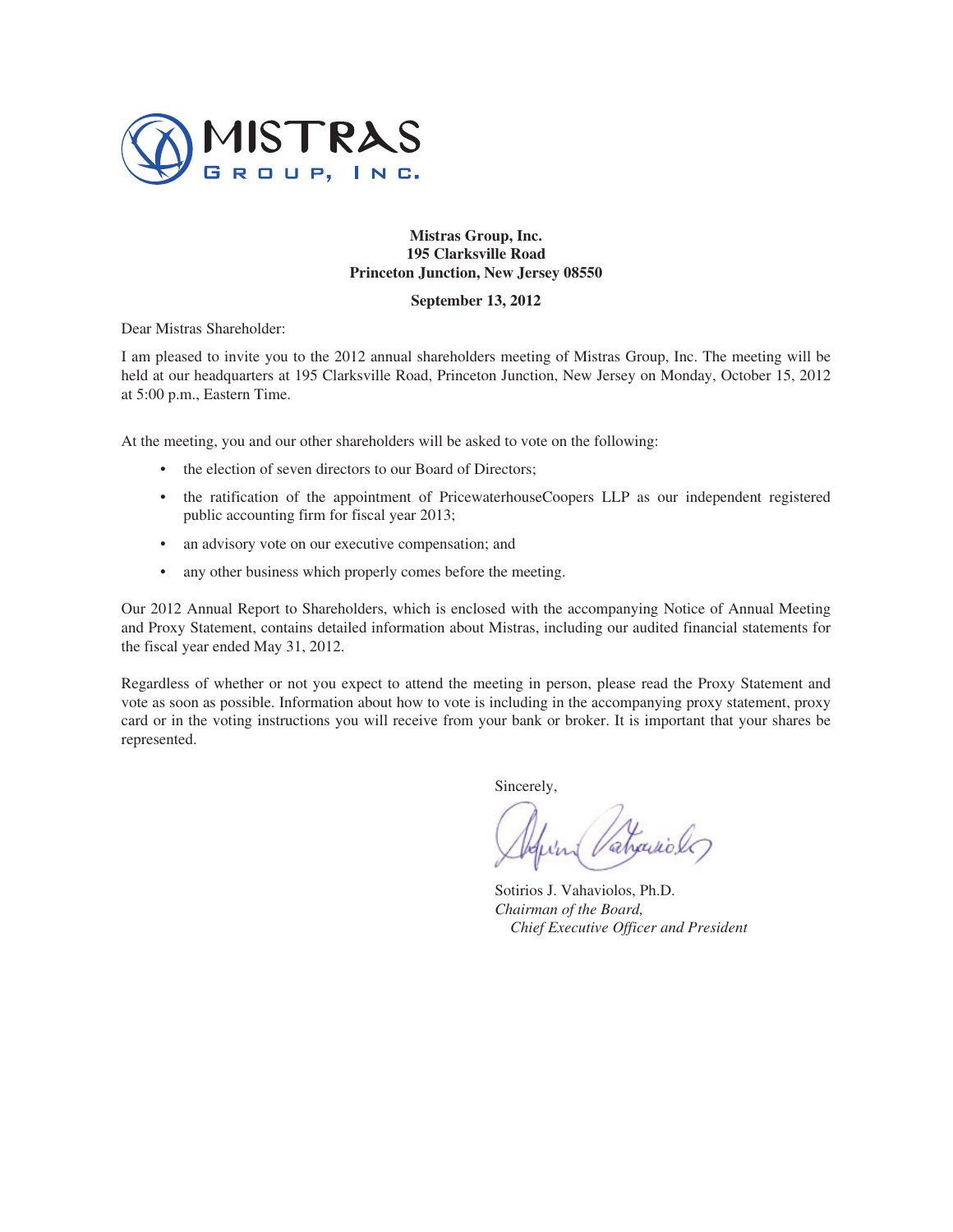

**Mistras Group, Inc. 195 Clarksville Road Princeton Junction, New Jersey 08550**

# **Notice of Annual Meeting**

September 13, 2012

The Annual Shareholders Meeting of Mistras Group, Inc. will be held on Monday, October 15, 2012 at 5:00 p.m., Eastern Time at the Company's headquarters located at 195 Clarksville Road, Princeton Junction, New Jersey 08550. The details of the meeting are as follows:

**When:** 5:00 p.m., Eastern Time, Monday, October 15, 2012

**Where:** Mistras Group Headquarters 195 Clarksville Road, Princeton Junction, New Jersey 08550

## **Items of Business:** • Election of seven directors, constituting the entire Board of Directors

- Ratification of PricewaterhouseCoopers LLP as our independent registered public accounting firm for fiscal year 2013
	- An advisory vote on the Company's executive compensation
	- Such other matters as may properly come before the meeting or at any adjournment or postponement thereof
- **Who can vote:** Holders of record of Mistras Group, Inc. common stock at the close of business on August 24, 2012 are entitled to vote at the meeting and any adjournment or postponement of the meeting.
- **Voting by proxy:** Please sign, date and return your proxy card or submit your proxy and/or voting instructions as described in the accompanying proxy statement or on the proxy card promptly so that a quorum may be represented at the meeting.

By order of the Board of Directors

MICHAEL C. KEEFE *Executive Vice President, General Counsel and Secretary*

IMPORTANT NOTICE REGARDING THE AVAILABILITY OF PROXY MATERIALS. This Proxy Statement and Mistras Group, Inc.'s 2012 Annual Report are available electronically on the Internet at www.proxyvote.com and on the Company's website at http://investors.mistrasgroup.com/financials.cfm**.**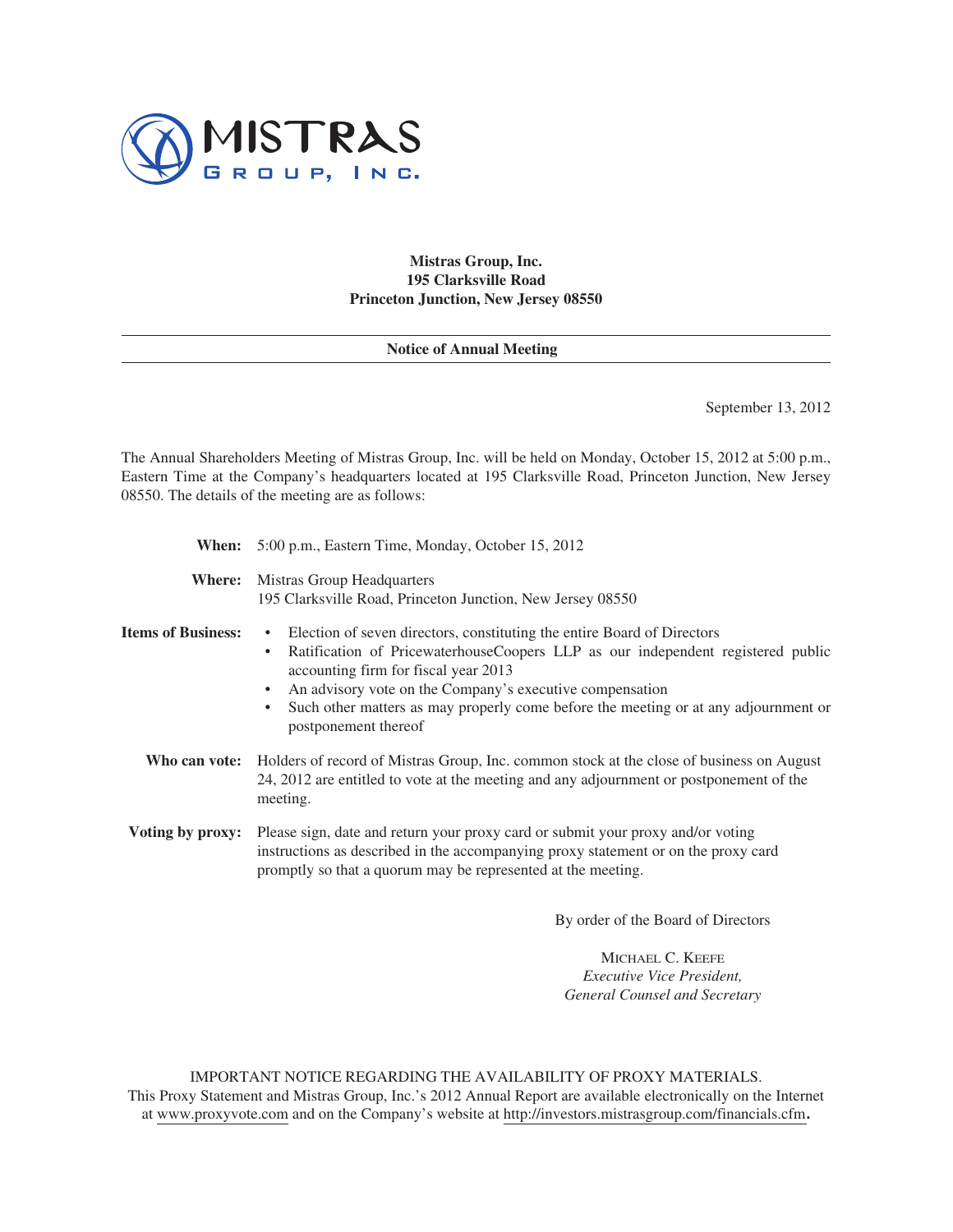# **TABLE OF CONTENTS**

|                                                                                      | 1              |
|--------------------------------------------------------------------------------------|----------------|
|                                                                                      | 1              |
|                                                                                      | 1              |
|                                                                                      | 1              |
|                                                                                      | $\overline{2}$ |
|                                                                                      | $\overline{2}$ |
|                                                                                      | $\overline{2}$ |
|                                                                                      | 3              |
|                                                                                      | 3              |
|                                                                                      | 3              |
|                                                                                      | 3              |
|                                                                                      | $\overline{3}$ |
|                                                                                      | $\overline{3}$ |
|                                                                                      | $\overline{4}$ |
|                                                                                      | 5              |
|                                                                                      | 5              |
|                                                                                      | 6              |
|                                                                                      | 6              |
|                                                                                      | $\overline{7}$ |
|                                                                                      | $\overline{7}$ |
|                                                                                      | 8              |
| COMPENSATION COMMITTEE INTERLOCKS AND INSIDER PARTICIPATION                          | 9              |
| CERTAIN RELATIONSHIPS AND RELATED PERSON TRANSACTIONS                                | 9              |
|                                                                                      | 10             |
|                                                                                      | 10             |
|                                                                                      | 11             |
| Section 16(a) Beneficial Ownership Reporting Compliance                              | 11             |
|                                                                                      | 12             |
|                                                                                      | 12             |
| Item 2: Ratification of Appointment of Independent Registered Public Accounting Firm | 15             |
|                                                                                      | 15             |
|                                                                                      | 16             |
|                                                                                      | 17             |
|                                                                                      | 17             |
|                                                                                      | 18             |
|                                                                                      | 25             |
|                                                                                      |                |
|                                                                                      | 26             |
|                                                                                      | 27             |
|                                                                                      | 28             |
| Pension and Non-Qualified Deferred Compensation                                      | 28             |
| Potential Payments upon Termination of Employment                                    | 28             |
|                                                                                      | 29             |
|                                                                                      | 30             |
|                                                                                      |                |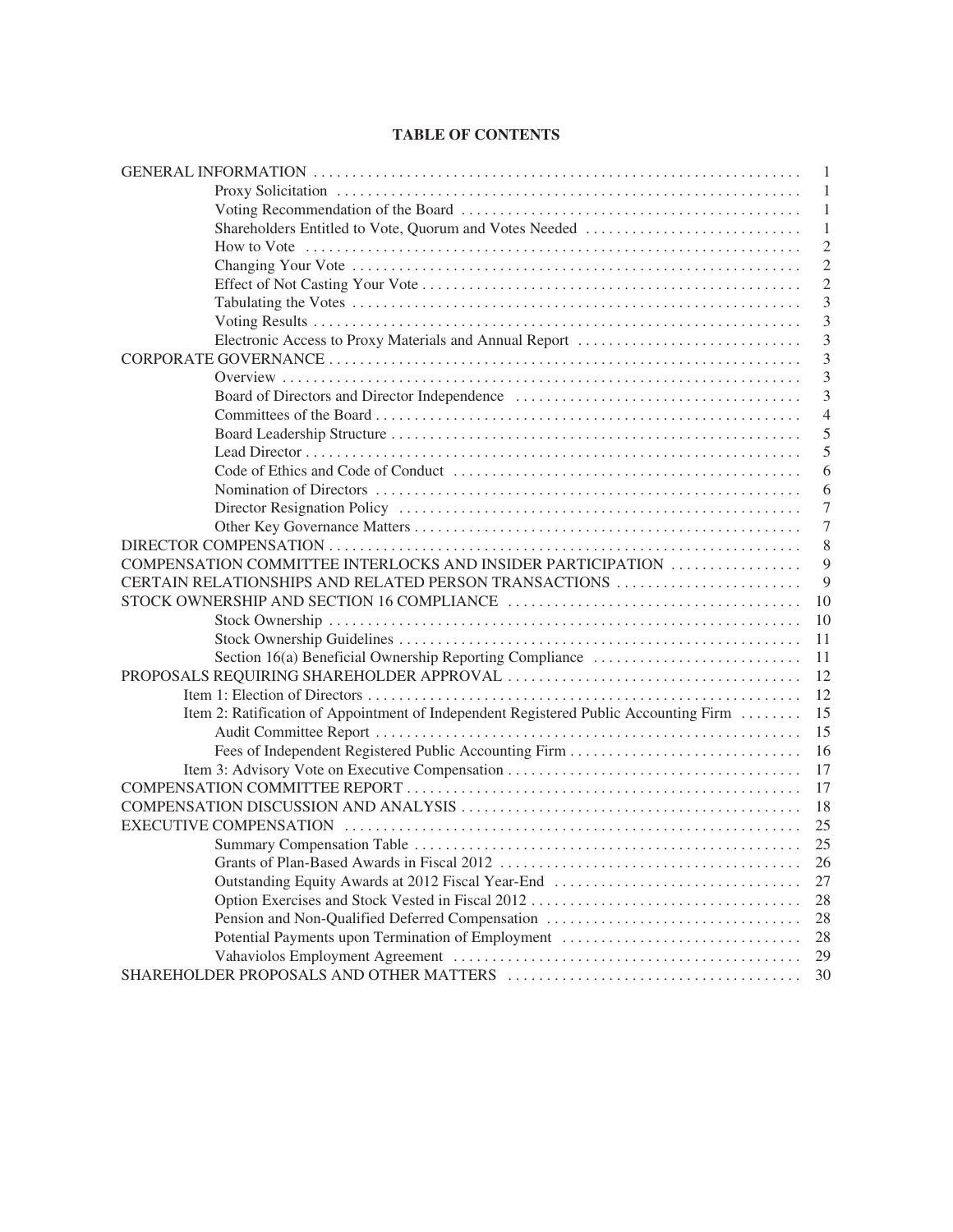# **PROXY STATEMENT**

# **GENERAL INFORMATION**

We are providing these proxy materials in connection with the solicitation by our Board of Directors of proxies to be voted at our 2012 annual meeting of shareholders ("2012 Annual Meeting") and at any adjournment or postponement of the meeting. You are invited to attend the 2012 Annual Meeting, which will take place on October 15, 2012, beginning at 5:00 p.m., Eastern Time, at the Company's headquarters at 195 Clarksville Road, Princeton Junction, New Jersey 08550. See the back cover of this proxy statement for directions. Shareholders will be admitted to the 2012 Annual Meeting beginning at 4:45 p.m., Eastern Time. Seating will be limited.

The terms "Mistras," the "Company," "we," "our" and "us" mean Mistras Group, Inc. and the term "Board" means our Board of Directors, unless the context indicates otherwise. We are incorporated in the State of Delaware, our common stock trades on the New York Stock Exchange (NYSE) under the symbol "MG" and our fiscal year ends May 31. All references to a year or fiscal year means the one year period ending on May 31 of that year, unless the context indicates otherwise.

*Proxy Solicitation.* The accompanying proxy is being solicited by our Board. The Notice of Annual Meeting, this Proxy Statement and the proxy card or voting instructions are first being distributed to shareholders on or about September 13, 2012 concurrently with the distribution of the Company's 2012 Annual Report to Shareholders. In addition to this solicitation, employees of the Company may solicit proxies in person or by telephone. All costs of the solicitation of proxies will be borne by the Company. On the accompanying proxy, a shareholder of record (that is, shareholders who hold their shares in their own name with our transfer agent, American Stock Transfer & Trust Company) may substitute the name of another person in place of those persons presently named as proxies. In order to vote, a substitute proxy must present adequate identification to the Corporate Secretary before the voting occurs. If you hold your shares in "street name" (that is, in the name of a bank, broker or other holder of record), contact your bank, broker or other holder of record for instructions and authorization to have someone attend the meeting for you.

At the 2012 Annual Meeting, the proxies appointed by the Board (the persons named in the proxy card or voting instructions) will vote your shares as you instruct. If you complete and submit your proxy as instructed without indicating how you would like to vote your shares, your proxy will be voted as the Board recommends.

*Voting Recommendation of the Board*. The Board recommends that shareholders vote:

- FOR each of the seven nominees of the Board of Directors (Item 1);
- FOR the ratification of the appointment of PricewaterhouseCoopers LLP as our independent registered public accounting firm for fiscal year 2013 (Item 2); and
- FOR the approval, on an advisory basis, of the compensation of our named executive officers (Item 3).

*Shareholders Entitled to Vote, Quorum and Votes Needed.* Shareholders of record of our common stock at the close of business on August 24, 2012 are entitled to notice of and to vote at the 2012 Annual Meeting and at any and all adjournments or postponements of the meeting. Each share entitles its owner to one vote. The holders of a majority of the shares entitled to vote at the meeting must be present in person or represented by proxy in order to constitute a quorum for all matters to come before the meeting. Both abstentions and broker non-votes are counted for the purpose of determining the presence of a quorum. On the record date, we had 28,133,415 shares outstanding.

For Item 1, Election of Directors, directors are elected by a plurality of the votes cast, meaning the seven nominees receiving the most "FOR" votes will be elected to the Board. Accordingly, under Delaware corporate law and our bylaws, only votes "FOR" will affect the outcome of the vote. However, as set forth in the Director Resignation Policy described on Page 7, each director has agreed that if he or she receives more "Withheld"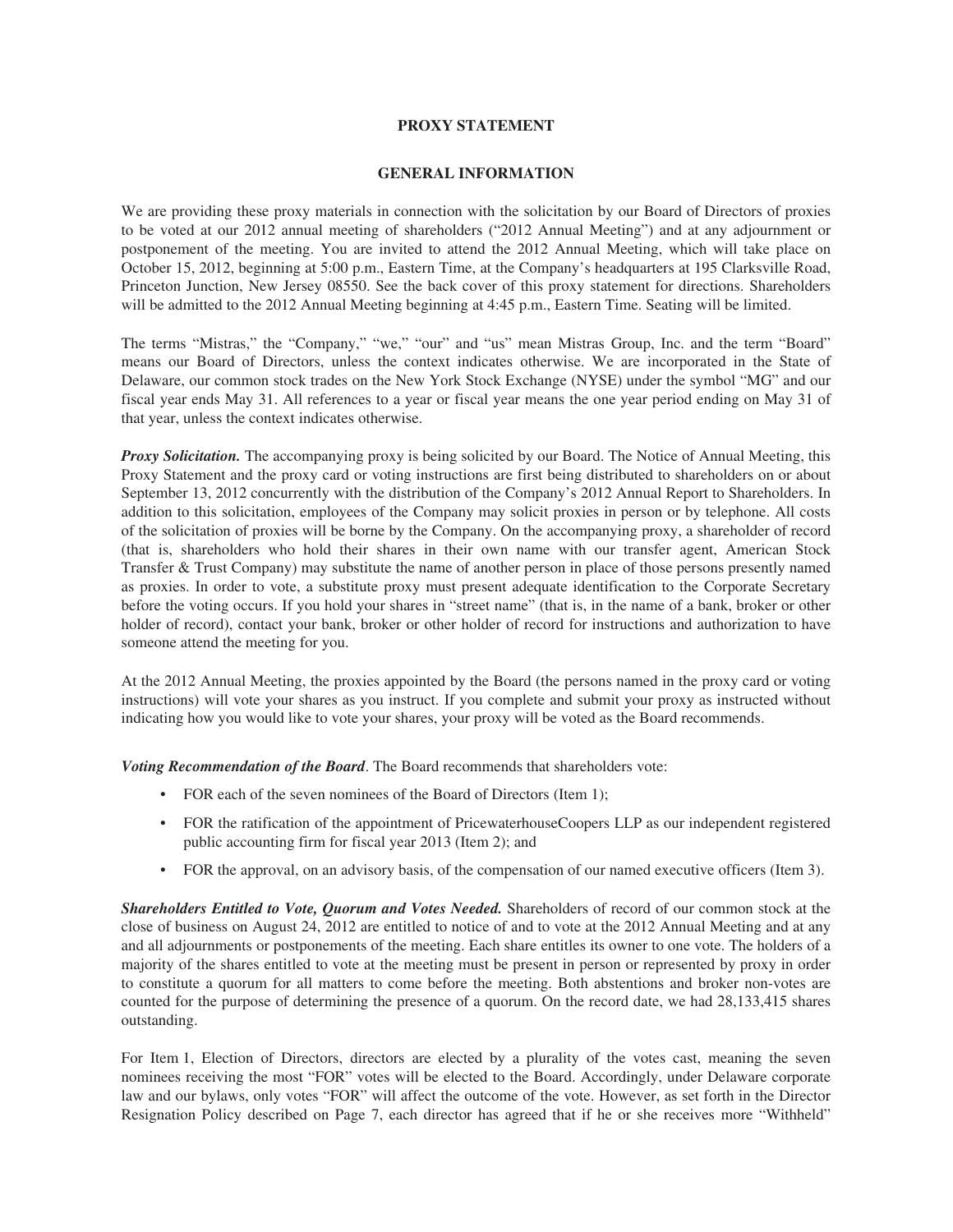votes than "For" votes, the director will tender his or her resignation for consideration by the Corporate Governance Committee and the Board. Item 2, Ratification of Appointment of Independent Registered Public Accounting Firm, requires the affirmative vote of a majority of the shares present or represented and entitled to vote on this matter at the meeting. Abstentions from voting on this proposal will have the practical effect of a vote against this proposal because an abstention results in one less vote for the proposal. Similarly, Item 3, Advisory Vote on Executive Compensation, also requires the affirmative vote of a majority of the shares present or represented and entitled to vote on this matter at the meeting. Abstentions from voting on this proposal and broker non-votes will have the practical effect of a vote against this proposal because an abstention or broker non-vote results in one less vote for the proposal.

If you hold your shares through a bank or broker and you do not instruct your bank or broker how to vote your shares, these shares are considered broker non-votes. Brokers may not vote your shares on the election of directors or on Item 3 regarding executive compensation in the absence of your specific instructions as to how to vote*.* See "*Effect of Not Casting Your Vote*" below.

*How to Vote.* You can vote your shares by completing and returning the proxy card or voting instruction card accompanying this proxy statement in the accompanying postage-paid envelope provided. You also have the option of voting your shares over the Internet or by telephone. Voting over the Internet or telephone authorizes the named proxies to vote shares in the same manner as if you marked, signed, and returned your proxy card or voting instruction card. Please see your proxy card or voting instruction card for more information on how to vote by proxy.

*Changing Your Vote.* You may change your vote at any time before the proxy is exercised. If you vote by mail, you may revoke your proxy at any time before it is voted by executing and delivering a timely and valid laterdated proxy, by voting by ballot at the meeting or by giving written notice to the Secretary at Mistras Group, 195 Clarksville Road, Princeton Junction, New Jersey 08550. If you vote over the Internet or by telephone, you may also change your vote with a timely and valid later Internet or telephone vote, as the case may be, or by voting by ballot at the meeting and notifying the Corporate Secretary or Inspector of Election that you are changing your earlier vote. Attendance at the meeting will not have the effect of revoking a proxy unless you give proper written notice of revocation to the Corporate Secretary or Inspector of Election before the proxy is exercised or you vote by ballot at the meeting.

*Effect of Not Casting Your Vote.* If your shares are registered directly in your name with our transfer agent, American Stock Transfer & Trust Company, you are a record holder of your shares of Mistras common stock. If you hold your shares through a bank, broker or other intermediary, which is commonly referred to as holding your shares in "street name," you are a beneficial holder but not a record holder. If you hold your shares in street name and want your shares to count in the election of directors (Item 1) or the advisory vote on executive compensation (Item 3), you will need to instruct your bank or broker how you want your shares voted. If you hold your shares in street name and you do not instruct your bank or broker how to vote in the election of directors or on the advisory vote regarding executive compensation, no votes will be cast on your behalf on any of the items for which you did not provide voting instructions. Your bank or broker will have discretion to vote any uninstructed shares on the ratification of the appointment of the Company's independent registered public accounting firm (Item 2).

If you are a shareholder of record and do not return your proxy or attend the meeting, your shares will not be considered present at the meeting for voting purposes or determining whether we have a quorum and no votes will be cast for your shares at the meeting. If you return your proxy but do not cast your vote on your proxy, your shares will be voted as directed by the Board of Directors, which will be in favor of all the nominees listed in Item 1 and in favor of Items 2 and 3. If you return your proxy but abstain, no votes will be cast on your behalf on any of the items of business at the meeting but your shares will be counted for determining whether a quorum is present to conduct the meeting.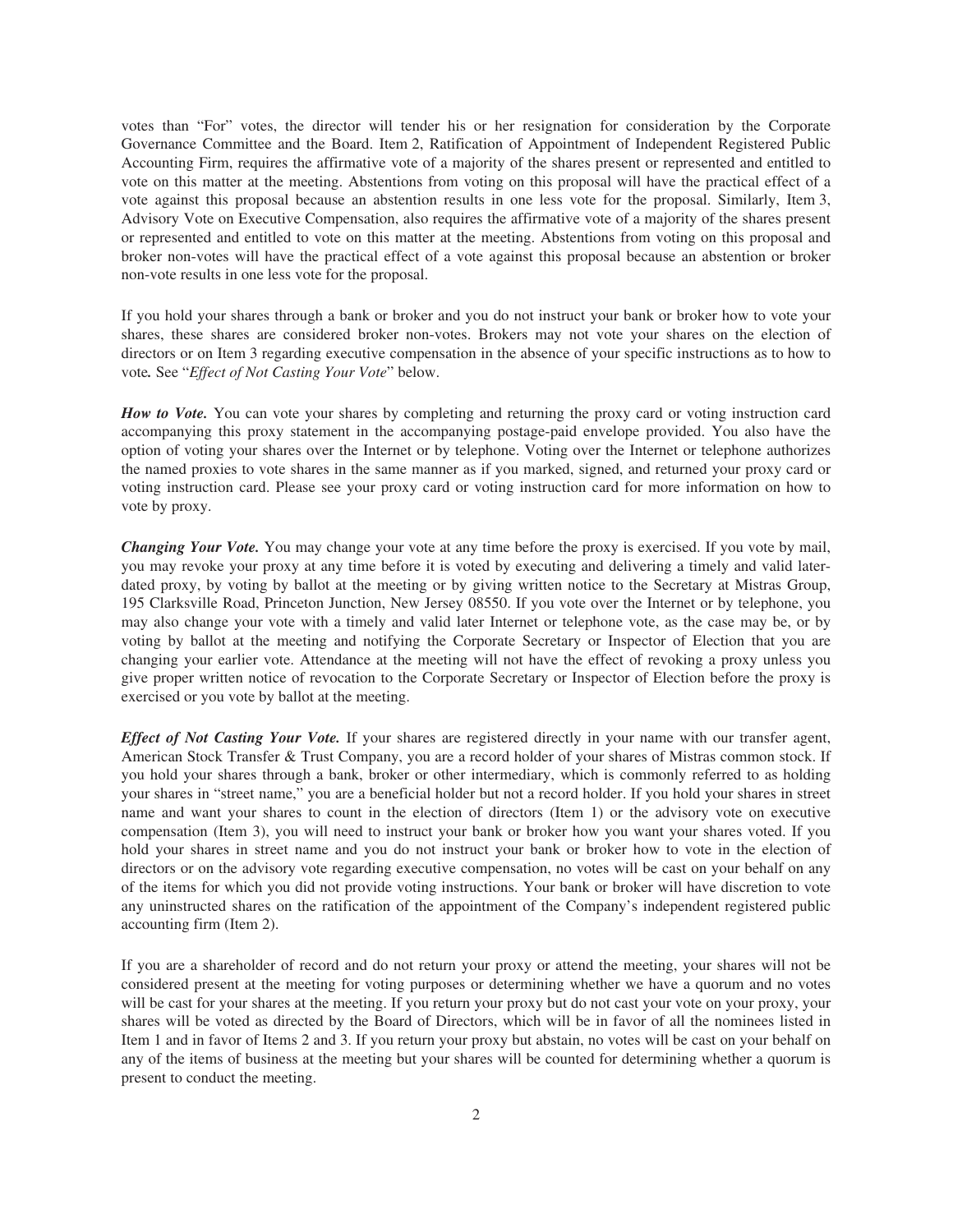*Tabulating the Votes.* A representative from Broadridge Financial Services will tabulate the votes and will serve as inspector of election at the meeting.

*Voting Results.* We will announce preliminary voting results at the meeting. Voting results will also be disclosed in a Form 8-K filed with the Securities and Exchange Commission, or the SEC, soon after the meeting, which will be available on our website.

*Electronic Access to Proxy Materials and Annual Report***.** This Proxy Statement and our 2012 Annual Report to Shareholders are available electronically on the Internet at www.proxyvote.com. You may also access these documents on our Web site at http://investors.mistrasgroup.com/financials.cfm.

# **CORPORATE GOVERNANCE**

# **Overview**

Our Board is committed to adopting and maintaining good corporate governance practices and believes this is an important element of our long-term success and the enhancement of shareholder value. The Board has adopted and adheres to corporate governance guidelines and practices that the Board and senior management believe are sound and promote this purpose. Our Board continually reviews our governance practices and updates them, as appropriate, based upon Delaware law (the state in which we are incorporated), NYSE rules and listing standards, and SEC regulations, as well as best practices suggested by recognized governance authorities.

All of our relevant corporate governance documents are available on the corporate governance section of the investor page at our website at *http://investors.mistrasgroup.com/governance.cfm*. At this site, shareholders can view our:

- Audit Committee Charter
- By-Laws
- Certificate of Incorporation
- Corporate Governance Committee Charter
- Code of Conduct
- Code of Ethics for Principal Executive and Senior Financial Officers
- Compensation Committee Charter
- Complaint Procedures for Accounting and Auditing Matters
- Corporate Governance Guidelines
- Director Nominating Process and Policy
- Director Qualification Criteria
- Director Resignation Policy
- Securityholder Communication Policy
- Stock Ownership Guidelines

#### **Board of Directors and Director Independence**

Our Board of Directors currently consists of seven members: Daniel M. Dickinson, James J. Forese, Richard H. Glanton, Michael J. Lange, Ellen T. Ruff, Manuel N. Stamatakis and Sotirios J. Vahaviolos.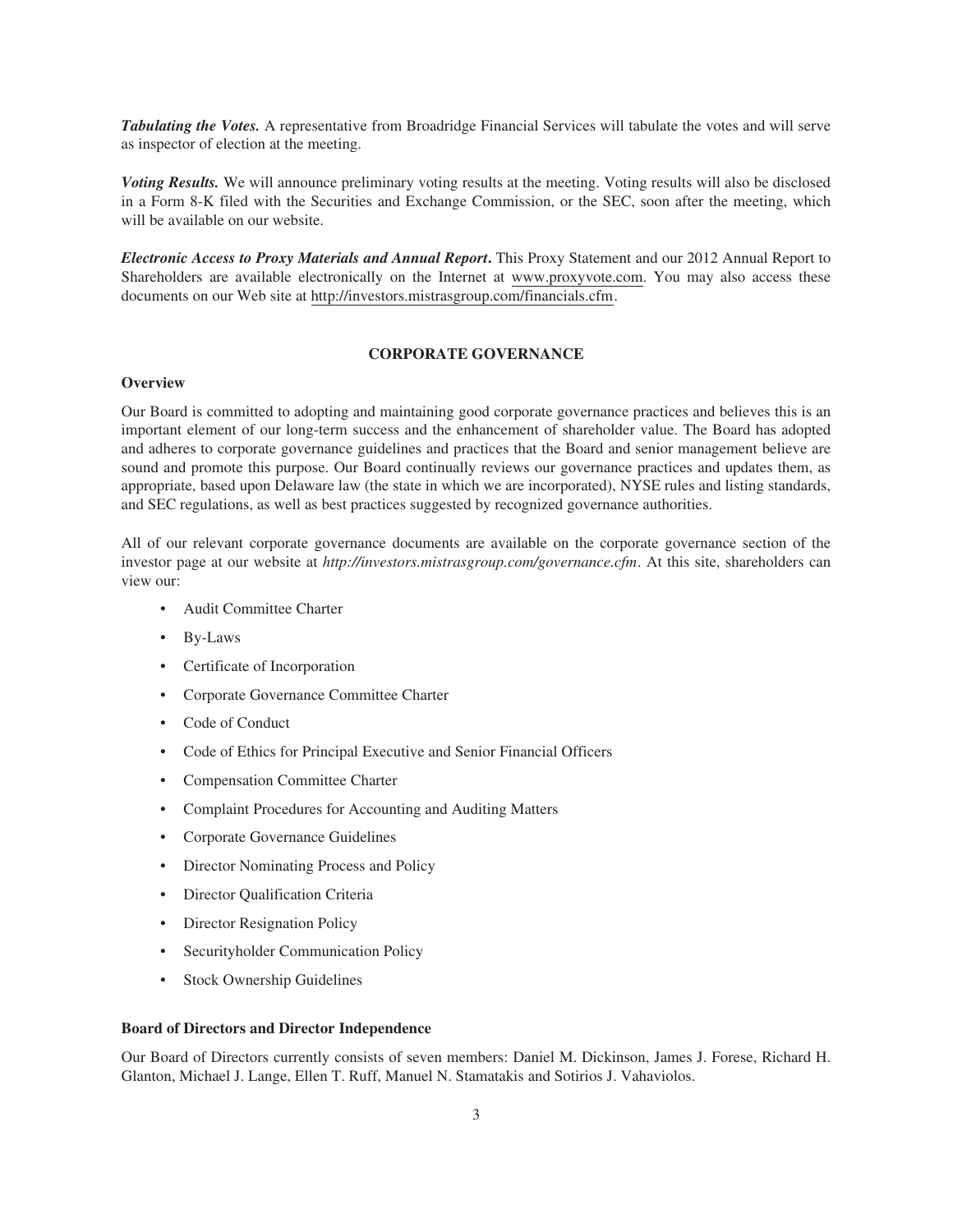In July 2012, the Board and Corporate Governance Committee undertook a review of the independence of the directors and considered whether any director has a relationship with us that would preclude a determination of independence within the meaning of the rules of the NYSE. As a result of this review, our Board determined that Ms. Ruff and Messrs. Dickinson, Forese, Glanton and Stamatakis, representing five of our seven directors and all of our non-employee directors, are "independent directors" as defined under the NYSE rules because none of these directors had any material relationships with the Company.

#### **Committees of the Board**

Our Board has established three standing committees: Audit Committee, Compensation Committee and Corporate Governance Committee. Each committee operates pursuant to a written charter and all committees are comprised solely of independent directors. The composition of the committees is set forth below, and a description of each committee follows.

| <b>Director</b>      | <b>Audit Committee</b> | <b>Compensation Committee</b> | Corporate<br>Governance<br><b>Committee</b> |
|----------------------|------------------------|-------------------------------|---------------------------------------------|
| Daniel M. Dickinson  |                        | Chair                         | Member                                      |
| James J. Forese      | Chair                  |                               |                                             |
| Richard H. Glanton   |                        | Member                        | Member                                      |
| Ellen T. Ruff        | Member                 |                               |                                             |
| Manuel N. Stamatakis | Member                 | Member                        | Chair                                       |

### *Audit Committee*

Our Board has determined that each member of our Audit Committee meets the requirements for independence and financial literacy, and that Mr. Forese qualifies as an audit committee financial expert, under the applicable requirements of the NYSE and SEC rules and regulations. The audit committee is responsible for, among other things:

- selecting and hiring our independent registered public accounting firm, and approving the audit and non-audit services to be performed by our independent registered public accounting firm;
- evaluating the qualifications, performance and independence of our independent registered public accounting firm;
- monitoring the integrity of our financial statements and our compliance with legal and regulatory requirements as they relate to financial statements and accounting matters;
- reviewing the adequacy and effectiveness of our internal control policies and procedures;
- discussing the scope and results of the audit with the independent registered public accounting firm and reviewing with management and the independent registered public accounting firm our interim and year-end operating results; and
- preparing the audit committee report included in our proxy statement.

### *Compensation Committee*

The compensation committee is responsible for, among other things:

• reviewing and approving the following for our executive officers: annual base salaries, annual incentive bonuses, including specific goals, targets and amounts, equity compensation, employment agreements, severance arrangements and change in control arrangements and any other benefits, compensation or arrangements;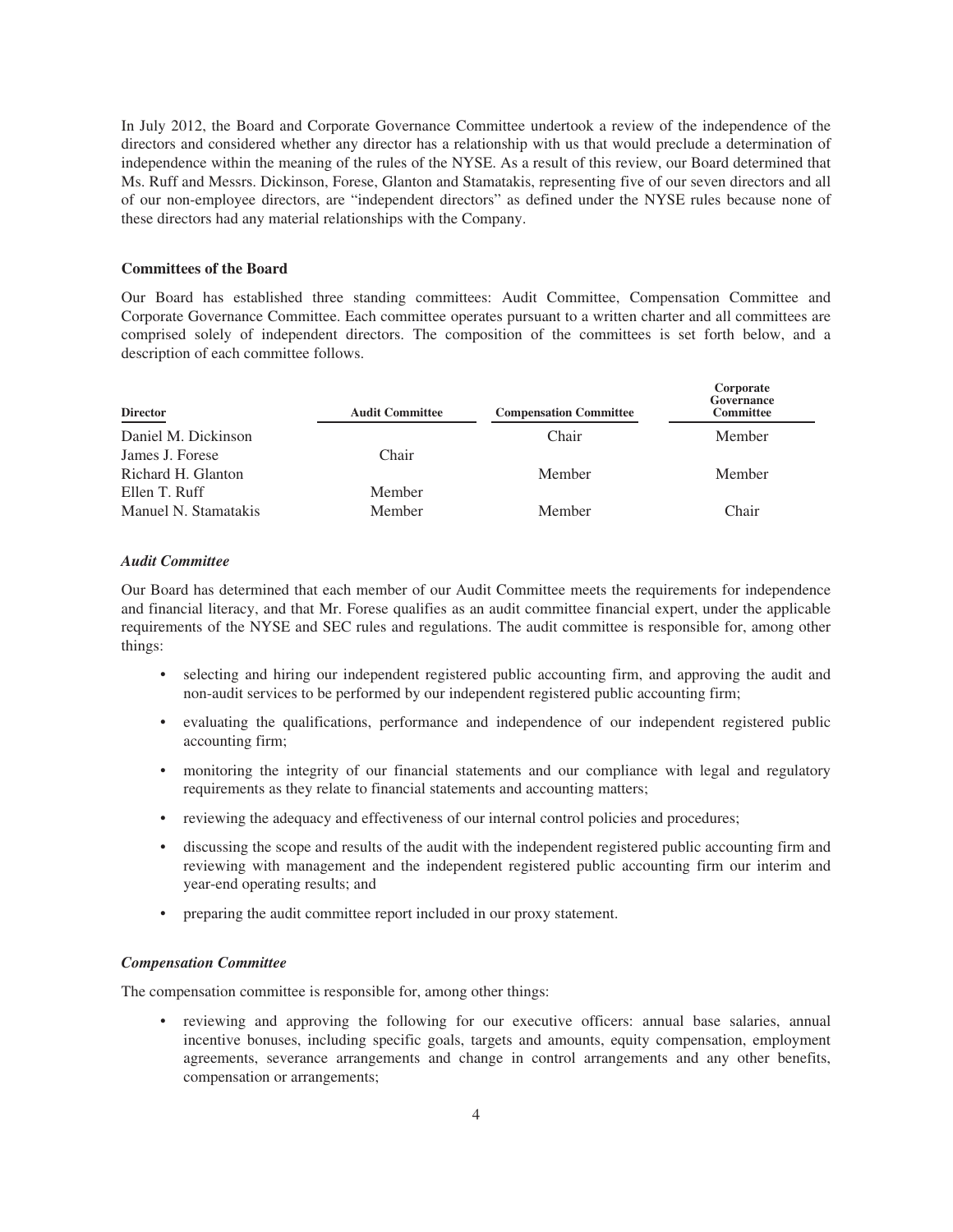- reviewing and recommending, in conjunction with the Corporate Governance Committee, compensation programs for outside directors;
- reviewing and approving the compensation discussion and analysis and issuing the compensation committee report included in our proxy statement; and
- administering, reviewing and making recommendations with respect to our equity compensation plans.

### *Corporate Governance Committee*

Our Corporate Governance Committee is responsible for, among other things:

- assisting our Board in identifying prospective director nominees and recommending nominees for each annual meeting of shareholders to the Board;
- reviewing our corporate governance principles and practices and recommending changes, as appropriate, in light of developments in governance practices;
- overseeing the evaluation of our Board and management;
- reviewing succession planning;
- recommending members for each Board committee to our Board; and
- reviewing and monitoring our code of conduct and actual and potential conflicts of interest of members of our Board and our executive officers.

#### **Board Leadership Structure**

Under our corporate governance guidelines, the Board does not have a policy on whether or not the roles of the Chairperson and Chief Executive Officer, or CEO, should be separate or combined. The Board believes it should be free to determine what is best for the Company at a given point in time. We have not separated the roles of Chairman and CEO, with the Company's founder and 43% shareholder, Dr. Vahaviolos, serving in that dual role. The independent directors believe that the Company's current model of the combined Chairman/CEO role in conjunction with the Lead Director position is the appropriate leadership structure for Mistras at this time.

The independent directors believe that each of the possible leadership structures for a board of directors has its own advantages and disadvantages, which must be considered in the context of the specific circumstances, culture and challenges facing a company. The combined Chairman/CEO model is a leadership model that has served our shareholders well, as our Chairman and CEO, Dr. Vahaviolos, was the founder who built the Company from the beginning. Dr. Vahaviolos has led us successfully through numerous economic cycles and we have experienced excellent growth in revenue and profitability over many years. Dr. Vahaviolos' combined role enables decisive leadership, ensures clear accountability, and enhances the Company's ability to communicate its message and strategy clearly and consistently to our shareholders, employees, customers and other constituents. Dr. Vahaviolos possesses detailed, in-depth knowledge of the issues, opportunities and challenges we face and is thus best positioned to develop agendas that ensure that the time and attention of the Board are focused on the most critical matters. This structure also enables our Chairman and CEO to act as a bridge between management and the Board, helping both to act with a common purpose. In addition, the Corporate Governance Committee and the other independent directors take into account Dr. Vahaviolos' 43% ownership interest in the Company and how that aligns him with the interests of all shareholders. The Corporate Governance Committee and the independent directors intend to review periodically this structure to ensure it remains appropriate for us.

#### **Lead Director**

In July 2010, the Board established the position of independent Lead Director, which the Board determined should also be the Chair of the Corporate Governance Committee. At that time, the Board designated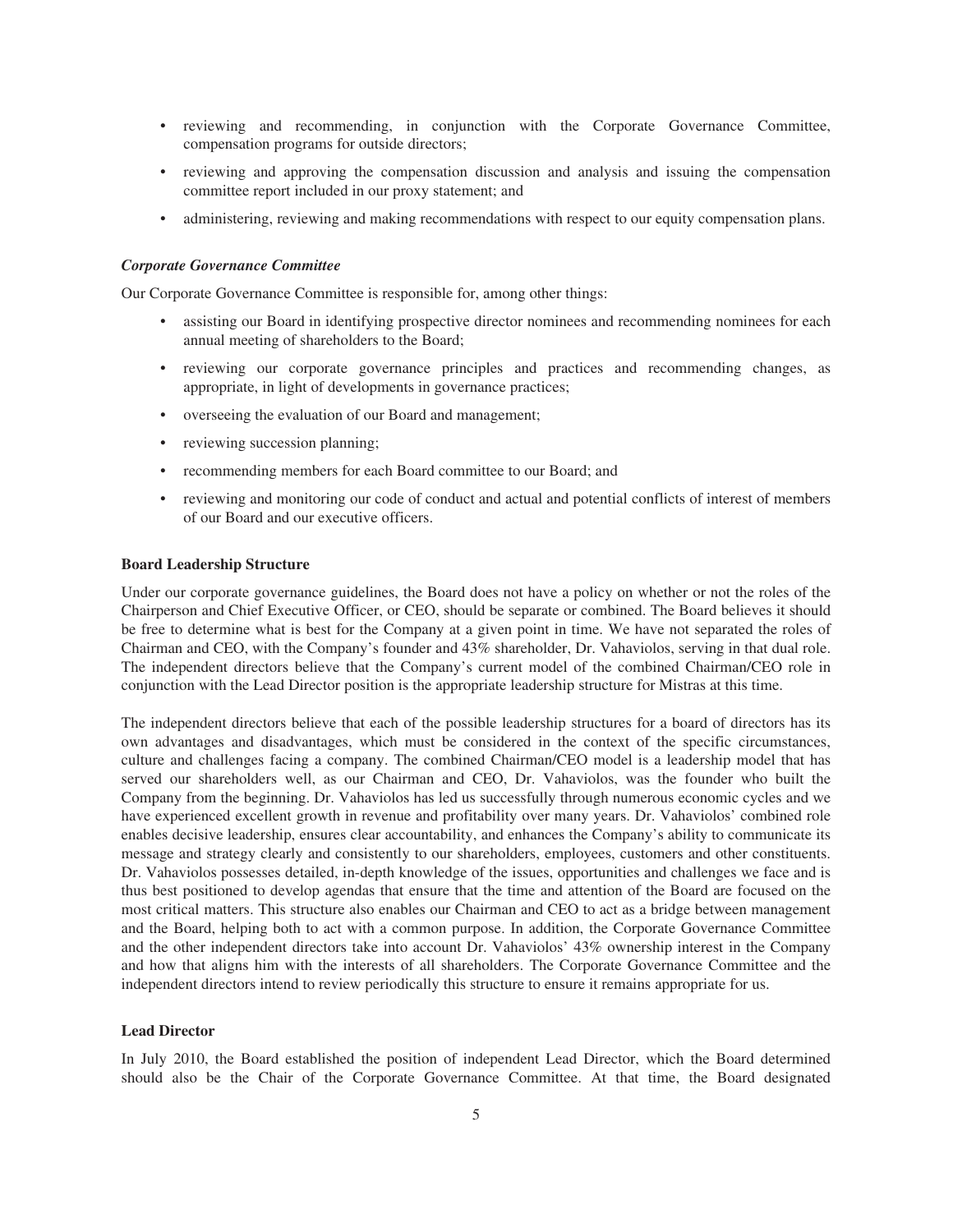Mr. Stamatakis, the Chair of the Corporate Governance Committee, as the Lead Director. The Lead Director serves as a liaison between management and non-management members of the Board; participates in setting the agenda for Board meetings; leads the executive sessions of the Board; communicates to the CEO results of the executive sessions, including any follow up actions; and is involved in other governance matters.

### **Code of Ethics and Code of Conduct**

We have a Code of Ethics for Principal Executive and Senior Financial Officers, which applies to our Chief Executive Officer, Chief Financial Officer and all other executive officers, principal accounting officer, controller, persons performing similar functions, and other senior finance and accounting managers. This code of ethics requires that our executive officers and financial leaders act with honesty, integrity and a high level of ethics. This code also requires full, fair, timely and accurate reporting and disclosure of information in reports to the SEC and to the public.

We have also adopted a Code of Conduct that applies to all of our employees, officers and directors. Our Code of Conduct establishes guidelines for honesty and professionalism we expect all Mistras directors, officers and employees to follow at all times when representing or working for Mistras and is intended to foster an atmosphere of high integrity and accountability. The Code of Conduct requires all employees to comply with all laws and regulations and addresses issues such as dealing with customers and suppliers, protecting confidential information, intellectual property and other valuable company assets, avoiding conflicts of interest, following employment policies and practices and other matters involving good corporate conduct.

#### **Nomination of Directors**

The Corporate Governance Committee is responsible for identifying individuals qualified to become Board members and for recommending nominees to the Board for election at the annual meeting of shareholders. To facilitate this process, the committee and the Board adopted our Director Nominating Process and Policy and the Director Qualification Criteria. The Director Nominating Process and Policy and the Director Qualification Criteria articulate a process and qualifications that are clear, specific and prudent to help the Corporate Governance Committee and the Board identify and select the most qualified directors to meet our needs and provide a well-functioning Board.

In accordance with the policy, the Corporate Governance Committee will take into account the Board's current and anticipated strengths and needs, based upon the Board's current profile and the Board's current and anticipated needs. Among the criteria considered by the committee are experience or expertise in accounting, finance, management, international business, compensation, corporate governance, strategy, general business matters and industry knowledge, as well as diversity within the Board. While the Board does not have a specific policy on Board diversity, it is one aspect the Corporate Governance Committee and the Board takes into account when considering potential director candidates.

As set forth in the Director Qualification Criteria, the Board seeks candidates for director who possess the following: (1) the highest level of integrity and ethical character, (2) personal and professional reputation consistent with the Company's image and reputation, (3) sound judgment, (4) financial literacy, (5) independence, (6) significant experience and proven superior performance in professional endeavors, (7) an appreciation for board and team performance, (8) the commitment to devote the time necessary for service on our Board, (9) skills in areas that will benefit the Board and (10) the ability to make a long-term commitment to serve on the Board. The Corporate Governance Committee is also cognizant of having at least one independent director who meets the definition of an audit committee financial expert under SEC rules.

The Corporate Governance Committee may rely on various sources to identify potential director nominees. These include input from directors, management, others the Corporate Governance Committee considers reliable, and professional search firms. The Corporate Governance Committee will consider director nominations made by a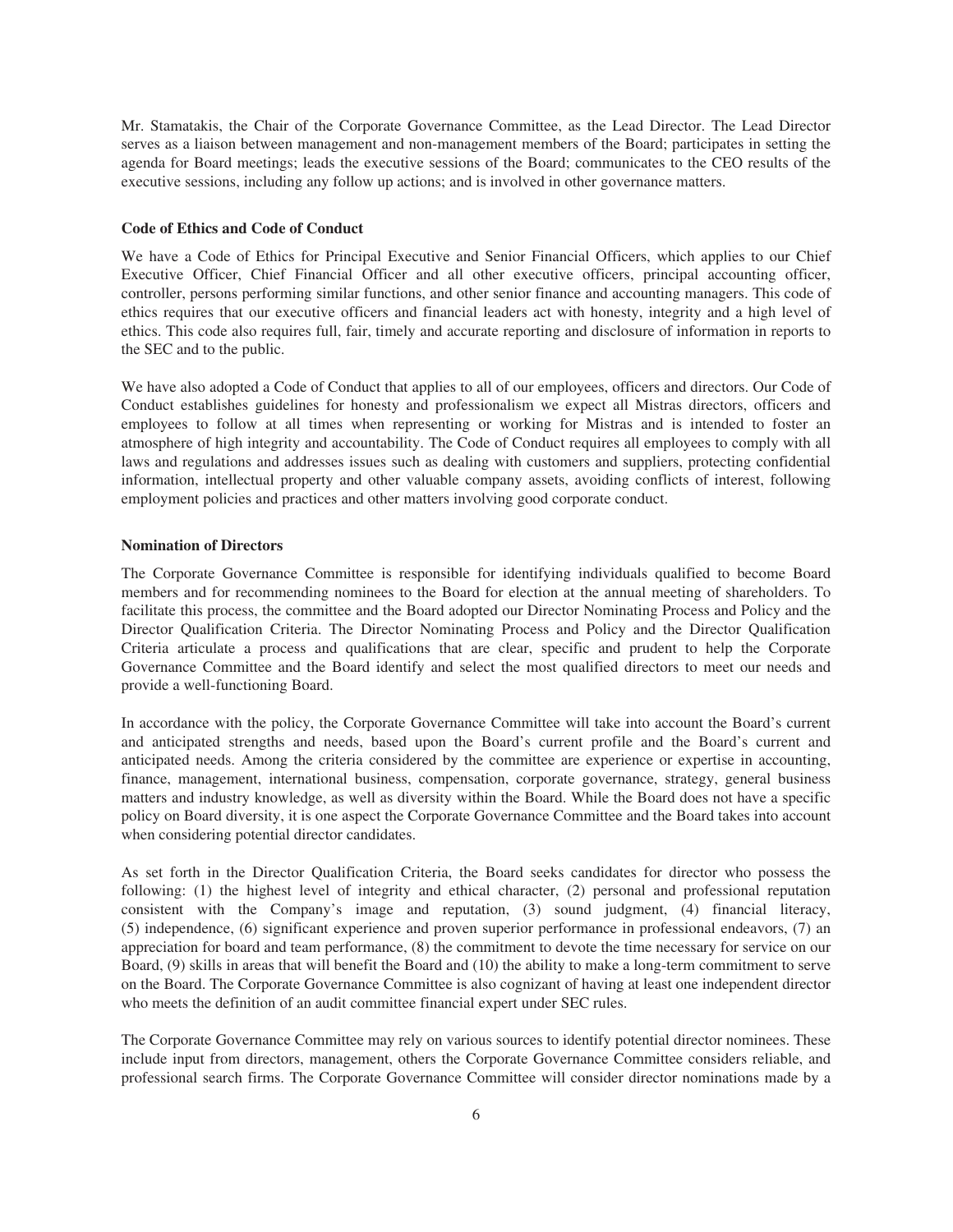shareholder or other sources (including self-nominees) if these individuals meet our Director Qualification Criteria. If a candidate proposed by a shareholder or other source meets the criteria, the individual will be considered on the same basis as other candidates. For consideration by the Corporate Governance Committee, the submission of a candidate must be sent to the attention of the Corporate Secretary, at our headquarters at 195 Clarksville Road, Princeton Junction, New Jersey 08550. The submission should be received by June 1, 2013 in order to receive adequate consideration for the 2013 annual meeting and must include sufficient details to demonstrate that the potential candidate meets the Director Qualification Criteria.

### **Director Resignation Policy**

In fiscal 2012, upon the recommendation of the Corporate Governance Committee, the Board adopted a Director Resignation Policy. Pursuant to this policy, in an uncontested election for directors, if a nominee for director receives more votes "withheld" or "against" than votes "for" his or her election, the director will promptly tender an offer of his or her resignation following certification of the shareholder vote. An uncontested election is any election of directors in which the number of nominees for election is less than or equal to the number of directors to be elected.

The Corporate Governance Committee will consider and recommend to the Board whether to accept the resignation offer, which the independent members of the Board will decide. The Corporate Governance Committee and Board will evaluate any such tendered resignation based upon the best interests of the Company and its shareholders. When deciding the action to take, the Board could accept or turn down the offer of resignation or decide to pursue additional actions such as the following:

- allow the director to remain on the Board but not be nominated for re-election to the Board at the next election of directors;
- defer acceptance of the resignation until the vacancy the resignation will create can be filled by the Board with a replacement director meeting the necessary qualifications; or
- allow the director to remain on the Board if, in the view of the Corporate Governance Committee, the director has or is expected to correct the reason for the negative vote.

In addition, the policy provides that if a director's principal occupation or business association changes substantially during his or her tenure as a director, the director shall tender his or her resignation for consideration by the Corporate Governance Committee. The Corporate Governance Committee, in consultation with the Chairman of the Board, will recommend to the Board the action, if any, to be taken with respect to the resignation.

#### **Other Key Governance Matters**

*Executive Sessions.* The Audit Committee met four times and the Compensation Committee met once during fiscal year 2012 in executive session without members of management present. The independent directors met three times during fiscal year 2012 in executive session, without the Chairman and CEO or any other member of management present.

*Board Oversight of Risk Management.* The Board believes that overseeing how management manages the various risks the Company faces is one of its important responsibilities. The risk oversight function is administered both in full Board discussions and in individual committees that are tasked by the Board with oversight of specific risks, as summarized below.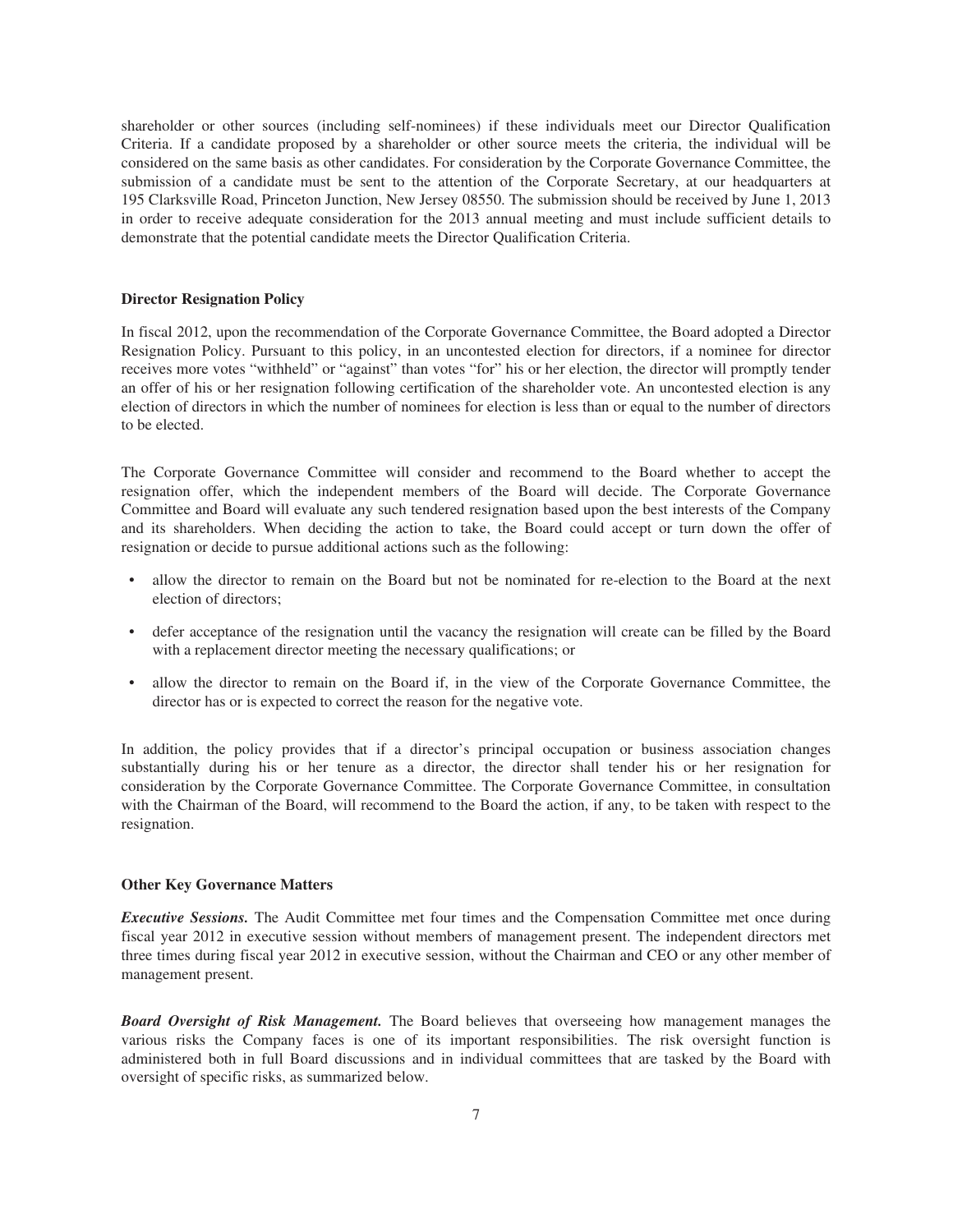| <b>Board/Committee</b>            | <b>Primary Areas of Risk Oversight</b>                                                                                                                                                                                                                                                                                                                                                                                                              |
|-----------------------------------|-----------------------------------------------------------------------------------------------------------------------------------------------------------------------------------------------------------------------------------------------------------------------------------------------------------------------------------------------------------------------------------------------------------------------------------------------------|
| <b>Full Board of Directors</b>    | Strategic, financial and execution risks and exposures associated with the annual<br>operating plan, and strategic planning (including matters affecting capital<br>allocation); and other matters that may present material risk to the company's<br>operations, plans, prospects or reputation; and acquisitions and divestitures<br>(including through post-closing reviews).                                                                    |
| <b>Audit Committee</b>            | Risks and exposures associated with financial matters, particularly financial<br>reporting, tax, accounting, disclosure, internal control over financial reporting,<br>financial policies, investment guidelines and credit and liquidity matters.                                                                                                                                                                                                  |
| Corporate Governance<br>Committee | Risks and exposures relating to our programs and policies for corporate governance;<br>and succession planning.                                                                                                                                                                                                                                                                                                                                     |
| <b>Compensation Committee</b>     | Risks and exposures associated with leadership assessment, management<br>development and succession planning, and executive compensation programs and<br>arrangements, including incentive plans. The compensation committee reviews<br>compensation arrangements and programs to ensure that they do not create<br>incentives for employees to take excessive or inappropriate risks which could have a<br>material adverse effect on the Company. |

The Board and its committees receive information and reports from management on the status of the Company and the risks associated with the Company's strategy and business plans.

The Board believes the combined role of Chairman and CEO is an effective structure for the Board to understand the risks associated with the Company's strategic plans and objectives, particularly in light of Dr. Vahaviolos' 43% ownership, his history as our founder and his stature in and knowledge of the asset integrity management and non-destructive testing, or NDT, industry. Additionally, maintaining an independent Board with a Lead Director permits open discussion and assessment of our ability to manage these risks.

*Board Meetings.* During 2012, the Board held six meetings, the Audit Committee and the Compensation Committee each had five meetings and the Corporate Governance Committee had four meetings. Each director attended at least 75% of the total meetings of the Board and the committees on which he or she served.

*Annual Meeting Attendance*. The Company expects all directors to attend the annual meeting of shareholders. All of our directors elected at our 2011 annual shareholders meeting attended the meeting.

*Communication with the Board*. Shareholders, employees and others may contact the Board or any of the Company's directors (including the Lead Director) by writing to them c/o Corporate Secretary, Mistras Group, 195 Clarksville Road, Princeton Junction, New Jersey 08550. The Company's process for handling communications to the Board or the individual directors is set forth in our Securityholder Communication Policy, which has been approved by the Board and can be found on our website at *www.investor.mistrasgroup.com/ governance.cfm.*

#### **DIRECTOR COMPENSATION**

We began compensating our non-employee directors in 2011. Prior to then, our non-employee directors did not receive any compensation. In fiscal 2011, the Board adopted a non-employee director compensation plan. For fiscal 2012, the annual director fee was set at \$30,000 and the annual equity grant was made in shares of our common stock with an intended market value on the date of grant of \$40,000. The committee chairperson fees were the same as in 2011: \$10,000 for the Audit Committee chairperson and \$7,500 for each of the chairpersons of the Compensation Committee and Corporate Governance Committee. The director fees and committee chair fees are paid quarterly in cash, but directors can elect to receive these fees in shares of our common stock.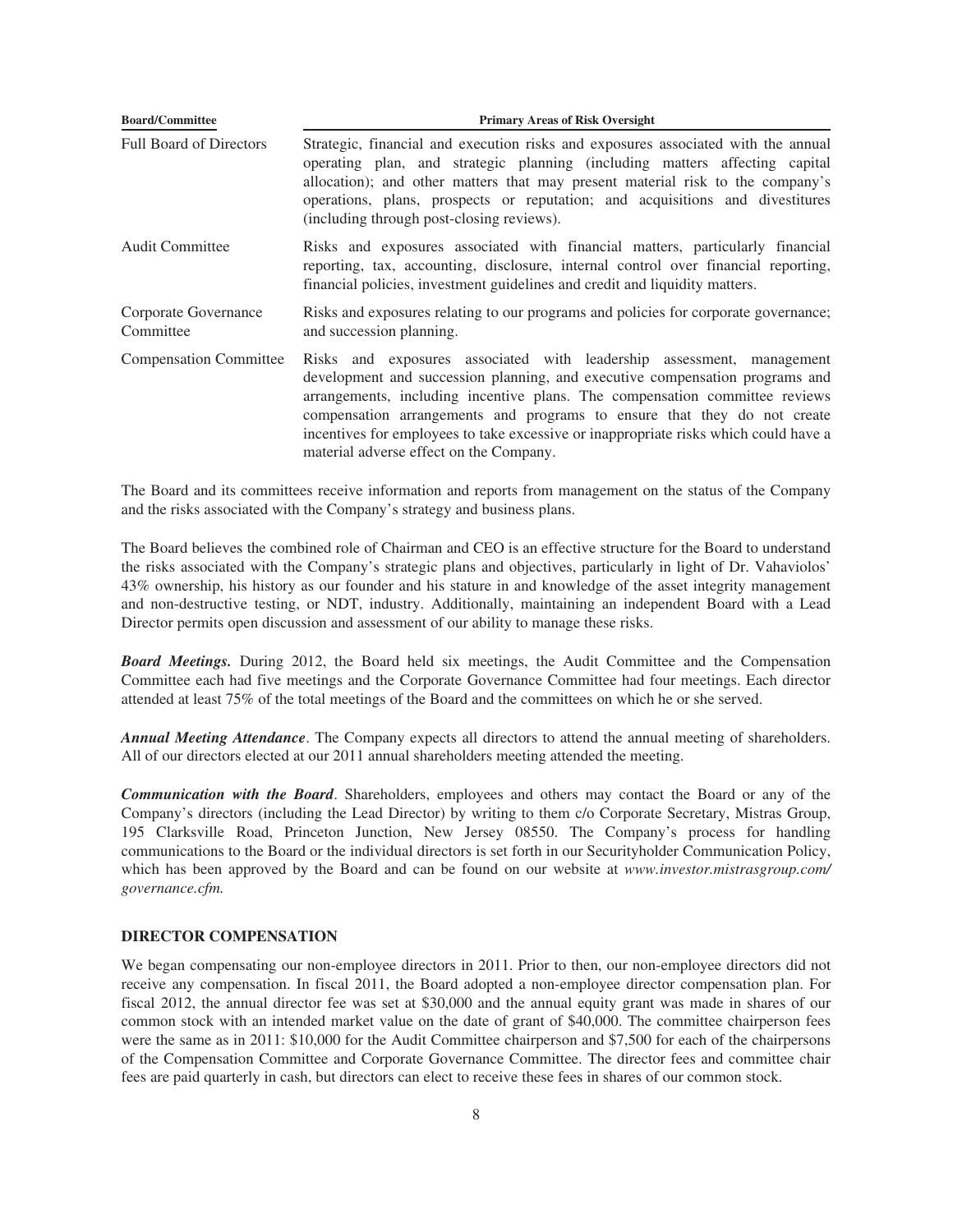The following is the compensation of our non-employee directors in fiscal 2012.

|                        | Cash     | Stock $(1)$ | <b>Total</b> |
|------------------------|----------|-------------|--------------|
| Daniel Dickinson       | \$37,500 | \$40,473    | \$77,973     |
| James Forese           | \$40,000 | \$40,473    | \$80,473     |
| <b>Richard Glanton</b> | \$30,000 | \$40,473    | \$70,473     |
| Ellen Ruff             | \$30,000 | \$40,473    | \$70,473     |
| Manuel Stamatakis      |          | \$78,235    | \$78.235     |

(1) Stock awards are valued based upon the fair market value at the time of the grant in accordance with FASB ASC Topic 718, which utilizes the closing price on the grant date. However, for purposes of determining the number of shares awarded to directors, the Company used the average of the high and low trading prices over a three day period ending on the grant date, which is the reason for the difference between the award values above and the intend market value, using the three day average.

For fiscal 2013, the directors will receive annual cash retainers of \$40,000, payable quarterly, and an equity award of 2,500 shares of our common stock. The fees for committee chairpersons will remain the same. As discussed in the Compensation Discussion and Analysis ("CD&A") below, the Compensation Committee retained Pay Governance LLC to review various aspects of our executive compensation programs in 2011. In conjunction with that review, Pay Governance also benchmarked our non-employee director compensation against a peer group, which is discussed further in the CD&A, and a broad general industrial comparable group. The Corporate Governance Committee and the Board took this information into consideration, as well as the directors' general knowledge of the levels of compensation for non-employee directors at public companies, when setting non-employee director compensation for 2012 and for 2013.

#### **COMPENSATION COMMITTEE INTERLOCKS AND INSIDER PARTICIPATION**

During fiscal year 2012, Messrs. Dickinson, Glanton and Stamatakis served as members of our Compensation Committee. None of the members of our Compensation Committee has been an officer or employee of Mistras, or had any other relationship with us requiring disclosure in this proxy statement. None of our executive officers currently serves, or in the past year has served, as a member of the board of directors or compensation committee of any entity that has one or more executive officers serving on our Board or Compensation Committee.

# **CERTAIN RELATIONSHIPS AND RELATED PERSON TRANSACTIONS**

### *Policy and Procedure for Approval of Related Person Transactions*

We have a written Related Person Transaction Policy, which requires the approval or ratification by the Corporate Governance Committee for any transaction or series of transactions exceeding \$120,000 in which we are a participant and any related person has a material interest for which disclosure is required under Item 404(a) of SEC Regulation S-K. Related persons include our directors, director nominees and executive officers and their family members, and persons controlling more than 5% of our common stock.

Under the Related Person Transaction Policy, all our directors and executive officers have a duty to report to the Chairman, General Counsel or Lead Director potential conflicts of interest or transactions with related persons. Management has established procedures for monitoring transactions that could be subject to approval or ratification under the Policy.

Once a related person transaction has been identified, the Corporate Governance Committee, and in some cases the Audit Committee, will review all of the relevant facts and circumstances and approve or disapprove of the entry into the transaction. The Corporate Governance Committee will take into account, among other factors, whether the transaction is on terms no less favorable to us than terms generally available from an unaffiliated third-party under the same or similar circumstances and the extent of the related person's interest in the transaction. If advance Corporate Governance Committee approval of a transaction is not feasible, the transaction will be considered for ratification at the Corporate Governance Committee's next regularly scheduled meeting.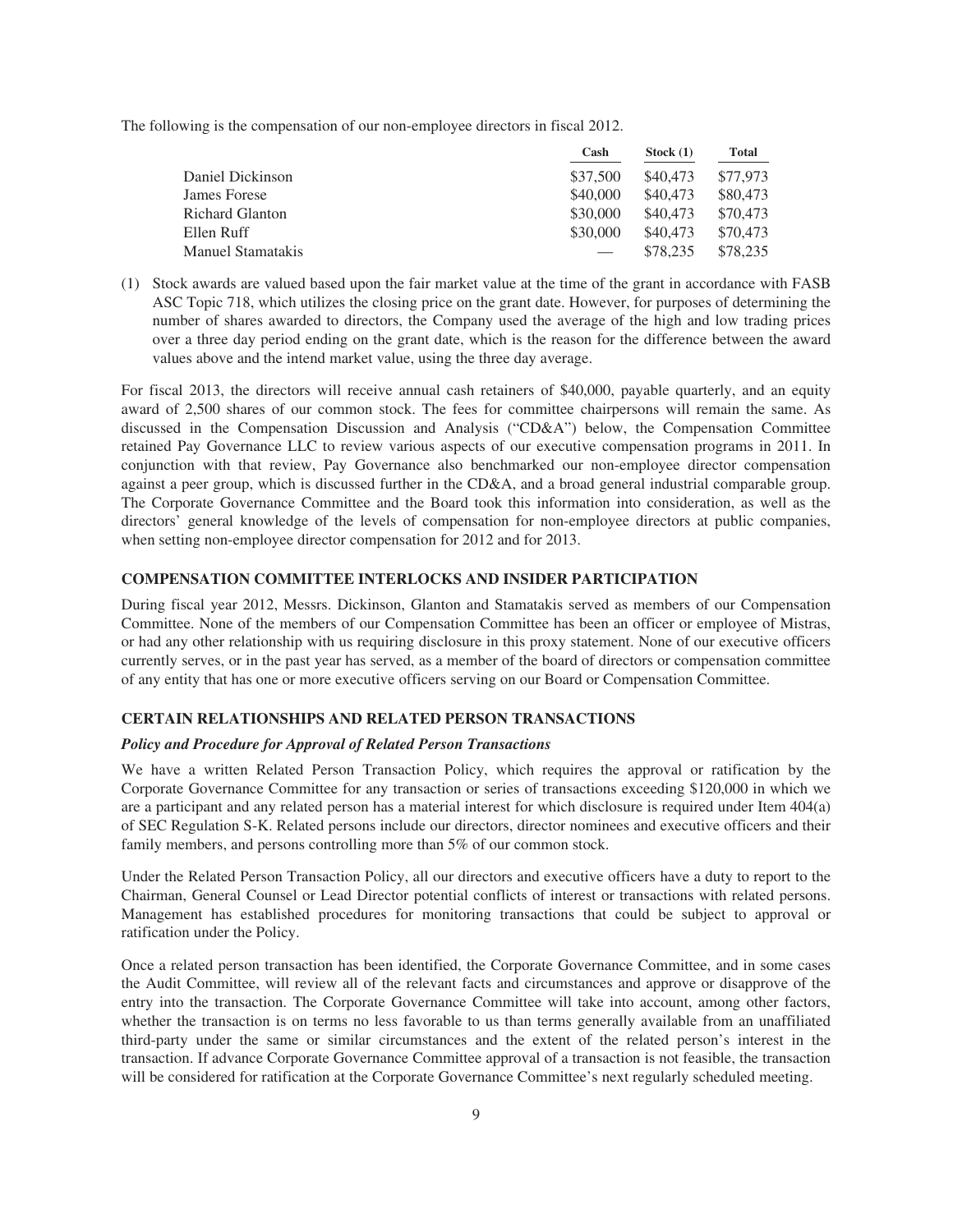### *Transactions with Related Persons*

There are no family relationships between or among any of our directors, nominees and executive officers.

The following are transactions with related persons requiring approval under our policy. We entered into most of these transactions prior to our initial public offering, or IPO, in October 2009. Since our IPO, the Corporate Governance Committee has reviewed all of these transactions and has either pre-approved or ratified each transaction which required the committee's approval or ratification.

We lease our headquarters, located at 195 Clarksville Road, Princeton Junction, New Jersey, from an entity majority-owned by Dr. Vahaviolos, our Chairman, CEO and President. The lease currently provides for monthly payments of approximately \$68,000 (which increases annually to a maximum of approximately \$72,000) and terminates on October 31, 2014.

Our French subsidiary leases office space located at 27 Rue Magellan, Sucy-en-Brie, France, which is partly owned by Dr. Vahaviolos. The lease provides for monthly payments of approximately \$19,000 and terminates January 12, 2016.

Our subsidiary in Greece entered into an employment agreement with the daughter of Dr. Vahaviolos pursuant to which she serves as its Vice President and Managing Director. The employment agreement provides for a monthly salary and other compensation, including incentive bonuses, plus reimbursement of certain expenses. During fiscal 2012, Dr. Vahaviolos' daughter received approximately \$179,000 in total compensation and benefits. At the landlord's request, Dr. Vahaviolos' daughter personally guaranteed payments on a four year lease at approximately \$6,700 per month for office space for our Greek subsidiary. We have agreed to indemnify Dr. Vahaviolos' daughter should she make any payments or incur any costs or loss on account of her guaranty.

In connection with our Class B Convertible Redeemable Preferred Stock financing prior to our IPO, we entered into an investor rights agreement with our preferred stockholders, including Dr. Vahaviolos, whereby we granted Dr. Vahaviolos registration rights with respect to shares of our common stock which were issued to him at the time of our IPO resulting from the conversion of his shares of preferred stock.

# **STOCK OWNERSHIP AND SECTION 16 COMPLIANCE**

## **Stock Ownership**

The following table sets forth information regarding the beneficial ownership of our common stock as of July 31, 2012, by (1) each of our directors, (2) each of the executive officers named in the summary compensation table, (3) all of our directors and executive officers as a group, and (4) all other shareholders known by us to own beneficially more than five percent of our common stock.

Beneficial ownership is determined in accordance with the rules of the SEC and includes voting or investment power with respect to the securities. Shares of common stock that may be acquired by an individual or group within 60 days of July 31, 2012 (September 29, 2012), pursuant to the exercise of options or warrants, are deemed to be outstanding for the purpose of computing the percentage ownership of such individual or group, but are not for the purpose of computing the percentage ownership of any other person shown in the table. As of July 31, 2012, we had 28,038,007 shares of common stock outstanding.

Except as indicated in footnotes to this table, we believe that the shareholders named in this table have sole voting and investment power with respect to all shares of common stock shown to be beneficially owned by them, based on information provided to us by such shareholders. The address for the directors and executive officers listed below is c/o Mistras Group, 195 Clarksville Road, Princeton Junction, NJ 08550.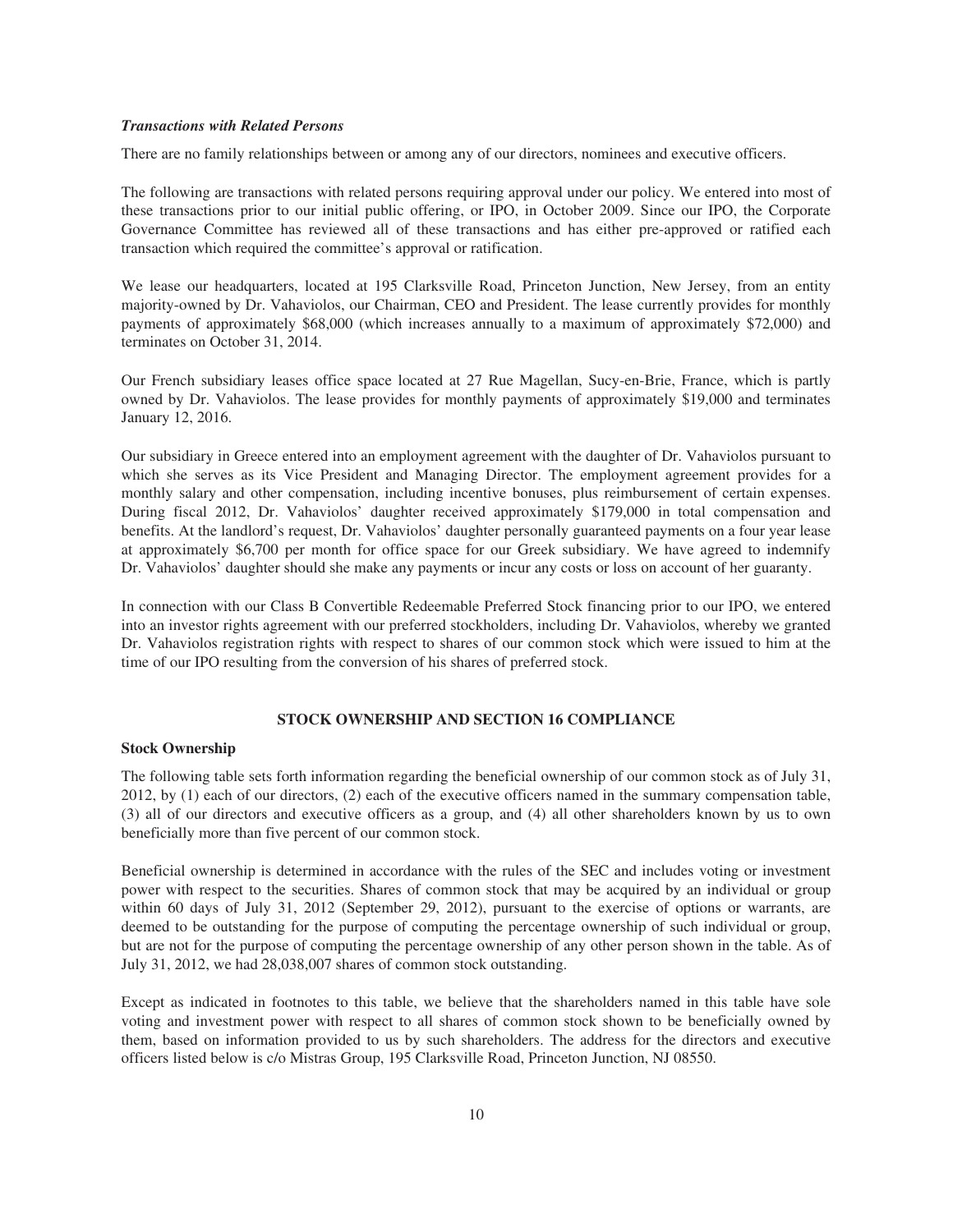| <b>Name</b>                                       | <b>Shares</b><br><b>Beneficially</b><br>Owned | Percentage<br>of Class |
|---------------------------------------------------|-----------------------------------------------|------------------------|
| <b>Directors and Officers</b>                     |                                               |                        |
| Sotirios J. Vahaviolos (1)                        | 12,892,092                                    | 43.6%                  |
| Daniel M. Dickinson                               | 8,262                                         | $\ast$                 |
| James J. Forese                                   | 54,262                                        | $\ast$                 |
| Richard H. Glanton                                | 4,610                                         | $\ast$                 |
| Michael J. Lange (1)                              | 545,419                                       | 1.9%                   |
| Ellen T. Ruff                                     | 4,658                                         | $\ast$                 |
| Manuel N. Stamatakis                              | 16,280                                        | $\ast$                 |
| Francis T. Joyce (1)                              | 26,769                                        | $\ast$                 |
| Dennis Bertolotti (1)                             | 82,490                                        | $\ast$                 |
| Michael C. Keefe (1)                              | 17,373                                        | $\ast$                 |
| Directors and Executive Officers as a Group (1)   | 14,073,422                                    | 47.2%                  |
| Other 5% Holders                                  |                                               |                        |
| Baron Capital Group, Inc. and related persons (2) | 2,359,800                                     | 8.4%                   |

Indicates beneficial ownership of less than  $1\%$  of the total outstanding common stock.

(1) Includes options to purchase common stock exercisable as of July 31, 2012 or within 60 days thereafter and all unvested restricted stock units ("RSUs") for the following amounts:

|                                   | <b>Options</b> | <b>RSUs</b> | Total     |
|-----------------------------------|----------------|-------------|-----------|
| Sotirios J. Vahaviolos            | 1,462,500      | 62,801      | 1,525,301 |
| Michael J. Lange                  | 97.108         | 24,311      | 121,419   |
| Francis T. Joyce                  | 17.500         | 9.269       | 26,769    |
| Dennis Bertolotti                 | 19.500         | 18,097      | 37,597    |
| Michael C. Keefe                  | 4.376          | 12.997      | 17.373    |
| Directors and Officers as a Group | 1.647.165      | 153,194     | 1,800,359 |

(2) Based upon a Schedule 13G filed with the SEC for the year ended December 31, 2011. Baron Capital Group, Inc. and Ronald Baron have reported shared dispositive power with respect to all such shares of common stock and shared voting power with respect to 2,109,800 shares of common stock. BAMCO, Inc. has reported shared voting power with respect to 2,100,000 shares of common stock and shared dispositive power with respect to 2,350,000 shares of common stock. Baron Small Cap Fund has reported shared voting and dispositive power with respect to 1,500,000 shares of common stock. Baron Capital Management, Inc. has reported shared voting and dispositive power with respect to 9,800 shares of common stock. The address of each of the reporting persons in this group is 767 Fifth Avenue, 49th Floor, New York, NY 10153.

# **Stock Ownership Guidelines**

In 2012, the Board adopted stock ownership guidelines for all directors and executive officers. Non-employee directors are required to hold all shares awarded during the past three years (excluding shares a director has elected to take in lieu of cash fees). Our CEO is required to hold five times his annual base salary and all other executive officers are required to hold at least two times their annual base salary. Our current executive officers have until January 2017 to meet these guidelines, and future executive officers will have five years from appointment to meet the guidelines. Unexercised options and unearned performance shares or performance RSUs are not counted toward meeting the guidelines.

#### **Section 16(a) Beneficial Ownership Reporting Compliance**

We believe that during fiscal 2012, all reports for our executive officers and directors that were required to be filed under Section 16(a) of the Securities Exchange Act of 1934 were filed on a timely basis, except Michael Lange was late filing one report on Form 4 for one transaction.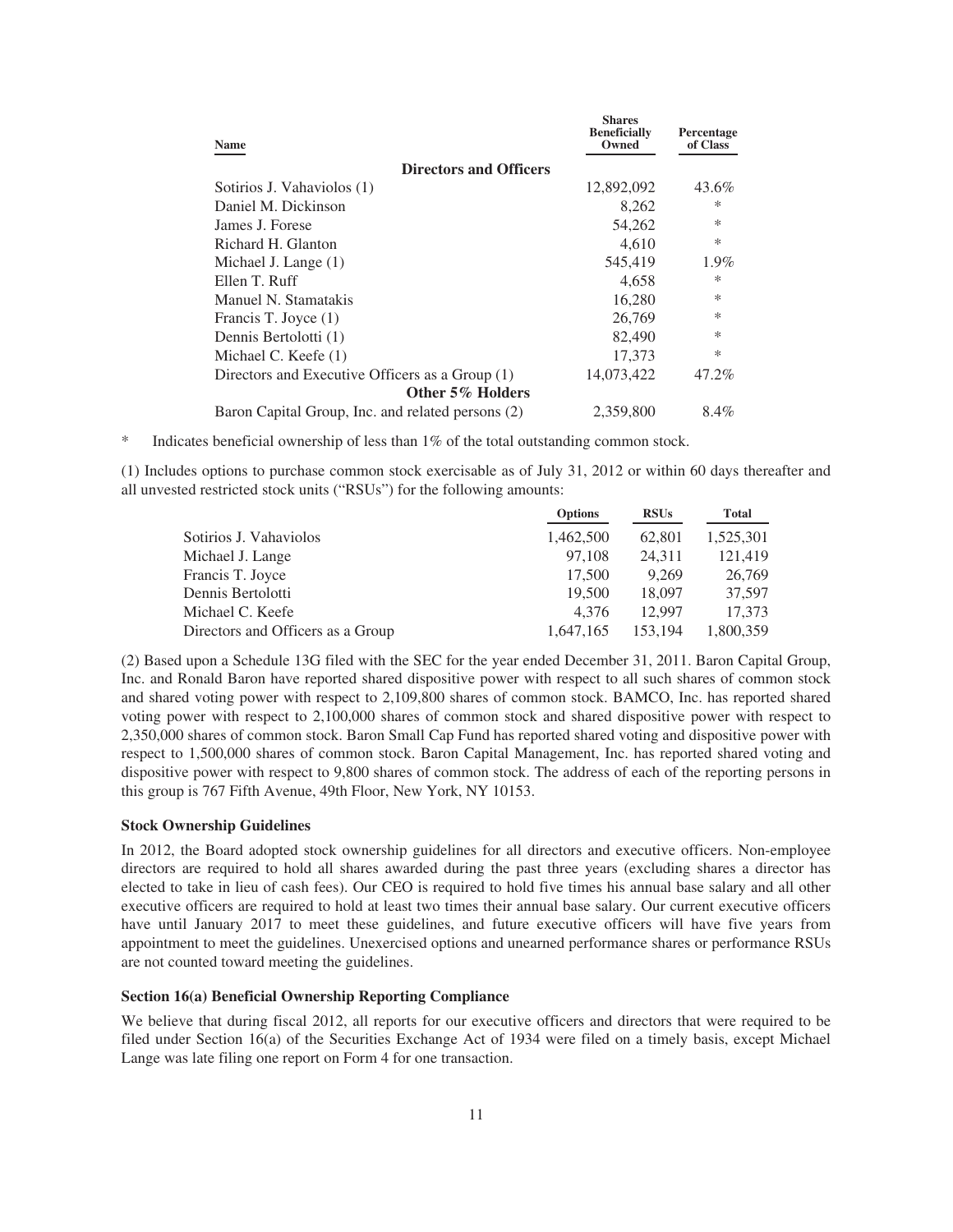### **PROPOSALS REQUIRING SHAREHOLDER APPROVAL**

## **ITEM 1: ELECTION OF DIRECTORS**

All seven members of our Board of Directors are standing for election for a one-year term expiring at the 2013 annual shareholders meeting or until their successors have been elected and qualified, or until their death or resignation.

The following contains the background, experience and other information about the nominees. Following each nominee's biographical information, we have provided information concerning the particular experience, qualifications, attributes and/or skills that contributed to the determination by the Corporate Governance Committee and the Board that the nominee should serve as a director. In addition, a majority of our independent directors serve or have served on boards and board committees (including, in many cases, as committee chairs) of other public companies, which we believe provides them with additional board leadership and governance experience, exposure to best practices, and substantial knowledge and skills that further enhance the functioning of our Board. In addition, Messrs. Dickinson, Forese, Lange and Stamatakis and Dr. Vahaviolos have been on our Board for over seven years and have a wealth of knowledge about our business, industry and corporate culture that provides great value to the functioning and decision making of the Board.

We believe that each nominee for election as a director will be able to serve if elected. If any nominee is not able to serve, proxies will be voted in favor of the remainder of those nominated and may be voted for substitute nominees, unless the Board of Directors chooses to reduce the number of directors serving on the Board.

#### **Nominees:**

# *Daniel M. Dickinson*

Director since 2003, age 51

Mr. Dickinson is currently a Managing Partner of HCI Equity Partners, a private investment firm located in Washington, DC, where he has been employed since 2001. Prior to joining HCI Equity Partners in 2001, Mr. Dickinson was Co-Head of Global Mergers & Acquisitions at Merrill Lynch. Mr. Dickinson serves as a director and a member of the audit committee of Caterpillar, Inc. as well as a director of several private companies. Mr. Dickinson received a J.D. and M.B.A. from the University of Chicago and a B.S. in Mechanical Engineering and Materials Science from Duke University.

The Board believes that Mr. Dickinson's experience in mergers and acquisitions, private equity business and role as an investment banker provides important insight for the Company's growth strategy, which includes acquisitions. His significant financial expertise and experience, both in the U.S. and internationally, contributes to the Board's understanding and ability to analyze complex issues, particularly as the Company looks to expand its international business. His experience as a director of large, publicly-traded multinational corporations enables him to provide meaningful input and guidance to the Board and the Company.

## *James J. Forese*

## Director since 2005, age 76

Mr. Forese is an Operating Partner and Chief Operating Officer of HCI Equity Partners, positions he has held since he joined the firm in July 2003. Prior to joining HCI Equity Partners, Mr. Forese served as President and Chief Executive Officer of IKON Office Solutions, Inc. (formerly Alco Standard Corporation) from 1998 to 2002 and retired as Chairman in 2003. Before IKON, Mr. Forese served as Controller and Vice President of Finance at IBM Corporation and Chairman at IBM Credit Corporation. Mr. Forese is a director and chairman of the audit committee of Progressive Waste Solutions, and non-executive chairman since January 2010, and serves on the board of directors of several private companies. Mr. Forese also served as a director, audit committee chair and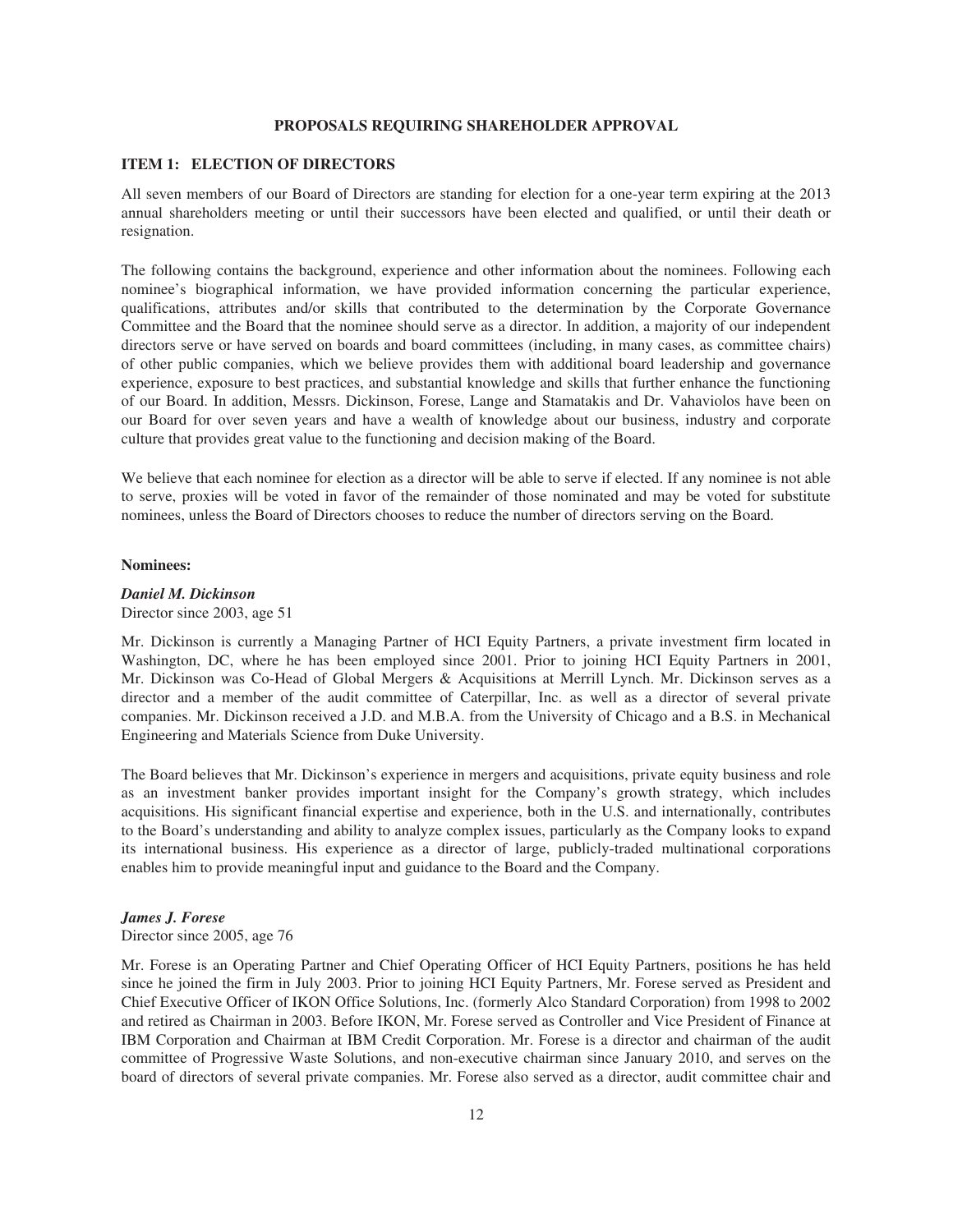member of the compensation committee of Anheuser-Busch Companies Inc. from April 2003 until November 2008 and was on the Board of Directors of SFN Group (formerly Spherion Corporation) from 2003 until its acquisition by Randstad North America in September 2011, and was its non-executive chairman and chairman of the corporate governance and nominating committee. Mr. Forese was also formerly a director of Lexmark International, NUI Corporation, Southeast Bank Corporation, Unisource Worldwide, Inc. and American Management Systems, Incorporated. Mr. Forese received a B.E.E. in Electrical Engineering from Rensselaer Polytechnic Institute and an M.B.A. from Massachusetts Institute of Technology.

The Board believes Mr. Forese, as a result of his vast experience and demonstrated success as an executive, possesses knowledge and experience in various areas, including business leadership, banking, finance, technology, and public and private company board experience, which strengthens the Board's overall knowledge, capabilities and experience. In addition, Mr. Forese' experience with audit committees and his tenure as Vice President of Finance and Controller at IBM provides the Board with an audit committee financial expert which further strengthens some of the Board's and Audit Committee's key functions, such as oversight of financial reporting and internal controls.

### *Richard H. Glanton*

### Director since 2009, age 65

Mr. Glanton is Chief Executive Officer and Chairman of the Philadelphia Television Network, a privately-held media company and managing member of ElectedFace LLC, an on-line service that connects people to the elected officials. From May 2003 to May 2007, Mr. Glanton served as the Senior Vice President of Corporate Development for Exelon Corporation and from 1986 to 2003, he was a partner in the law firm of Reed Smith LLP in Philadelphia. Mr. Glanton currently is a director of Aqua America, Inc., where he is chairman of the corporate governance committee and serves on the executive committee of the Board; a director of The GEO Group, Inc. where he is chairman of the audit and finance committee and the compensation committee and serves on the nominating and corporate governance committee, executive committee and various other standing committees; and is a member of the Board of Trustees of Lincoln University. Mr. Glanton has more than 25 years of legal experience in law firms, over a decade of executive experience and has close to 30 years of continuous experience serving on boards of publicly traded companies. Mr. Glanton received a B.A. degree in English from West Georgia College and a J.D. from University of Virginia School of Law.

The Board believes Mr. Glanton's experience and knowledge in acquisitions, the power utility industry, legal and general business matters, his extensive experience as a director of publicly traded companies and his demonstrated leadership roles in other business activities are important qualifications, skills and experience that benefits the Board. His extensive corporate finance and legal knowledge also contribute to the Board's collective knowledge, capabilities and experience.

## *Michael J. Lange*

Director since 2003, age 52

Mr. Lange is Group Executive Vice President, Services for the Company, overseeing our entire Services division. Mr. Lange joined Mistras when it acquired Quality Services Laboratories in November 2000. Mr. Lange is a well-recognized authority in radiography and has held an American Society for Nondestructive Testing (ASNT) Level III Certificate for over 20 years. Mr. Lange received an Associate of Science degree in NDT from the Spartan School of Aeronautics.

The Board believes that Mr. Lange's extensive knowledge and experience in the NDT field, and the business acumen and leadership he has demonstrated by the growth of the Services segment since he joined the Company in 2000, provides an important operational and industry perspective that is valuable to the Board. In addition, Mr. Lange has been instrumental in the successful integration of numerous NDT services companies Mistras has acquired over the past several years, providing valuable insight and perspective to the Board as it considers strategies for future growth.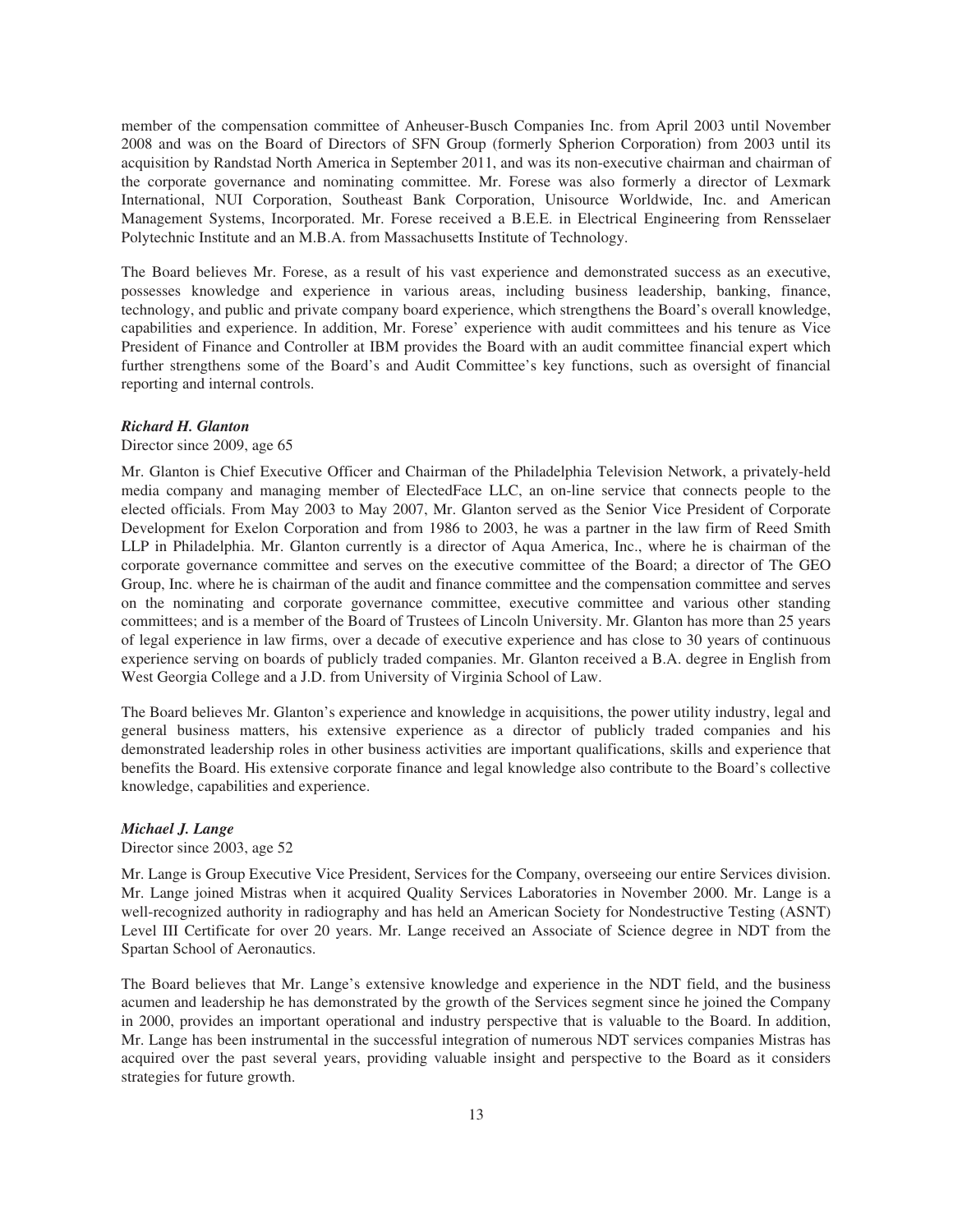# *Ellen T. Ruff*

Director since 2011, age 63

Ms. Ruff is currently a partner in the law firm McGuire Woods, LLP, where she focuses on state and Federal regulation for the firm's energy clients, having joined the firm in July 2011. Previously, Ms. Ruff had a 32 year career with the Duke Energy organization, one of the largest electric power companies in the United States focused on electric power and gas distribution operations, and other energy services in the Americas. Ms. Ruff served as President of Nuclear Development at Duke Energy from December 2008 until her retirement in December 2010. Prior to that position at Duke Energy, Ms. Ruff served as President of Duke Energy Carolinas, an electric utility providing electricity and other services to customers in North Carolina and South Carolina. Ms. Ruff joined the Duke Energy in 1978 and prior to these last two offices, held various positions, including, Vice President and General Counsel of Corporate, Gas and Electric Operations; Senior Vice President and General Counsel for Duke Energy; Senior Vice President of Asset Management for Duke Power; Senior Vice President of Power Policy and Planning; Group Vice President of Power Policy and Planning; and Group Vice President of Planning and External Affairs. Ms. Ruff currently serves on the Board of Directors of Aqua America, Inc., having been first elected to its board in 2006, and is a member of its Executive Compensation Committee. Ms. Ruff has a B.A. in Business from Simmons College and a J.D. from the University of North Carolina Chapel Hill.

The Board believes Ms. Ruff's extensive knowledge and experience in the power industry will provide the Board with unique insight to that industry, in which the Company has many customers and is seeking to increase its presence. Furthermore, Ms. Ruff's significant legal and general business experience, successful leadership, demonstrated by serving in roles such as General Counsel and President of large organizations, and her experience as a director of another public company, are important qualifications, skills and experience that benefit the Board.

# *Manuel N. Stamatakis*

Director since 2002, age 64

Mr. Stamatakis is the President and Chief Executive Officer of Capital Management Enterprises, Inc., a financial services and employee benefits consulting company headquartered in Valley Forge, Pennsylvania. Mr. Stamatakis is also a founding member of First Financial Resources, a national financial services organization with over 120 offices nationwide. Over the years, Mr. Stamatakis has served on the boards of numerous not-for-profit and charitable organizations, and currently serves, among others, as Chairman of the Board of Trustees of Drexel University College of Medicine, where he is also a member of the audit and finance committees; Chairman of Philadelphia Shipyard Development Corporation and Chairman of the Pennsylvania Supreme Court Investment Advisory Board. Mr. Stamatakis received a B.S. in Industrial Engineering from Pennsylvania State University and received an honorary Doctorate of Business Administration from Drexel University.

The Board believes that the vast skills, leadership, business experience and success Mr. Stamatakis has demonstrated as a founder and leader of a successful services business provides the Board with important skills, knowledge, and experience, particularly the experience and knowledge gained from starting and leading a substantial business. Mr. Stamatakis also provides the Board with knowledge of employee benefits and related matters and with strategic and leadership skills as a founder, President and CEO and of a substantial business enterprise and as a board member of numerous not-for-profit organizations, some of which are very significant in size and scope.

## *Sotirios J. Vahaviolos*

Director since 1978, age 66

Dr. Vahaviolos has been the Chairman, President and Chief Executive Officer since he founded Mistras in 1978 under the name Physical Acoustics Corp. Prior to forming Mistras, Dr. Vahaviolos worked at AT&T Bell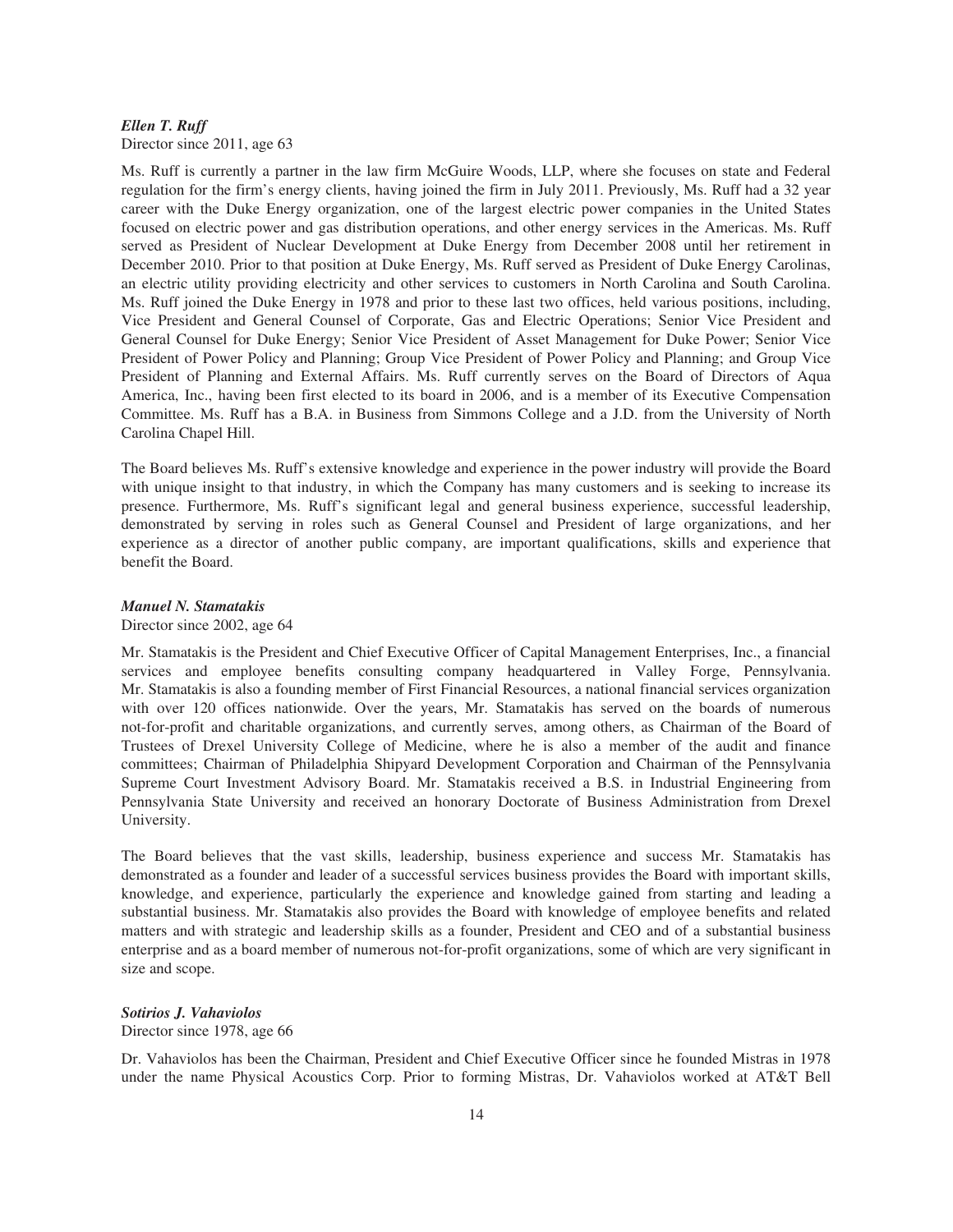Laboratories. Dr. Vahaviolos received a B.S. in Electrical Engineering and graduated first in his engineering class from Fairleigh Dickinson University and received a Master of Science (EE), Masters in Philosophy and a Ph.D.(EE) from the Columbia University School of Engineering. During Dr. Vahaviolos' career in non-destructive testing, he has been elected Fellow of (1) The Institute of Electrical and Electronics Engineers, (2) The American Society of Nondestructive Testing, and (3) The Acoustic Emission Working Group (AEWG). Dr. Vahaviolos is also a member of The American Society for Nondestructive Testing (ASNT), where he served as its President from 1992-1993 and its Chairman from 1993-1994, a member of AEWG and an honorary life member of the International Committee for Nondestructive Testing. Additionally, he was the recipient of ASNT's Gold Medal in 2001 and AEWG's Gold Medal in 2005. He was also one of the six founders of NDT Academia International in 2008.

Mr. Vahaviolos brings to the Board his detailed knowledge and unique perspective and insights regarding the strategic and operational opportunities and challenges, economic and industry trends, and competitive and financial positioning of our business. In addition, his significant experience as the company's founder, Chairman, President and CEO, his leadership of our Company over three decades during various economic cycles and through its successful initial public offering, and his 43% ownership interest in the Company, position him well to serve as our Chairman.

**Vote Required and Recommendation of the Board.** The seven nominees receiving the greatest number of votes cast for their election as directors will be elected. The Board intends to vote all proxies for the election of each of these nominees, unless you indicate otherwise on your proxy card or pursuant to your voting instructions. **The Board unanimously recommends a vote FOR the election of the above-named nominees as directors.**

# **ITEM 2. RATIFICATION OF APPOINTMENT OF INDEPENDENT REGISTERED PUBLIC ACCOUNTING FIRM**

The Audit Committee has appointed PricewaterhouseCoopers LLP, or PwC, as our independent registered public accounting firm for the fiscal year 2013. Shareholder ratification of the appointment is not required under the laws of the State of Delaware, but the Board has decided to ascertain the position of the shareholders on the appointment. The Audit Committee will reconsider the appointment of PwC if shareholders do not ratify the appointment. Even if the appointment is ratified, the Audit Committee will still have the discretion to appoint a different independent registered public accounting firm if the committee determines that such a change would be in our and our shareholders best interests.

A representative of PwC is expected to attend the 2012 Annual Meeting and will have the opportunity to make a statement if the PwC representative desires to do so and to respond to appropriate questions presented at the meeting.

**Vote Required and Recommendation of the Board.** The ratification of the appointment of the independent registered public accounting firm requires the approval of a majority of the votes cast for this matter. The Board intends to vote all proxies for the ratification of PwC, unless you indicate otherwise on your proxy card or pursuant to your voting instructions. **The Board unanimously recommends a vote FOR the ratification of the appointment of PwC as our independent registered public accounting firm for fiscal 2013.**

### **Audit Committee Report**

The Audit Committee reports to and acts on behalf of the Board of Directors of Mistras Group, Inc. (the "Company") by providing oversight of the financial reporting, accounting policies and procedures and the system of internal controls of the Company. The Company's management is responsible for preparing the Company's financial statements and designing and monitoring a system of internal controls. The Company's independent registered public accounting firm, PricewaterhouseCoopers LLP ("PwC"), is responsible for auditing the Company's financial statements and evaluating the Company's system of internal controls, and expressing its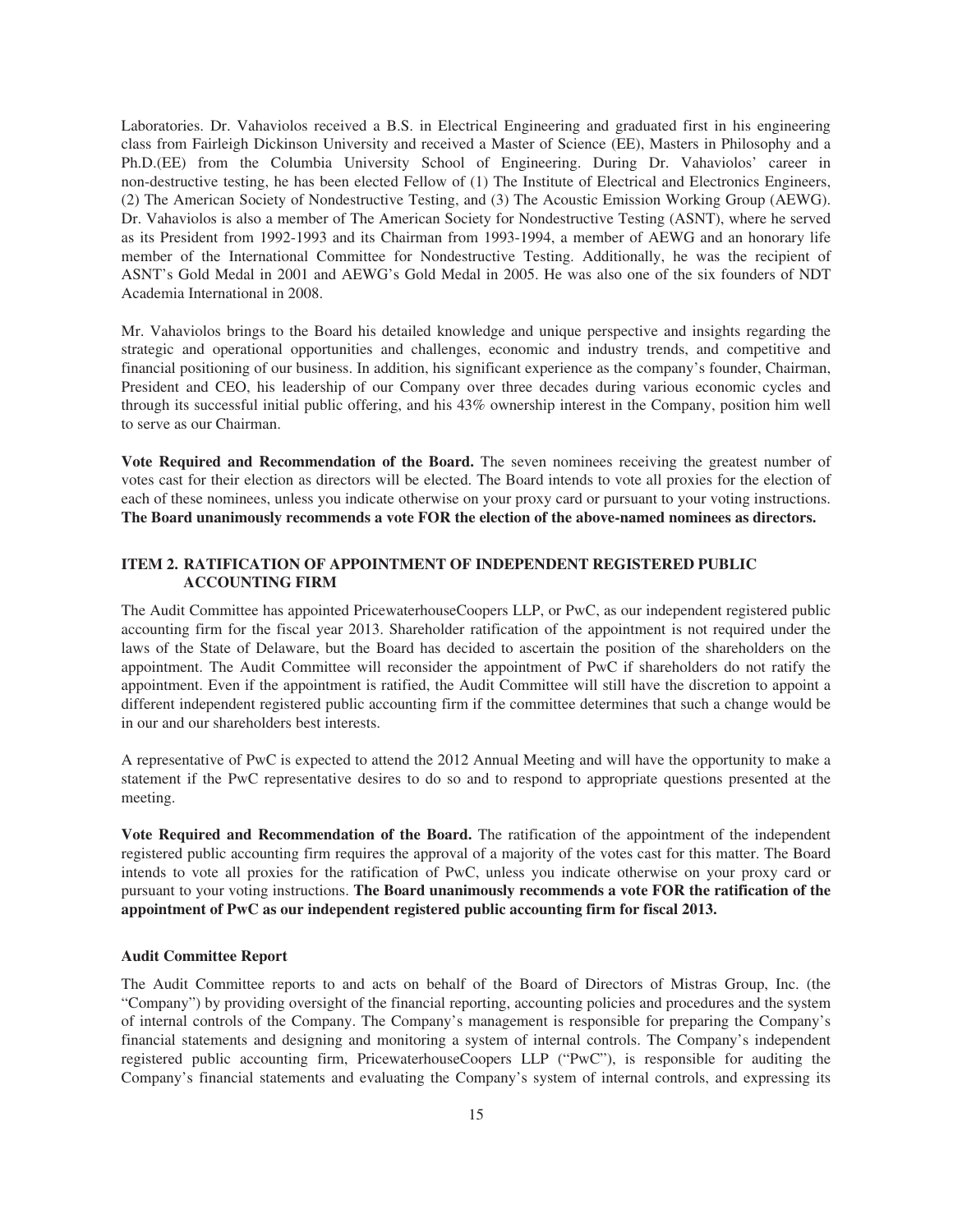opinion on the financial statements and the effectiveness of internal controls over financial reporting based upon its audit and evaluation. The Audit Committee is responsible for overseeing the conduct of these activities by the Company's management and PwC.

In this context, the Audit Committee has met and held discussions with management, the Company's internal auditors and PwC (including private sessions with the internal auditors, PwC, the Chief Executive Officer, the Chief Financial Officer and other members of management at Audit Committee meetings). Management represented to the Audit Committee that the Company's consolidated financial statements as of and for the fiscal year ended May 31, 2012 were prepared in accordance with generally accepted accounting principles, and the Audit Committee has reviewed and discussed the consolidated financial statements with management and PwC.

The Audit Committee has discussed with PwC matters required to be discussed by the Statement on Auditing Standards No. 61 (AICPA, Professional Standards, Vol. 1, AU section 380). In addition, PwC provided to the Audit Committee the written disclosures required by the applicable requirements of the Public Company Accounting Oversight Board regarding PwC's communications with the Audit Committee concerning independence, and the Audit Committee and PwC have discussed PwC's independence from the Company and its management, including the matters in those written disclosures. Additionally, the Audit Committee considered the non-audit services provided by PwC and the fees and costs billed and expected to be billed by PwC for those services in evaluating PwC's independence.

Based upon these reviews and discussions with management and PwC, the Audit Committee recommended to the Board of Directors, and the Board has approved, the inclusion of the Company's consolidated audited financial statements in the Company's Annual Report on Form 10-K for the fiscal year ended May 31, 2012, for filing with the Securities and Exchange Commission.

James J. Forese, Chairman Ellen T. Ruff Manuel N. Stamatakis

### **Fees of Our Independent Registered Public Accounting Firm**

The following table sets forth the fees billed by PwC for the audits for each of the past two fiscal years for professional services rendered for the audit of our financial statements and the fees billed in each of the past two fiscal years for the other services listed below:

|                           | 2012        | 2011        |
|---------------------------|-------------|-------------|
| <b>Audit Fees</b>         | \$1,139,024 | \$1,190,232 |
| <b>Audit-Related Fees</b> |             | 96,000      |
| Tax Fees                  | 19,705      | 120,800     |
| All Other Fees            | 5,715       | 5,073       |
| <b>Total</b>              | \$1,164,444 | \$1,412,105 |

*Audit Fees.* Audit fees for both years consisted of aggregate fees billed for professional services rendered for the audit of our consolidated annual financial statements, review of interim consolidated financial statements, and audits of statutory financial statements for certain international subsidiaries.

*Audit-Related Fees.* Audit-related fees consisted of fees associated with our registration statement on Form S-3 related to our secondary offering in May 2011.

*Tax Fees.* Tax fees consisted primarily of fees associated with tax compliance work.

*All Other Fees*. All other fees consist of subscription fees for technical publications.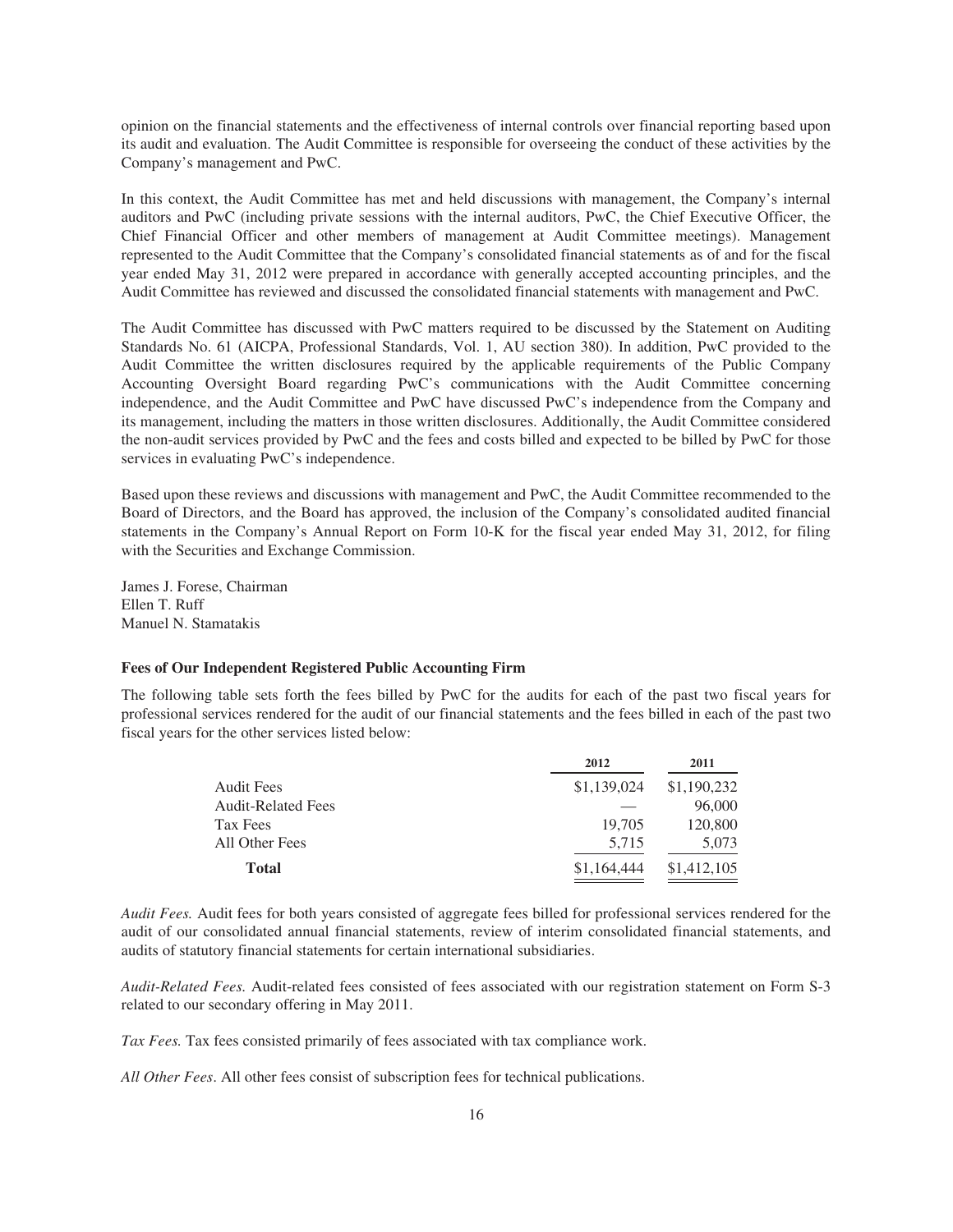The Audit Committee's charter provides for review and pre-approval by the Audit Committee of all audit services and permissible non-audit services, and related fees, conducted by our independent auditor. The Audit Committee meets annually to approve audit and tax fees for the year. The Audit Committee authorized the engagement of PwC on certain tax matters, provided that PwC reports to the Audit Committee Chairman in a timely manner. All of the fees and services described above under "Audit Fees," "Audit-Related Fees," and "Tax Fees" were approved by the Audit Committee and the Audit Committee concluded that the provision of such services by PwC did not impact PwC's independence in the conduct of its auditing functions.

# **ITEM 3: ADVISORY VOTE ON EXECUTIVE COMPENSATION**

The Board of Directors is asking our shareholders to cast an advisory vote on the executive compensation paid to our named executive officers as set forth in the Summary Compensation Table and other compensation tables and narratives under the "Executive Compensation" section of this proxy statement and as described in the "Compensation Discussion and Analysis" section of this proxy statement.

The Compensation Committee of the Board of Directors recommends, approves and governs all of the compensation policies and actions for all of our named executive officers. The section of this proxy statement captioned "Compensation Discussion and Analysis" provides an extensive discussion of our executive compensation programs, the role the Compensation Committee plays in overseeing and developing our compensation programs and philosophy, and the reasons for our compensation programs and the compensation provided to our named executive officers. We urge you to read the Compensation Discussion and Analysis and Executive Compensation sections of this proxy statement so you may better understand our compensation programs on which you are being asked to vote.

Shareholders are being asked to approve the adoption of the following resolution:

**"RESOLVED, that the shareholders of Mistras Group, Inc. (the "Company") approve, on an advisory basis, the compensation of the Company's named executive officers, as disclosed in the Company's proxy statement for the 2012 annual meeting of shareholders pursuant to rules of the Securities and Exchange Commission, including the Compensation Discussion and Analysis, the compensation tables, narrative disclosures and any other relevant information."**

While the results of the shareholders vote on executive compensation is non-binding, the Compensation Committee and the Board values the opinion of our shareholders and will consider the outcome of the vote when making future compensation decisions.

**Vote Required and Recommendation of the Board.** The advisory vote on executive compensation will be considered approved if a majority of the shares of common stock present or represented by proxy at the annual meeting vote FOR this item. The Board intends to vote all proxies to approve executive compensation, unless you indicate otherwise on your proxy card or pursuant to your voting instructions. **The Board of Directors unanimously recommends that you vote FOR adoption of the resolution approving on an advisory basis the executive compensation for our named executive officers.**

# **COMPENSATION COMMITTEE REPORT**

The Compensation Committee has reviewed and discussed with management the following Compensation Discussion and Analysis section of the Company's 2012 Proxy Statement. Based on our review and discussions, we have recommended to the Board of Directors that the Compensation Discussion and Analysis be included in the Company's Proxy Statement for 2012.

Daniel M. Dickinson, Chairman Richard H. Glanton Manuel N. Stamatakis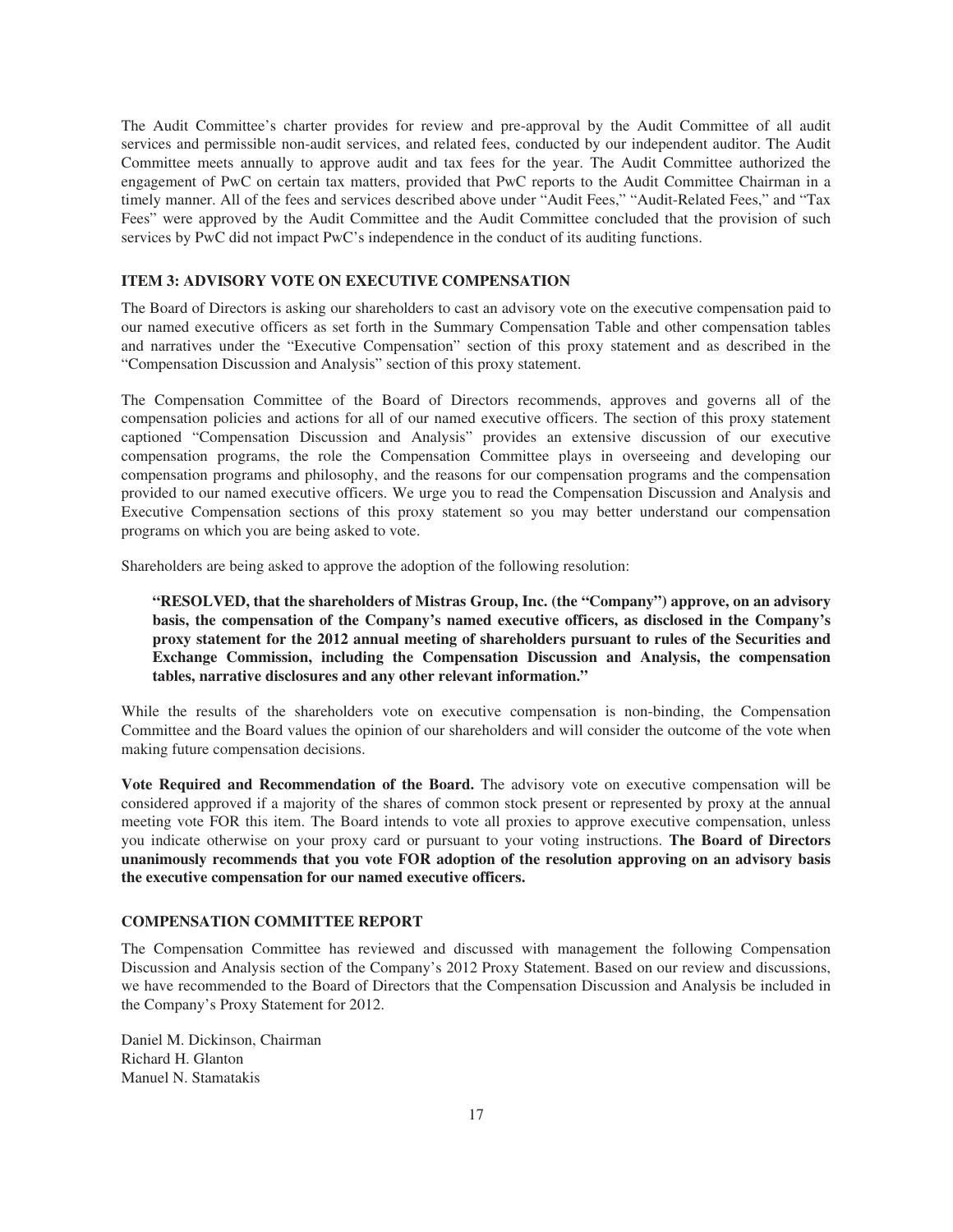### **COMPENSATION DISCUSSION AND ANALYSIS**

#### **Executive Summary**

Our executive compensation programs and policies have been developed to achieve the following key principles:

- Link incentive compensation to Company performance and increases in shareholder value; and
- Pay amounts that are reasonably competitive, fair and based upon each executive officer's contributions to performance.

Our Compensation Committee and management are continuously reviewing our compensation practices with these key principles in mind.

## **Overview and Philosophy**

Our executive compensation objective, accomplished through our Compensation Committee, is to have compensation programs and policies that (1) align individual performance with our operational objectives, (2) attract and retain talent that is needed to be successful and achieve our strategic objectives, and (3) pay for performance. Overall, the objectives of our executive compensation programs are to achieve strategic business objectives that are aimed at growing our business and aligning the long-term interests of our executives and shareholders.

Our current compensation programs for our executive officers, which include our "named executive officers" listed in the Summary Compensation Table below, were implemented in 2011, and some modifications were made in 2012. We have two incentive plans, an annual incentive plan, or "AIP", and a long-term plan. The awards for both plans are based primarily on the Company's financial performance, with the AIP being a cash plan, while the long-term plan awards restricted stock units, or "RSUs," which vest over four years. The objective of the AIP is to pay executive officers currently in cash based on the Company's and the executives' performance that year. The long-term plan offers the opportunity for long-term rewards that will provide incentives for our executive officers to remain with us and enhance the long-term value of the Company for the shareholders.

#### **Role of Compensation Committee**

The Compensation Committee is responsible for the executive compensation program design and decisionmaking process, with input from the Chairman and CEO and the other named executive officers. The Compensation Committee annually reviews the Chairman and CEO's performance, establishes his compensation, and reviews with the Chairman and CEO his assessment of the other members of senior management and his recommendations for their compensation. The Compensation Committee consists of three directors who meet the independence requirements of the NYSE (Messrs. Dickinson, Glanton and Stamatakis).

The Compensation Committee took an active role in overseeing the design and implementation of the two incentive programs adopted in 2011. In addition, the Compensation Committee worked closely with senior management to develop a peer group for purposes of benchmarking compensation. Also during 2011, the Compensation Committee retained an independent compensation consultant, Pay Governance LLC, to review the new compensation programs and our peer group and to benchmark both executive compensation and the compensation of non-employee directors. Pay Governance has been retained directly by the Compensation Committee and any services rendered for us are as directed by the Compensation Committee.

In 2012, we modified the plans relating to the establishment of target awards for each executive officer and the award potentials if the financial and individual performance is overachieved or underachieved as compared to targets. In addition, we utilized a benchmarking report and other information provided by Pay Governance in establishing incentive compensation targets. The benchmarking is discussed below.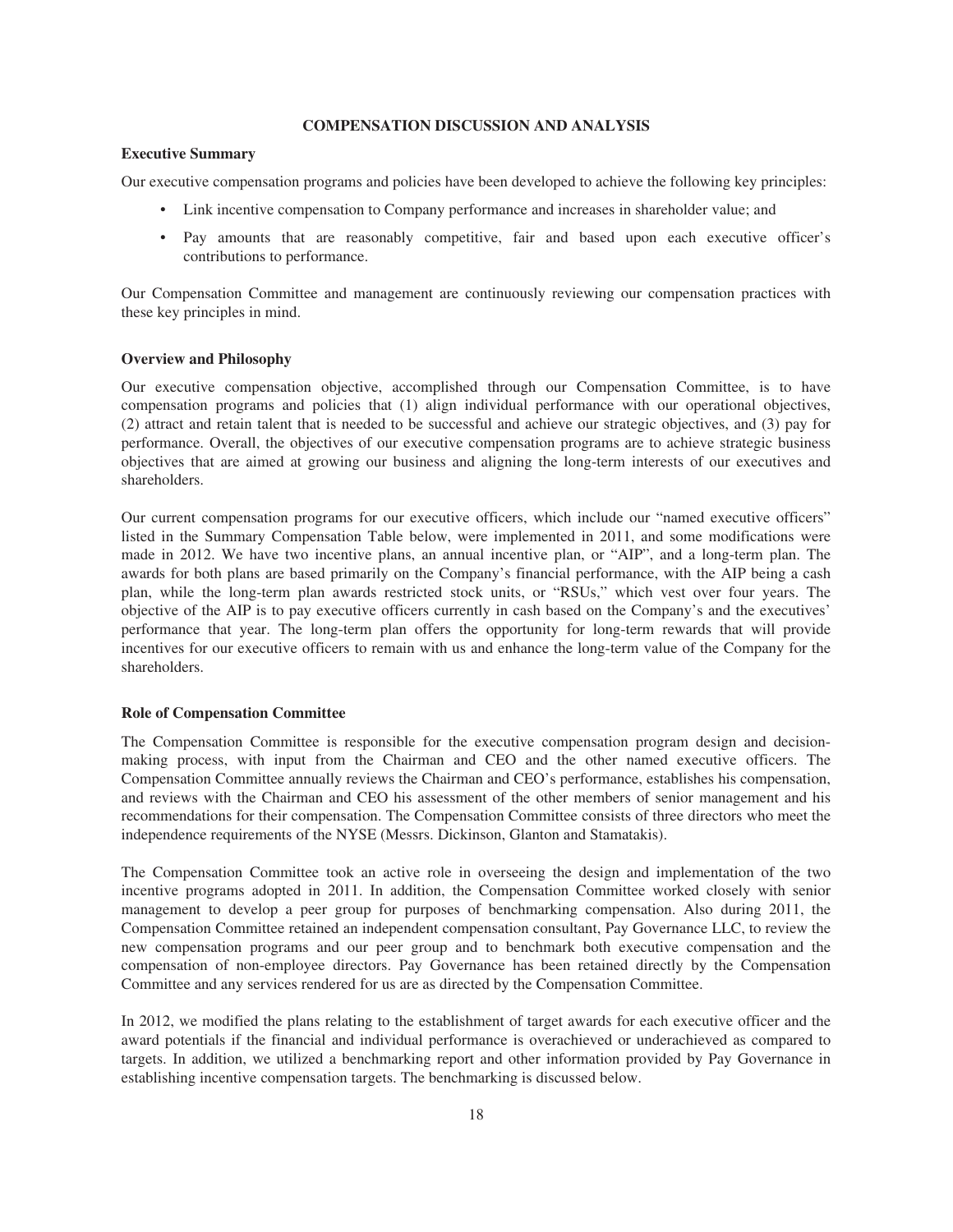#### **Components of Executive Compensation for Fiscal 2012**

The principal components of our current executive compensation program are base salary, the AIP and the longterm equity incentive awards. Although each element of compensation described below is considered separately, our Compensation Committee takes into account the aggregate compensation package for each individual executive officer in its determination of each individual component of that package. We also provide some benefits, such are car allowances, but these are not a significant portion of our compensation program.

Base salary is a fixed compensation amount paid during the course of the fiscal year. Each named executive officer's base salary is reviewed on an annual basis by the Compensation Committee. The Compensation Committee took into account Pay Governance's reports benchmarking our executive officers' base salary against a peer group and broader database when determining adjustments to executive officers' salaries.

The Compensation Committee believes that our named executive officers should have a meaningful portion of their total compensation opportunity linked to increasing shareholder value through the Company's business strategy of focusing upon growth opportunities and continued improvements in profitability. Reflecting this philosophy, at target levels of awards for the AIP and the long-term plan, more than 50% of total compensation for all of our named executive officers is performance-based, and almost 75% of our Chairman & CEO's compensation is performance-based.

The AIP and long-term compensation plan for our executive officers are based on our budget and internal plan, as described below. The objective of these plans is to link compensation to our performance, particularly our revenue growth and profitability.

The AIP is a cash bonus plan pursuant to which executive officers can earn a percentage of their base salary based upon our performance against specific metrics. The metrics are given different weightings, and executive officers earn their awards based upon our performance relative to the specific metrics. In addition, each metric has a minimum threshold, below which no bonus can be earned for that metric.

The long-term compensation plan provides executive officers with the opportunity to earn RSUs based upon our performance against specific metrics. Our performance against these metrics determines the dollar value of the award executive officers will receive, which are paid in RSUs. The RSUs executive officers received vest 25% per year on each one-year anniversary date of the issuance of the RSUs.

Each executive has a target award potential he can earn under each plan, which is a percentage of his base salary. If the performance for a specific metric is at the target level, the executive will receive 100% of his target award related to that metric. Each executive officer can earn between 0% and 200% of his target award, based upon performance. The target levels for performance were set at the beginning of the fiscal year based upon management's internal plan, or budget, for 2012, as reviewed with the Board at the beginning of the fiscal year. These metrics did not take into account any acquisitions that may be made during the fiscal year, and the results of any acquisitions made during the year were excluded for purposes of determining our performance against the target for each metric.

|                        |                                                                 |     | <b>Percentage of Base Salary</b> |
|------------------------|-----------------------------------------------------------------|-----|----------------------------------|
| <b>Name</b>            | Title                                                           | AIP | Long-Term                        |
| Sotirios J. Vahaviolos | Chairman, President and Chief Executive Officer                 | 85% | 200%                             |
| Francis T. Joyce       | Executive Vice President, Chief Financial Officer and Treasurer | 45% | 75%                              |
| Michael J. Lange       | Group Executive Vice President, Services                        | 60% | $100\%$                          |
| Dennis Bertolotti      | Services President and Chief Operating Officer                  | 50% | 80%                              |
| Michael C. Keefe       | Executive Vice President, General Counsel and Secretary         | 45% | $75\%$                           |

The following are the target awards for our named executive officer under each plan.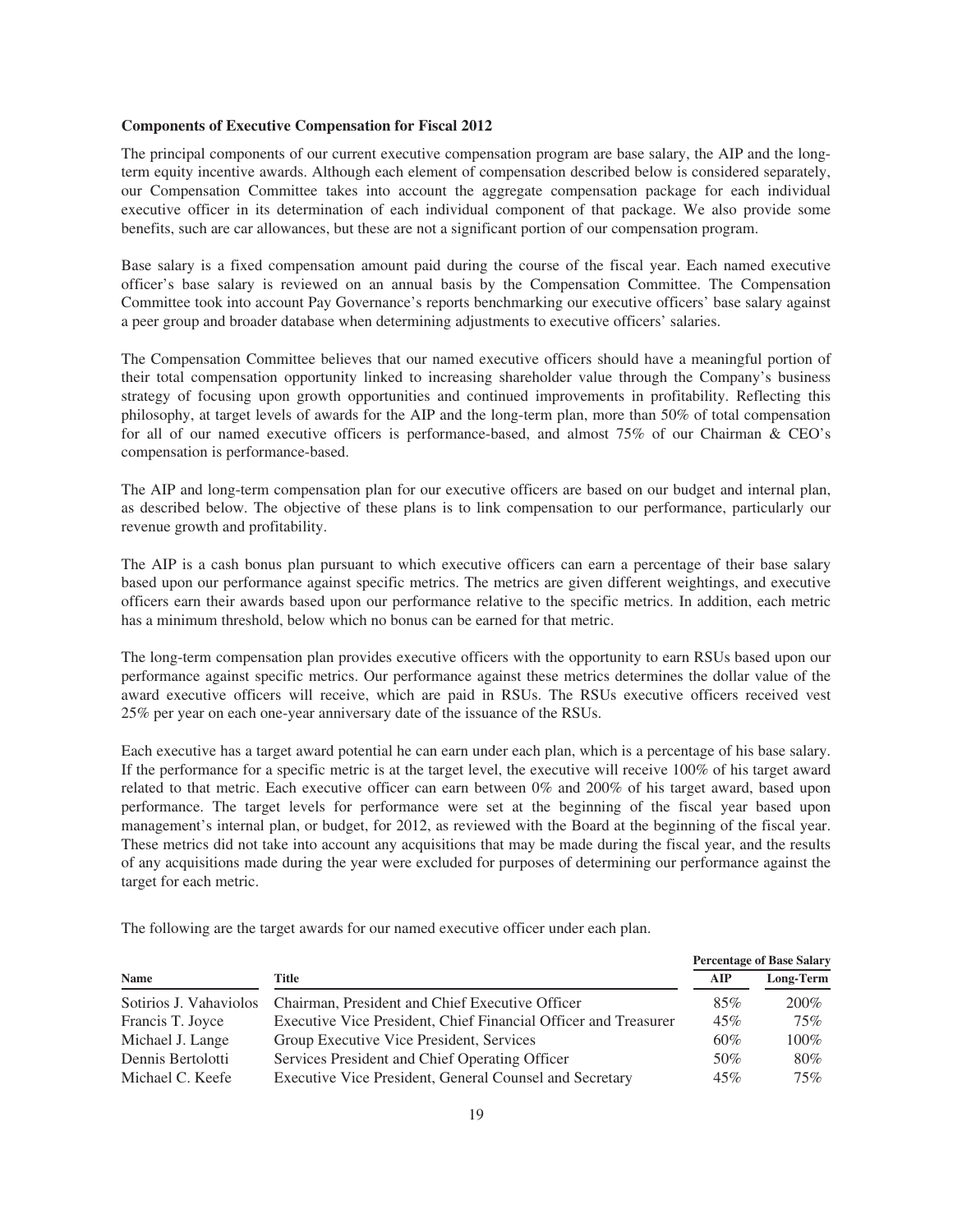For fiscal 2012, we used the same performance metrics for both the AIP and the long-term plan. The metrics used were (i) EBITDAS, which is net income before interest, taxes, depreciation, amortization, non-cash stock-based compensation expense, acquisition related expenses, and other unusual and/or nonrecurring expenses, and accounted for 50% of the award, and (ii) revenue, which accounted for 30% of the award. The remaining 20% of the award potential was based upon the individual executive officer's performance relative to specific individual objectives. With respect to the Chief Executive Officer, Chief Financial Officer, the General Counsel, and other executive officers who are not responsible for one particular business unit or segment, the Company's overall performance accounted for 100% for these two metrics under the AIP (which comprise 80% of the award opportunity). For the Group Executive Vice Presidents and other executive officers whose primarily responsibilities are to manage a business unit or segment, the EBITDAS and revenue metrics under the AIP were based 75% on their specific business unit's or segment's performance and 25% on the Company's overall performance. Under the long-term plan, the financial metrics for all executive officers were based 100% on the Company's overall performance. The revenue and EBITDAS metrics were selected for both the AIP and the long-term program because these are the two primary metrics management and the Board uses to evaluate our performance, and these have been key metrics for several years.

A minimum of 90% of the target performance level of a metric must be achieved for an executive officer to receive any award for that metric. At 90% of the target performance level, the executive officer will receive 50% of his target award related to that metric. If performance is between 90% and 100% of the target performance level for a metric, the executive officer will receive a percentage of his target award for that metric based upon a straight line interpolation between 50% and 100%, with each 1% increase in performance against target above the 90% performance level equating to a 5% increase in percentage of target award. If the performance for a specific metric exceeds 100% of the target performance level, the executive officer will receive in excess of 100% of his target award related to that metric, to a maximum of 200% of his target award if the performance for the metric equals or exceeds 113.33% of the target performance level. If performance is between 100% and 113.33% of target performance level for a metric, the executive officer will receive a percentage of his target award for that metric based upon a straight line interpolation between 100% and 200%, with each 1% increase in performance against target above the 100% level equating to a 7.5% increase in percentage of target award. The Compensation Committee determines the individual performance portion of the award for the Chairman and Chief Executive Officer. The Chairman and Chief Executive Officer and the Compensation Committee determine the individual performance portion of the awards for the other executive officers.

### **Benchmarking and the Role of Compensation Consultant**

To assist in the assessment of the appropriateness and competiveness of our compensation programs, management and the Compensation Committee, with the assistance of Pay Governance, developed a peer group. In deciding the companies to include in the peer group, management, the Compensation Committee and Pay Governance focused on companies that are involved in or related to the asset protection industry, and primarily selected firms that, at that time, were generally in the range of 50% to 200% of our size with respect to revenues and/or market capitalization.

The peer group consisted of the following companies:

CIRCOR International, Inc. ENGlobal Corp. Furmanite Corporation **Global Geophysical Services Inc.** Insituform Technologies Inc.<sup>1</sup> Matrix Service Co. National Technical Systems Inc. 0YO Geospace Corp. Team Inc. The Team Inc. The Team Inc. The Team Inc. 2 Versar Inc.

1. Subsequently acquired by Aegion Corporation

2. Subsequently acquired by Robins & Myers, Inc.

Badger Meter Inc. Cal Dive International, Inc.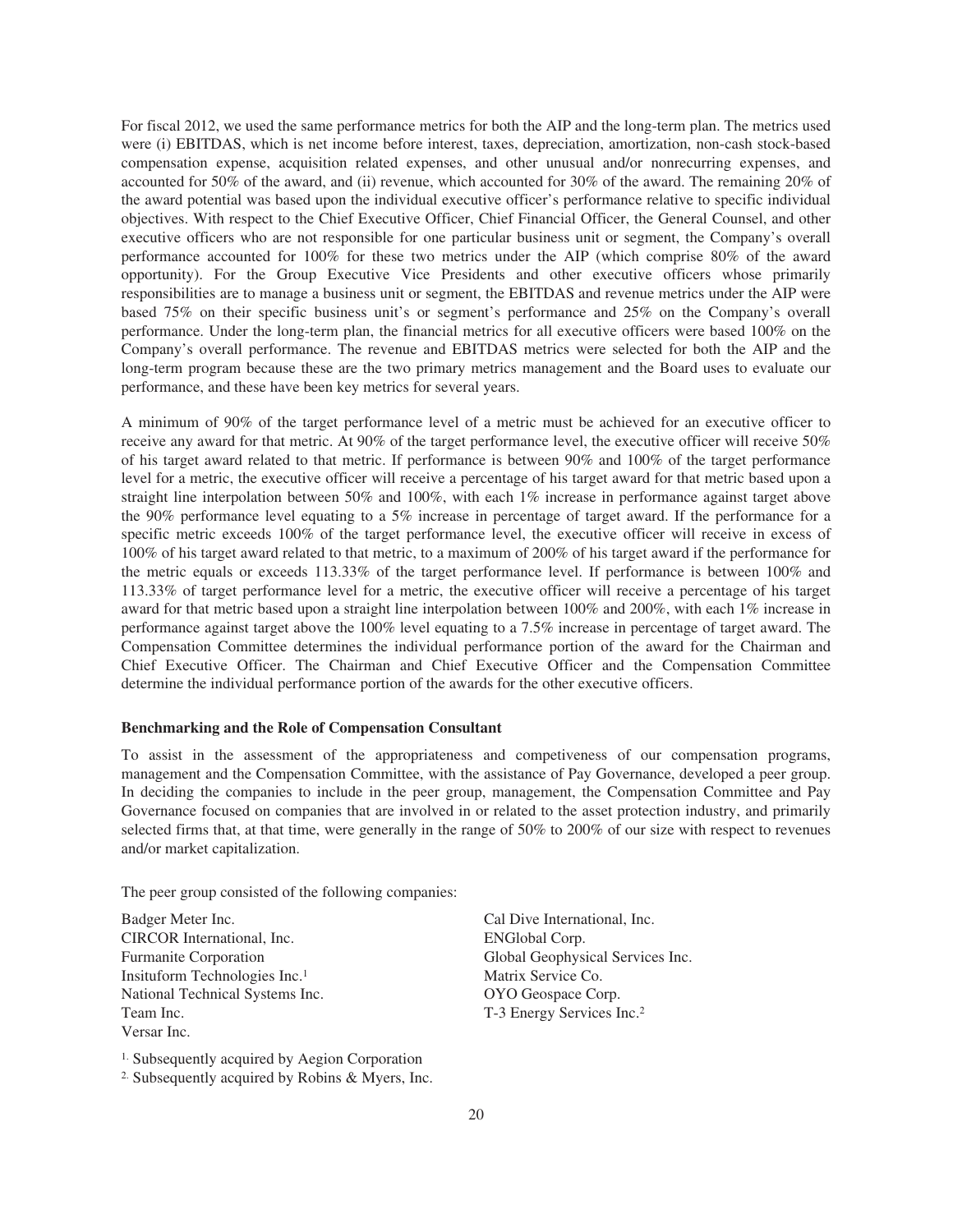In 2011, the Compensation Committee retained Pay Governance to perform a benchmarking study of our executive compensation against the peer group. Pay Governance provided the committee with a report comparing our executive compensation against the peer group and against a national executive compensation survey database, focusing on companies of comparable size, which provided a broader sampling of data points for comparison to the proxy data for the industry specific companies in the peer group. The Compensation Committee retained Pay Governance to provide a report at the conclusion of fiscal 2012 comparing our executive compensation to the updated national executive compensation survey database.

The Compensation Committee used these reports to assess the competiveness of our compensation programs and the various components and to assist the committee in making compensation decisions. The Compensation Committee considered base salaries, target award levels, total cash compensation (base salary and AIP awards), long-term equity compensation, and total compensation in this assessment. Furthermore, the reports provide the Compensation Committee and management with information to assist in the continuing development of our executive compensation programs.

### **2012 Compensation**

The following is a discussion of the decisions made on the various components of executive compensation for fiscal 2012 for our named executive officers.

#### *Base Salary*

Executive officers are reviewed and provided with salary treatment, if any, on August 1, after the conclusion of the fiscal year. This enables the Compensation Committee and the Chairman and CEO to make these decisions after reviewing our financial performance during the then just completed fiscal year and evaluating the executive officers' performance during that period. Our executive officers were provided with salary treatment effective August 1, 2011, as discussed in our 2011 proxy statement, and their salaries for fiscal 2012 are set forth in the Summary Compensation Table below.

During fiscal 2012, Sotirios Vahaviolos' base salary was \$425,000. Effective August 1, 2012, the Compensation Committee increased Dr. Vahaviolos' base salary to \$437,800, a 3% increase. While his salary is at the low end of the benchmark salary range, the Compensation Committee, with Dr. Vahaviolos' concurrence, decided to keep his base salary at low end of the range, and provide Dr. Vahaviolos with the opportunity to receive the bulk of his compensation through the performance-based incentive plans.

For our other executive officers, salary increases for fiscal 2013 are generally in line with cost of living increases and are in the range of 3% to 10%, with the high end designed to bring the base salary more in line with the competitive benchmark for the position. The new salaries for our other named executive officers, effective August 1, 2012, are: \$255,000 for Francis Joyce; \$292,500 for Michael Lange; \$240,000 for Dennis Bertolotti; and \$230,000 for Michael Keefe.

#### *Annual Incentive Plan*

The Company achieved above the target level for revenue, achieving 103.9% of target performance, which resulted in a payout of 129.6% of target award for this metric. However, the Company underachieved for EBITDAS, achieving 97.2% of target performance, which resulted in a payout of 85.9% of the target award for this metric. The Services division overachieved on both metrics, on which a portion of Messrs. Bertolotti's and Lange's AIP awards are based. The Services' revenues were 109.1% of target performance, which resulted in a payout of 168.3% of target award for this metric, and EBITDAS achieved 104.1% of target performance, which resulted in a payout of 130.6% of target award for this metric. All the named executive officers received awards based upon the performance of these metrics calculated in accordance with the plan.

The awards for individual performance for our named executive officers were generally below the target of 20% of individual performance, with Dr. Vahaviolos receiving the lowest, at 10%, or 50% of his target award. The Compensation Committee, with Dr. Vahaviolos' concurrence, awarded these lower amounts because of the lower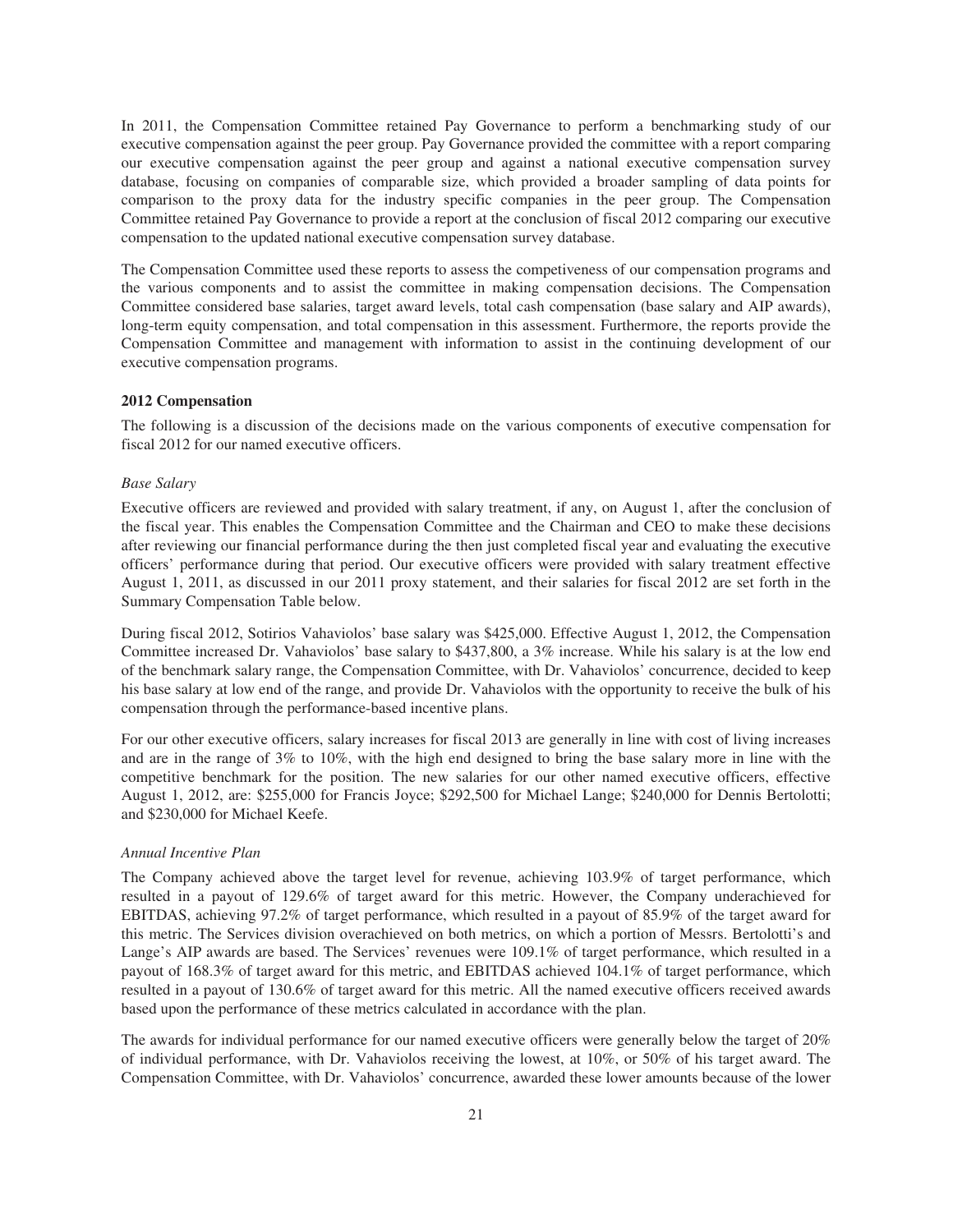level of profitability as a percentage of revenue we achieved in fiscal 2012 as compared to fiscal 2011. For both the Company and the Services division, revenue grew but the EBITDAS lagged behind. In addition, the Company's operating income as a percentage of revenue decreased in fiscal 2012 as compared to fiscal 2011. While the Compensation Committee recognized that the Company and Services Division had strong results in fiscal 2012, the reduction in profitability as a percentage of revenue warranted individual awards below target award levels.

The 2012 AIP awards for our named executive officers are set forth in the Summary Compensation Table under the column "Non-Equity Incentive Plan Compensation."

## *Long-Term Incentives*

As stated above, we used the same performance metrics in 2012 for the long-term plan as we used for the AIP. Accordingly, awards under the long-term plan were awarded in the same manner as the AIP with respect to the Company's overall performance for EBITDAS and revenue. As with the AIP, our named executive officers generally received below the target for individual performance for the same reason as with the AIP awards. Again, Dr. Vahaviolos received the lowest award for individual performance at 50% of target, or 10%.

The value of the 2012 long-term awards granted to the named executive officers and the number of RSUs they received are as follows:

|                     | <b>Long-Term RSU Awards</b> |            |  |  |
|---------------------|-----------------------------|------------|--|--|
| <b>Name</b>         | Value $(\$)$                | $RSUs$ (#) |  |  |
| Sotirios Vahaviolos | \$780,632                   | 37,244     |  |  |
| Francis Joyce       | \$179,576                   | 8,568      |  |  |
| Michael Lange       | \$274,054                   | 13,075     |  |  |
| Dennis Bertolotti   | \$179,555                   | 8,567      |  |  |
| Michael Keefe       | \$159,633                   | 7,616      |  |  |

These awards were made in August 2012, with the number of RSUs granted being based upon the average of the high and low trading prices of our stock on August 13, 14 and 15, 2012, which was \$20.96 per share. These RSUs will vest equally over 4 years, with 25% vesting on each anniversary date of the August 15, 2012 grant. Due to the SEC rules regarding the Summary Compensation Table, these awards are not included in the 2012 Summary Compensation Table because the grants were made in fiscal 2013. However, we consider these awards part of the named executive officers' compensation for 2012.

#### **Overall Compensation for 2012 Performance**

The Compensation Committee reviews compensation awarded to our executive officers based on compensation and awards related to a particular fiscal year, and our performance for that fiscal year. Due to the SEC disclosure rules for the Summary Compensation Table below, the compensation set forth in the table for a particular year does not necessarily align with the actual compensation related to that year. The following table sets forth for fiscal years 2012 and 2011 the compensation decisions related to each of those years. Fiscal 2012 includes the RSUs granted in August 2012 as these awards pertain to and were based upon fiscal 2012 performance. The summary compensation table does not include these amounts, as these awards were made after the end of the fiscal year. The RSUs granted in August 2011 are included in fiscal year 2011 in the table below, as those pertained to fiscal 2011 performance. The summary compensation table includes these grants in fiscal 2012, as these awards were made in fiscal year 2012. Fiscal 2011 below includes the RSUs granted in August 2010, as these were not clearly identified as compensation related to a particular fiscal period. The August 2012 and August 2011 RSU grants are valued at the award amounts determined by the Compensation Committee, which were converted into RSUs using a three day average, as opposed to the value used for stock compensation accounting under FASB ASC Topic 718, as required by the SEC rules for summary compensation table disclosure.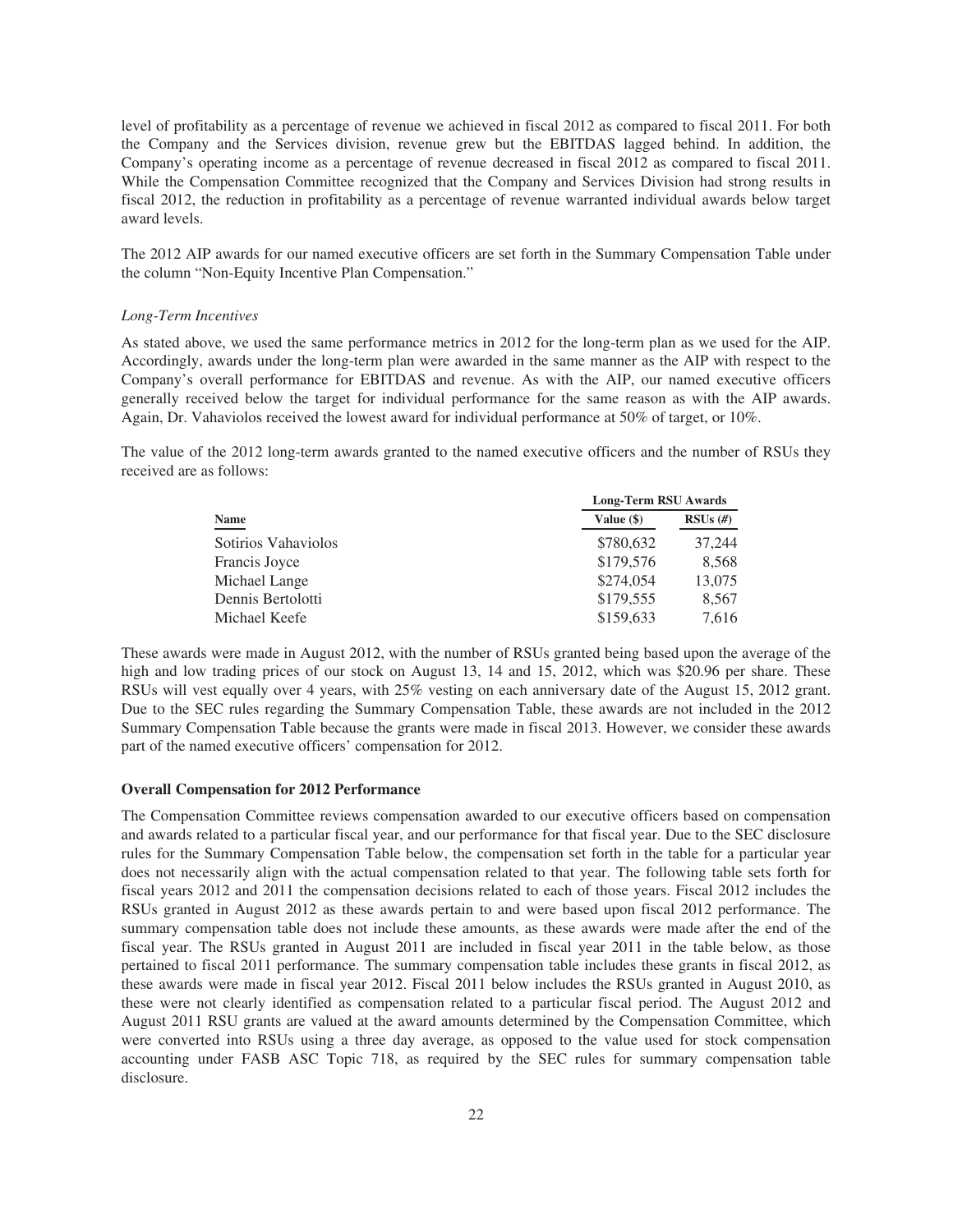# **Compensation Related to Fiscal 2012 and 2011**

| (All amounts in \$ except fiscal year) |
|----------------------------------------|
|----------------------------------------|

**Long-**

| Name                | <b>Fiscal</b><br>Year | <b>Salary</b> | AIP(1)  | Long-<br>term<br><b>RSUs</b><br>(2) | <b>August</b><br>2010<br><b>RSUs</b> | Option<br>Awards<br>(3)         | All<br>Other | <b>Total</b> |
|---------------------|-----------------------|---------------|---------|-------------------------------------|--------------------------------------|---------------------------------|--------------|--------------|
| Sotirios Vahaviolos | 2012                  | 424,679       | 331,771 | 780,632                             |                                      | $\hspace{0.1mm}-\hspace{0.1mm}$ | 24,038       | 1,561,120    |
|                     | 2011                  | 376,154       | 318,750 | 750,000                             | 302,400                              |                                 | 26,087       | 1,773,391    |
| Francis Joyce       | 2012                  | 245,706       | 104.965 | 179,576                             |                                      |                                 | 14,799       | 545,046      |
|                     | 2011                  | 203,481       | 150,000 | 172,600                             |                                      | 156,475                         | 6.716        | 689,172      |
| Michael Lange       | 2012                  | 283,292       | 204,021 | 274,054                             |                                      | $\hspace{0.1mm}-\hspace{0.1mm}$ | 11,410       | 772,777      |
|                     | 2011                  | 272,250       | 198,000 | 264,000                             | 136,080                              | $\overline{\phantom{0}}$        | 18,383       | 888,713      |
| Dennis Bertolotti   | 2012                  | 231,360       | 141.744 | 179,555                             |                                      | $\hspace{0.05cm}$               | 11.569       | 564,228      |
|                     | 2011                  | 222,363       | 140,140 | 183,260                             | 110,880                              |                                 | 44,700       | 701,343      |
| Michael Keefe       | 2012                  | 208,889       | 95,780  | 159,633                             |                                      |                                 | 13.230       | 477,532      |
|                     | 2011                  | 199,560       | 150,000 | 172,080                             | 50,400                               |                                 | 11.194       | 583,234      |

- (1) The amounts in this column represent the cash payments under the AIP made to each named executive officer after the conclusion of the fiscal year, based upon the Company's performance against financial metrics and the individual performance of the named executive officers during the fiscal year.
- (2) The amounts in this column represent the value earned under the long-term plan for performance in that fiscal year. These amounts are ultimately awarded in RSUs after the end of the fiscal year, and are reported in the summary compensation table as compensation for the year the grant is actually award, which is the following fiscal year, based upon the value required for stock compensation pursuant to FASB ASC Topic 718.
- (3) Represents grant date fair value of stock options, calculated using the Black-Scholes option valuation model (as reported in the summary compensation table), awarded to Mr. Joyce upon his joining us as our CFO in July 2010.

## **Role of Executive Officers in Setting Compensation**

As our founder and Chairman and CEO since inception, Dr. Vahaviolos has traditionally had a role in setting compensation for executive officers. Dr. Vahaviolos has been operating in the NDT and asset protection industry for more than 30 years and possesses a detailed and in-depth knowledge of the industry and our competitors, which enables him to assess the performance of our executive officers as compared to our competitors. In 2012, Dr. Vahaviolos continued to play a role in making recommendations to the Compensation Committee regarding our other executive officers and the level of overall equity awards, but his recommendations are subject to the Compensation Committee's independent review and approval. We expect this practice will continue in the future, as Dr. Vahaviolos' input and guidance as to compensation treatment for other executive officers is vital for the Compensation Committee.

### **Impact of Tax Treatment**

The Company and the Compensation Committee consider tax, tax deductibility and accounting treatment of various compensation alternatives, and strive to structure all compensation to be fully tax deductible. However, these are not the driving or most influential factors. The Compensation Committee may approve non-deductible compensation arrangements if it believes they are in our best interests and those of our shareholders, taking into account several factors, including our ability to utilize deductions based on projected taxable income.

#### **Employment Agreements and Severance Arrangements**

Effective September 1, 2009, we entered into an employment agreement with Dr. Vahaviolos for the positions of executive chairman of the board and chief executive officer. The agreement has a term of four years until August 31, 2013, and will automatically renew for successive one-year periods in the absence of an election by either party to terminate. The employment agreement is described further under "Vahaviolos Employment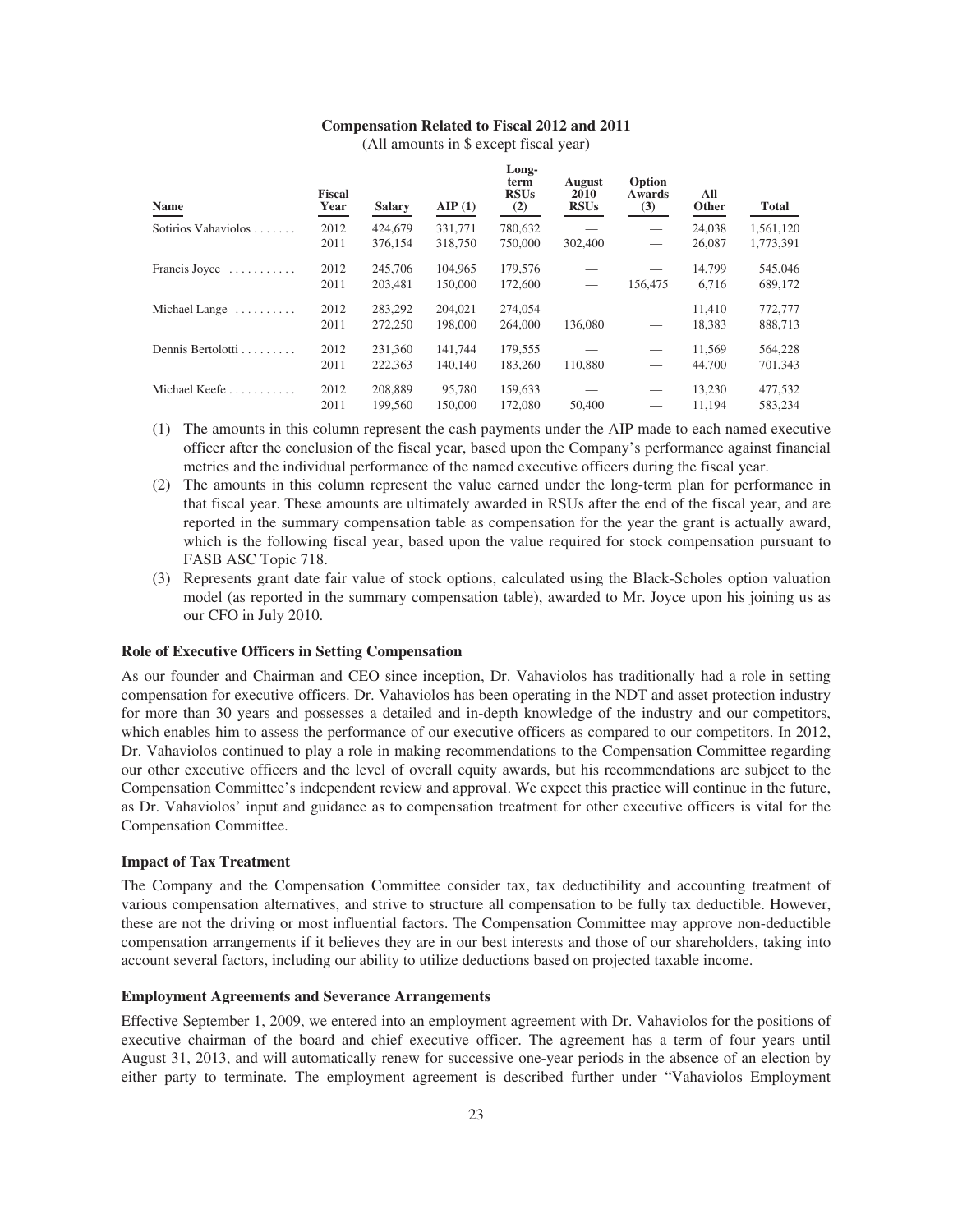Agreement" and "Potential Payments upon Termination of Employment." We currently have no employment agreements or severance arrangements with our other named executive officers, although we may in the future enter into employment agreements or adopt severance or change in control policies.

### **Hedging Prohibitions**

Our Insider Trading Compliance Policy prohibits all of our employees, including our executive officers, and directors from (i) trading in options of any kind or other derivatives related to our securities, (ii) selling our securities short or (iii) holding our securities in margin accounts.

### **Continuing Review of Compensation Practices**

We continue to review our compensation practices and programs and expect to make changes going forward. One area we expect to address is modifying our metrics to provide additional incentives for profitability. For fiscal 2013, the Compensation Committee has added a metric for the AIP that measures EBITDAS as a percentage of revenue to provide incentives for attaining profitable growth. In addition, the Compensation Committee is changing the metrics for the long-term plan by replacing the existing metrics, which are the same used for the AIP, with metrics such as return on tangible invested capital and earnings per share growth.

### **Risk Assessment of Compensation Practices and Programs**

Our Compensation Committee and senior management assessed whether our compensation practices and programs for employees pose any material risk to us and determined that our compensation practices and programs are not reasonably likely to have a material adverse effect on us.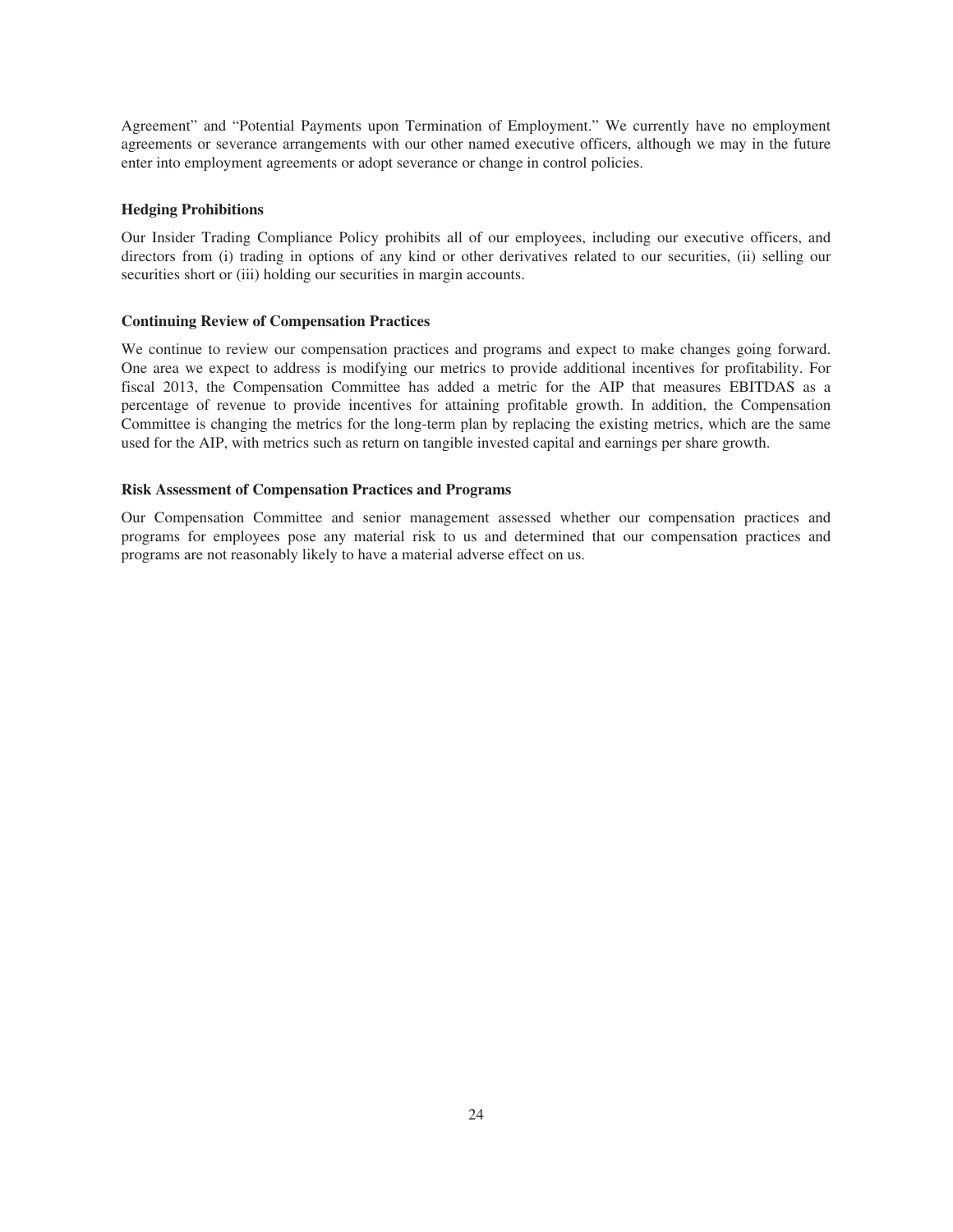### **EXECUTIVE COMPENSATION**

## **Summary Compensation Table**

The following table provides information regarding the compensation of our Chief Executive Officer, our Chief Financial Officer and each of the next three most highly compensated executive officers in fiscal 2012. We refer to these individuals as our "named executive officers."

#### **Summary Compensation Table**

| Name and principal position                                                                                     | <b>Fiscal</b><br>Year | <b>Salary</b><br>$(\$)$       | <b>Bonus</b><br>$($)$                                                 | <b>Stock</b><br>Awards<br>\$(1)        | Option<br>Awards<br>\$)(2)                                           | <b>Non-Equity</b><br>Incentive<br>Plan<br>Compensa-<br>tion $(\text{$}5)(3)$ | All Other<br>Compensa-<br>tion $(\$)(4)$ | <b>Total</b><br>$(\$)$          |
|-----------------------------------------------------------------------------------------------------------------|-----------------------|-------------------------------|-----------------------------------------------------------------------|----------------------------------------|----------------------------------------------------------------------|------------------------------------------------------------------------------|------------------------------------------|---------------------------------|
| Sotirios J. Vahaviolos<br>Chairman, President and Chief                                                         | 2012<br>2011          | 424,679<br>376,154            |                                                                       | 789,094<br>302,400                     | $\overline{\phantom{m}}$                                             | 331,771<br>318,750                                                           | 24,038<br>26,087                         | 1,569,582<br>1,023,391          |
| <b>Executive Officer</b>                                                                                        | 2010                  | 345,000                       | 125,000                                                               | $\overline{\phantom{m}}$               | 9,712,500                                                            |                                                                              | 22,638                                   | 10,205,138                      |
| Francis T. Joyce<br>Executive Vice President, Chief<br>Financial Officer and Treasurer                          | 2012<br>2011          | 245,706<br>203,481            | $\hspace{0.1mm}-\hspace{0.1mm}$                                       | 181,487<br>$\overline{\phantom{m}}$    | $\hspace{0.1mm}-\hspace{0.1mm}$<br>156,475                           | 104,965<br>150,000                                                           | 14,799<br>6,716                          | 546,957<br>516,672              |
| Michael J. Lange<br>Group Executive Vice President,<br><b>Services</b>                                          | 2012<br>2011<br>2010  | 283,292<br>272,250<br>259,146 | $\hspace{0.1mm}-\hspace{0.1mm}$<br>$\hspace{0.05cm}$<br>85,000        | 277,762<br>136,080<br>$\qquad \qquad$  | $\hspace{0.1mm}-\hspace{0.1mm}$<br>841,750                           | 204,021<br>198,000                                                           | 11,410<br>18,383<br>19,938               | 776,485<br>624,713<br>1,205,834 |
| Dennis Bertolotti<br>President and Chief Operating<br>Officer, Services                                         | 2012<br>2011<br>2010  | 231,360<br>222,363<br>202,464 | $\overline{\phantom{m}}$<br>$\hspace{0.05cm}$<br>80,000               | 192,804<br>110,880                     | $\hspace{0.1mm}-\hspace{0.1mm}$                                      | 141,744<br>140,140                                                           | 11,569<br>44,700<br>13,608               | 577,477<br>518,083<br>296,072   |
| Michael C. Keefe $\dots\dots\dots\dots\dots\dots$<br>Executive Vice President,<br>General Counsel and Secretary | 2012<br>2011<br>2010  | 208,889<br>199,560<br>93,568  | $\overline{\phantom{m}}$<br>$\hspace{0.1mm}-\hspace{0.1mm}$<br>20,000 | 181,056<br>50,400<br>$\hspace{0.05cm}$ | $\overline{\phantom{0}}$<br>$\overbrace{\phantom{12333}}$<br>189,987 | 95,780<br>150,000                                                            | 13,230<br>11,194<br>6,094                | 498,955<br>411,154<br>309,649   |

(1) This column represents the fair market value of RSUs based on the closing price on the grant date.

- (2) Represents grant date fair value of stock options, calculated using the Black-Scholes option valuation model. The valuation assumptions used to determine these amounts are described under "Stock-based compensation" in Note 2 to our audited financial statements for the year ended May 31, 2012 included in our Annual Report on Form 10-K filed with the SEC on August 14, 2012.
- (3) The amounts in this column represent the cash payments under the annual incentive program made to each named executive officer after the conclusion of the fiscal year, based upon the Company's performance against financial metrics and the individual performance of the named executive officers during the fiscal year.
- (4) All Other Compensation in 2012 included the following: \$14,158 of vehicle allowance and \$8,885 of matching contributions under our 401(k) plan for Dr. Vahaviolos; \$5,825 of vehicle allowance and \$7,964 of matching contributions under our 401(k) plan for Mr. Joyce; \$5,874 of vehicle allowance and \$4,377 of matching contributions under our 401(k) plan for Mr. Lange: \$5,860 of vehicle allowance and \$4,762 of matching contributions under our 401(k) plan for Mr. Bertolotti; and \$5,825 of vehicle allowance and \$6,552 of matching contributions under our 401(k) plan for Mr. Keefe.

*Note about the Summary Compensation Table:* The SEC disclosure rules require that the Summary Compensation Table include in each year the aggregate fair value, as of the grant date, of all stock, option or other equity awards granted during that year. In August 2012, subsequent to our May 31, 2012 fiscal year end, we granted RSUs to our named executive officers as part of their 2012 compensation. These grants were based upon our performance in 2012 against financial performance metrics and the performance of the individual named executive officers during 2012. As a result of the grants being made after the end of fiscal 2012, these RSUs do not appear in the table, but will appear in the table next year as 2013 awards. Similarly, in August 2011, after the end of our 2011 fiscal year, we granted RSUs to our named executives as part of their 2011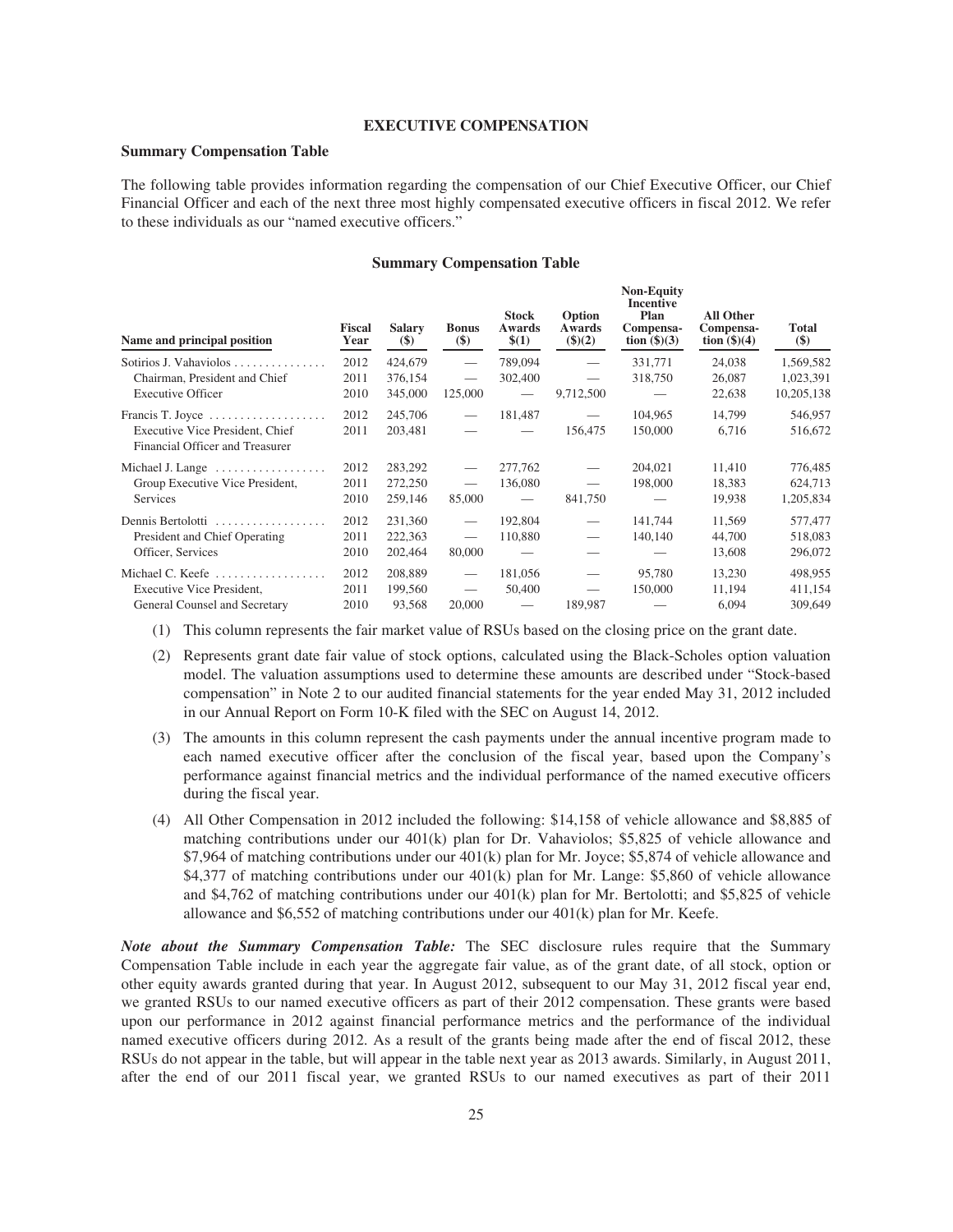compensation. As a result of the grants being made during fiscal 2012, these RSUs do not appear in the table as 2011 awards, but appear in the table as 2012 awards and are part of the total compensation for 2012. Accordingly, the Summary Compensation Table does not fully align certain equity awards with the fiscal years for which equity awards relate. See the Compensation Discussion and Analysis for a discussion about executive compensation decisions for 2012.

# **Grants of Plan-Based Awards in Fiscal 2012**

The following table provides information regarding grants of plan-based awards to our named executive officers in fiscal 2012:

**Estimated Future Payouts Under**

|                                                   |                   |                         | <b>Esumated Future Payouts Under</b><br><b>Non-Equity Incentive Plan Awards</b> |                          |                                                                              |                                                                               |
|---------------------------------------------------|-------------------|-------------------------|---------------------------------------------------------------------------------|--------------------------|------------------------------------------------------------------------------|-------------------------------------------------------------------------------|
| <b>Name</b>                                       | <b>Grant date</b> | <b>Threshold</b><br>\$) | <b>Target</b><br>$\left( \mathbb{S}\right)$                                     | <b>Maximum</b><br>$(\$)$ | All other<br>stock awards:<br>number of<br>shares of<br>stock or units<br>#) | <b>Grant</b> date<br>fair value of<br>stock and<br>option<br>awards<br>(3)(3) |
| Sotirios J. Vahaviolos.                           | 8/15/2011         |                         |                                                                                 |                          | 40,301                                                                       | 789,094                                                                       |
|                                                   | (1)               | 180,625                 | 361,250                                                                         | 722,500                  |                                                                              |                                                                               |
|                                                   | (2)               | 425,000                 | 850,000                                                                         | 1,700,000                |                                                                              |                                                                               |
| Francis T. Joyce<br>.                             | 8/15/2011         |                         |                                                                                 |                          | 9,269                                                                        | 181,487                                                                       |
|                                                   | (1)               | 55,631                  | 111,263                                                                         | 222,525                  |                                                                              |                                                                               |
|                                                   | (2)               | 92,719                  | 185,438                                                                         | 370,875                  |                                                                              |                                                                               |
| Michael J. Lange                                  | 8/15/2011         |                         |                                                                                 |                          | 14,186                                                                       | 277,762                                                                       |
|                                                   | (1)               | 84,900                  | 169,800                                                                         | 339,600                  |                                                                              |                                                                               |
|                                                   | (2)               | 141,500                 | 283,000                                                                         | 566,000                  |                                                                              |                                                                               |
| Dennis Bertolotti<br>.                            | 8/15/2011         |                         |                                                                                 |                          | 9,847                                                                        | 192,804                                                                       |
|                                                   | (1)               | 57,943                  | 115,885                                                                         | 231,770                  |                                                                              |                                                                               |
|                                                   | (2)               | 92,708                  | 185,416                                                                         | 370,832                  |                                                                              |                                                                               |
| Michael C. Keefe. $\dots \dots \dots \dots \dots$ | 8/15/2011         |                         |                                                                                 |                          | 9,247                                                                        | 181,056                                                                       |
|                                                   | (1)               | 47,025                  | 94,050                                                                          | 188,100                  |                                                                              |                                                                               |
|                                                   | (2)               | 78,375                  | 156,750                                                                         | 313,500                  |                                                                              |                                                                               |

(1) Amounts are potential payouts under the Company's annual incentive plan for executive officers for fiscal 2012, which are based on Company and individual performance goals. The threshold assumes minimum corporate performance and individual award, which pays at 50% of target award; maximum assumes corporate performance at or above the levels needed for maximum payout and maximum awards for individual performance, which pays out at 200% of target award level. The actual awards for fiscal 2012 are included under the Non-Equity Incentive Plan Compensation in the Summary Compensation Table for fiscal 2012.

(2) Amounts are potential payouts under the Company's long-term plan for executive officers for fiscal 2012, which are based on Company and individual performance goals. The threshold assumes minimum corporate performance and individual award, which pays at 50% of target award; maximum assumes corporate performance at or above the levels needed for maximum payout and maximum awards for individual performance, which pays out at 200% of target award level. The plan resulted in the award of RSUs which were awarded August 15, 2012, after the end of fiscal 2012. The award are established in dollar values, and the amount of RSUs granted were based on the dollar value of the award, using the average of the high and low trading prices of our common stock on August 13, 14 and 15, 2012, the first three days of the trading period pursuant to our insider trading policy after the release of our fiscal 2012 results. This formula for determining the price used for calculating the number of RSUs granted was part of the approval of the awards by the Compensation Committee. Because the awards are based upon dollar values, not share or unit numbers, these awards are included under non-equity awards. However, as disclosed in the note to the Summary Compensation Table,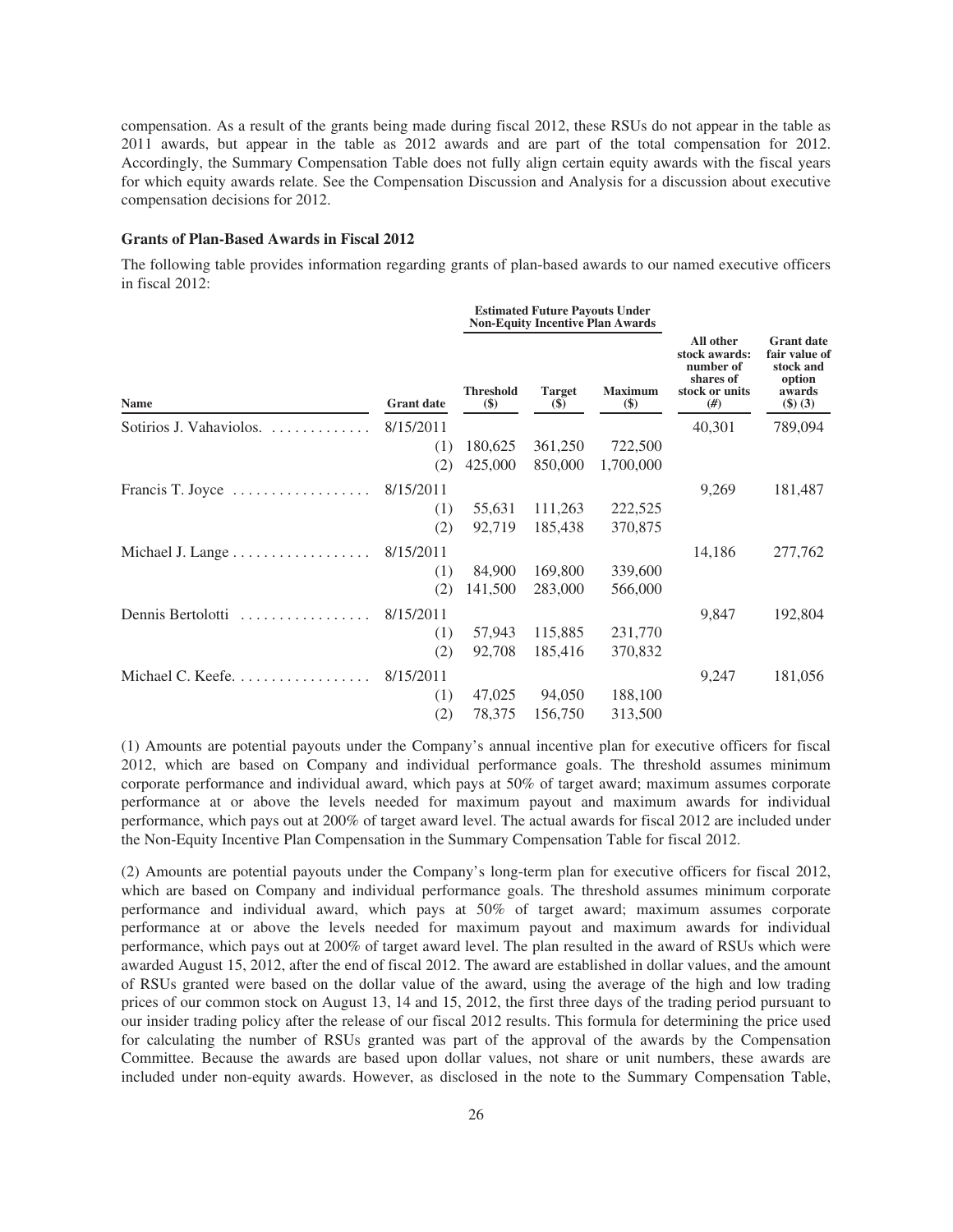because these awards are paid in equity grants, these are not included in the Summary Compensation Table as the grants were made after the end of fiscal 2012 but instead will be included in the Summary Compensation Table for 2013 as 2013 stock awards. The actual awards granted to our named executive officers are disclosed in the "Compensation Discussion and Analysis" – "2012 Compensation" – "*Long-Term Incentives."*

(3) The amount in this column represents the aggregate grant date fair value under FASB ASC 718, based upon the closing price of our common stock on the August 15, 2011 grant date. However, these grants were made based upon a dollar value each named executive officer earned based upon the Company's performance and accomplishment of individual goals in fiscal 2011. The awards were then made in fiscal 2012 (August 2011), using the dollar value of the award and granting each named executive officer RSUs based upon the average of the high and low trading prices during the three day period of August 11, 12 and 15, 2011, the first three days of the trading period pursuant to our insider trading policy after the release of our fiscal 2011 results. This formula for determining the price used for calculating the number of RSUs granted was part of the approval of the awards by the Compensation Committee. The dollar value earned under the Company's compensation plan for each named executive officer was as follows: Dr. Vahaviolos – \$750,000; Mr. Joyce – \$172,500; Mr. Lange –  $$264,000$ ; Mr. Bertolotti – \$183,260; and Mr. Keefe – \$172,080. The average stock price used for determining the number of RSUs, based upon the average trading price as describe above, was \$18.61, while the closing price on the grant date was \$19.58.

#### **Outstanding Equity Awards at 2012 Fiscal Year-End**

The following table provides information regarding equity awards granted to our named executive officers that were outstanding as of May 31, 2012:

|                        |                                                                                      | <b>Option Awards</b>                                                                       | <b>Stock Awards</b>                               |                              |                                                                                  |                                                                                    |
|------------------------|--------------------------------------------------------------------------------------|--------------------------------------------------------------------------------------------|---------------------------------------------------|------------------------------|----------------------------------------------------------------------------------|------------------------------------------------------------------------------------|
| <b>Name</b>            | Number of<br>securities<br>underlying<br>unexercised<br>options<br>exercisable $(H)$ | Number of<br>securities<br>underlying<br>unexercised<br>options<br>unexercisable<br>(H)(1) | Option<br>exercise<br>price<br>$(S/\text{share})$ | Option<br>expiration<br>date | Number of<br>shares or<br>units of<br>stock that<br>have not<br>vested $(\#)(2)$ | <b>Market Value of</b><br>shares or units of<br>stock that have<br>not vested (\$) |
| Sotirios J. Vahaviolos | 975,000                                                                              | 975,000                                                                                    | 13.46                                             | 9/01/2019                    | 62,801                                                                           | 1,415,535                                                                          |
| Francis T. Joyce       | 8,750                                                                                | 26,250                                                                                     | 10.03                                             | 7/13/2020                    | 9,269                                                                            | 208,923                                                                            |
| Michael J. Lange       | 97,108                                                                               | 42,250                                                                                     | 13.46                                             | 7/21/2019                    | 24,311                                                                           | 547,970                                                                            |
| Dennis Bertolotti      | 19,500                                                                               | 6,500                                                                                      | 10.00                                             | 4/09/2019                    | 18,097                                                                           | 407,906                                                                            |
| Michael C. Keefe       | 1,459                                                                                | 13.854                                                                                     | 14.67                                             | 12/28/2019                   | 12,997                                                                           | 292,952                                                                            |

(1) The options vest in four equal annual installments commencing on the first anniversary of the date of the award, except for the options granted to Mr. Keefe, which vest as to 25% of the shares on the first anniversary date of the award and the remaining 75% vest ratably over the following 36 months, until fully vested on the fourth anniversary date of the award.

(2) The RSUs vest in four equal annual installments commencing on the first anniversary of the date of the award.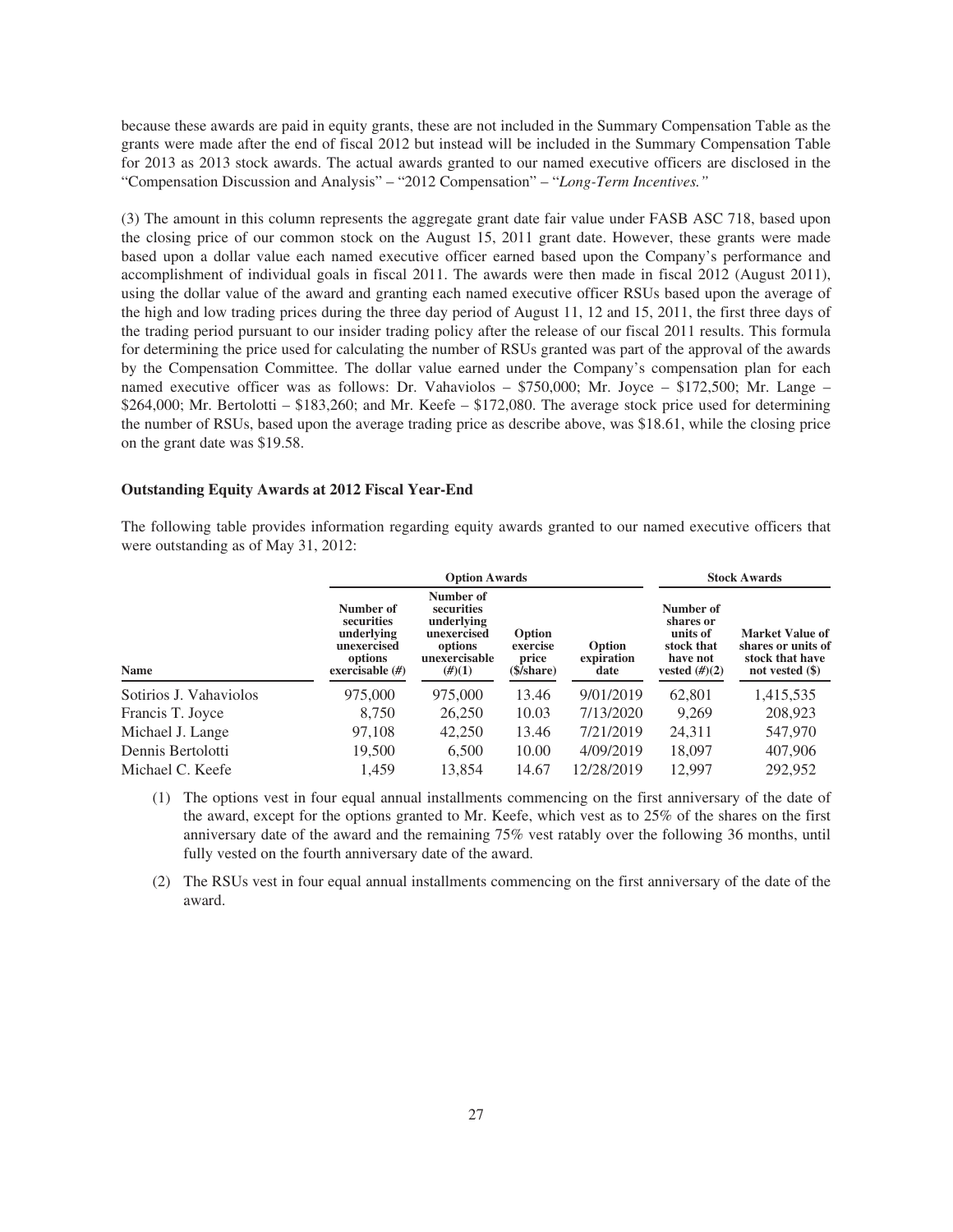## **Option Exercises and Stock Vesting in Fiscal 2012**

|                        | <b>Option Awards</b>                              | <b>Stock Awards</b>                |                                                  |                                          |
|------------------------|---------------------------------------------------|------------------------------------|--------------------------------------------------|------------------------------------------|
| Name                   | Number of<br>shares acquired<br>on exercise $(H)$ | Value realized<br>on exercise (\$) | Number of<br>shares acquired<br>on vesting $(H)$ | <b>Value realized</b><br>on vesting (\$) |
| Sotirios J. Vahaviolos |                                                   |                                    | 7.500                                            | 133,050                                  |
| Francis T. Joyce       |                                                   |                                    |                                                  |                                          |
| Michael J. Lange       | 29,642                                            | 300,176                            | 3,375                                            | 59,872                                   |
| Dennis Bertolotti      |                                                   |                                    | 2,750                                            | 48,785                                   |
| Michael C. Keefe       | 19,687                                            | 165,389                            | 1,250                                            | 22,175                                   |

# **Pension Benefits and Non-Qualified Deferred Compensation**

We do not currently provide our named executive officers with pension benefits or nonqualified deferred compensation.

#### **Potential Payments upon Termination of Employment**

As of the end of fiscal 2012, none of our named executive officers other than Dr. Vahaviolos was entitled to receive any benefits in connection with a termination of employment. The following summarizes the payments and benefits that would be owed by us to Dr. Vahaviolos upon termination under the circumstances described below, in each case assuming termination occurred on May 31, 2012.

| Event                                                                                                            | <b>Salary</b> | <b>Incentive</b><br><b>Bonus</b> $(1)$ | <b>Unvested</b><br>Equity<br>Awards $(2)$ | <b>Healthcare</b><br>and Other<br><b>Benefits</b> | Total        |
|------------------------------------------------------------------------------------------------------------------|---------------|----------------------------------------|-------------------------------------------|---------------------------------------------------|--------------|
| Termination by Company without cause/termination by<br>Dr. Vahaviolos for good reason, with no change in control | \$425,000     | 693,021                                | \$10,268,535                              | \$67,205                                          | \$11,453,761 |
| Change of control and termination by Company without<br>cause/termination by Dr. Vahaviolos for good reason      | \$850,000     | \$1,054,271                            | \$10,268,535                              | \$67,205                                          | \$12,240,011 |
| Disability or death                                                                                              | \$212,500     | 331.771                                | \$10,268,535                              | \$28,417                                          | \$10,841,223 |

- (1) All three situations include fiscal 2012 bonus of \$331,771. Dr. Vahaviolos is also entitled to one year (two years in case of change in control) of the greater of (a) bonus at 85% of salary or (b) current year's bonus of \$331,771 in case of termination by (i) the Company without cause or (ii) Dr. Vahaviolos for good reason.
- (2) Dr. Vahaviolos' unvested stock options and restricted stock units vest upon the termination of his employment for any of the events listed above. The closing price of our common stock on May 31, 2012 was \$22.54 per share, and Dr. Vahaviolos had 975,000 unvested options with an exercise price of \$13.46 per share and 62,801 restricted stock units as of May 31, 2012.

Termination without cause occurs if Dr. Vahaviolos is terminated for any reason other than: (1) a conviction of or a *nolo contendre* (uncontested) plea to a felony or an indictment for a felony against Mistras that has a material adverse effect on our business; (2) fraud involving Mistras; (3) willful failure to carry out material employment responsibilities; or (4) willful violation of a material company policy, in each case subject to a 30 day cure period if the act or omission is curable by Dr. Vahaviolos.

Dr. Vahaviolos may terminate his employment for good reason as follows: (1) a material reduction in his status or position, including a reduction in his duties, responsibilities or authority, or the assignment to him of duties or responsibilities that are materially inconsistent with his status or position; (2) a reduction in his base salary or failure to pay such amount; (3) a reduction in his total target incentive award opportunity; (4) a breach by us of any of our material obligations under the employment agreement; (5) a required relocation of his principal place of employment of more than 50 miles; or (6) in connection with a change in control, a failure by the successor company to assume our obligations under his employment agreement.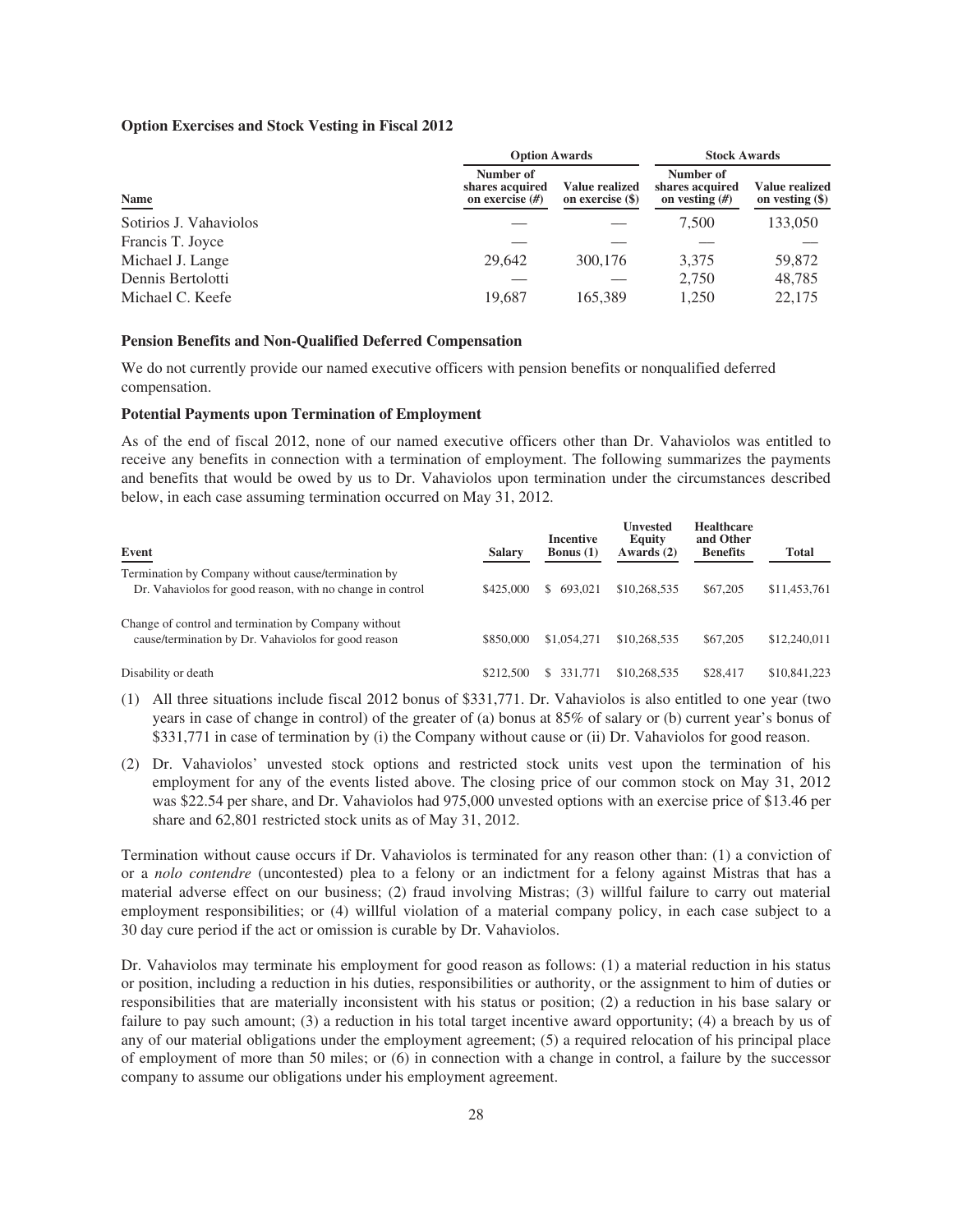Termination in connection with a change in control occurs if we terminate Dr. Vahaviolos' employment without cause at the request of an acquirer or otherwise in contemplation of a change in control in the period beginning six months prior to the date of a change in control, or we terminate him without cause or he terminates his employment for good reason within two years after a change in control.

### **Vahaviolos Employment Agreement**

We have an employment agreement with Dr. Vahaviolos for the positions of executive chairman of the board and chief executive officer. The agreement has an initial term of four years, until August 31, 2013, and is automatically renewable for successive one-year periods in the absence of an election by either party to terminate. The employment agreement provides for an initial annual base salary of \$345,000, subject to annual review by the Compensation Committee. Dr. Vahaviolos is entitled to annual short-term incentive opportunities targeted at 75% of his annual base salary. Under his employment agreement, Dr. Vahaviolos was granted an option to purchase 1,950,000 shares of our common stock with an exercise price equal to \$13.46 per share pursuant to our 2007 Stock Option Plan. The options are subject to a four-year vesting schedule, with 25% of the options vesting upon each of the first, second, third and fourth anniversary of the award.

Under his employment agreement, Dr. Vahaviolos is entitled to receive payments and other benefits upon the termination of his employment. These payments and other benefits are described under "Potential Payments upon Termination of Employment" above. If Dr. Vahaviolos is subject to the federal excise tax on "excess parachute payments" for benefits to which he is entitled under his employment agreement or otherwise from us, he is entitled to receive an amount necessary to offset the excise taxes and any related income taxes, penalties and interest.

Post-employment payments and benefits under the employment agreement are subject to compliance by Dr. Vahaviolos with the restrictive covenants in the agreement, including non-disclosure, non-competition and non-solicitation covenants. The non-competition and non-solicitation covenants expire on the second anniversary of the termination of Dr. Vahaviolos' employment. The non-disclosure covenant does not expire. If Dr. Vahaviolos violates any of these covenants, he will not be entitled to further payments and benefits under the employment agreement and must repay us for the post-employment payments and benefits received under the agreement. All post-employment payments or benefits under the employment agreement are conditioned on the execution of a general release of claims by Dr. Vahaviolos in favor of us, our affiliates, and our officers, directors and employees.

We currently have no employment agreements with our other named executive officers.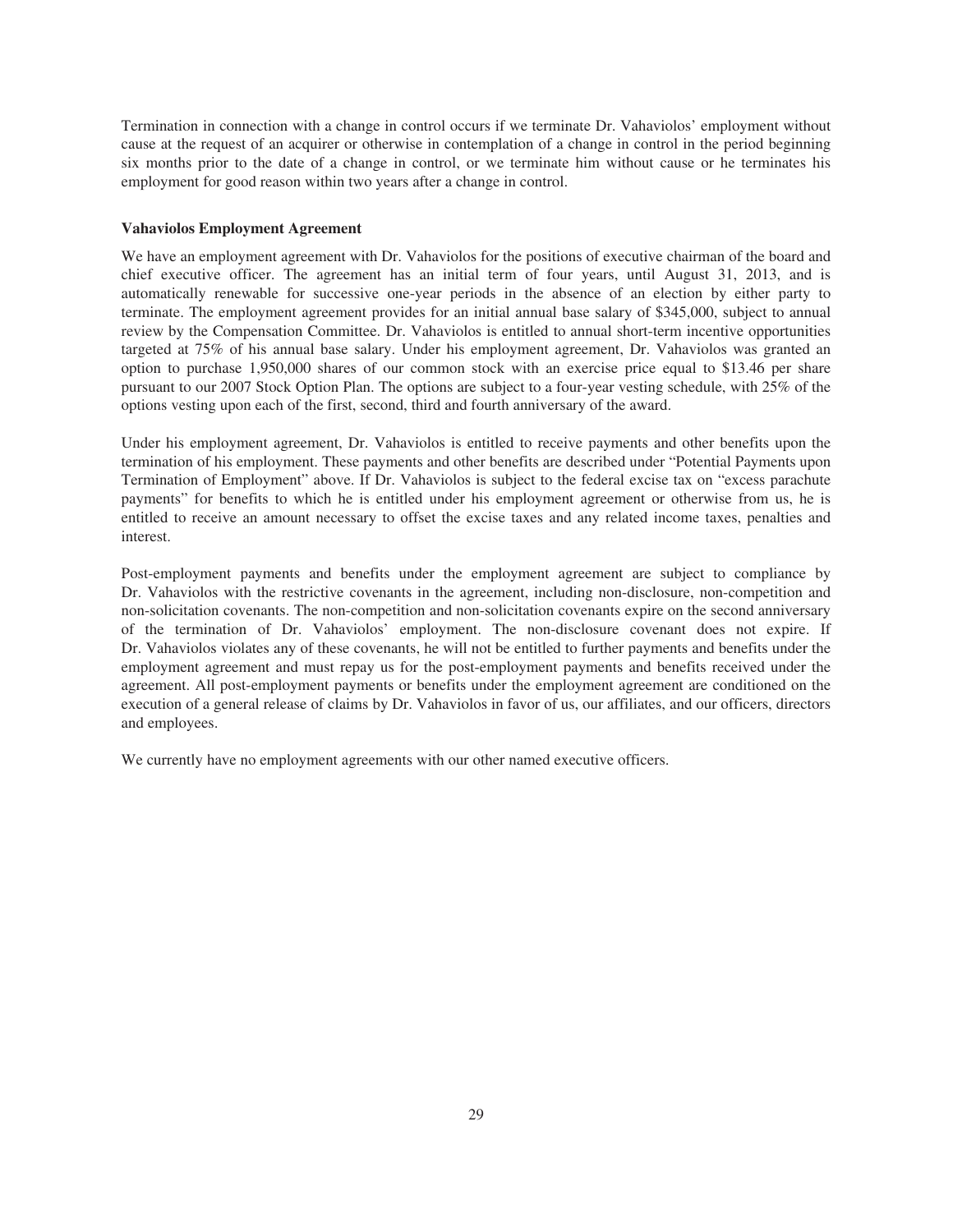#### **SHAREHOLDER PROPOSALS AND OTHER MATTERS**

Shareholders may submit proposals on matters appropriate for shareholder action at meetings of the Company's shareholders in accordance with Rule 14a-8 promulgated under the Securities Exchange Act of 1934. If a shareholder wants us to include such a proposal in our proxy statement for presentation at our 2013 annual meeting of shareholders, the proposal must be received by our Corporate Secretary, at 195 Clarksville Road, Princeton Junction, New Jersey 08550, no later than May 20, 2013, and all applicable requirements of Rule 14a-8 must be satisfied. If the shareholder submitting the proposal is not the holder of record, the shareholder will need to submit to us proof of ownership for at least one year. This can generally be obtained from the bank, broker or other nominee holding the shares. We are not required to include any proposal received after May 20, 2013 in our proxy materials for the 2013 annual meeting.

A shareholder may also nominate directors or have other business brought before the 2013 annual meeting by submitting the nomination or proposal to us on or after June 17, 2013, and on or before July 17, 2013, in accordance with Section 2.14 of our bylaws. If, however, our 2013 annual shareholders meeting is held before September 15, 2013 or after December 14, 2013, the time period for a shareholder to submit a nomination or proposal will be modified in accordance with Section 2.14 of our bylaws. The nomination or proposal must be delivered to our Corporate Secretary at 195 Clarksville Road, Princeton Junction, New Jersey 08550, and meet all the requirements of our bylaws. Our bylaws are available on our website at http://investors.mistrasgroup.com/ governance.cfm.